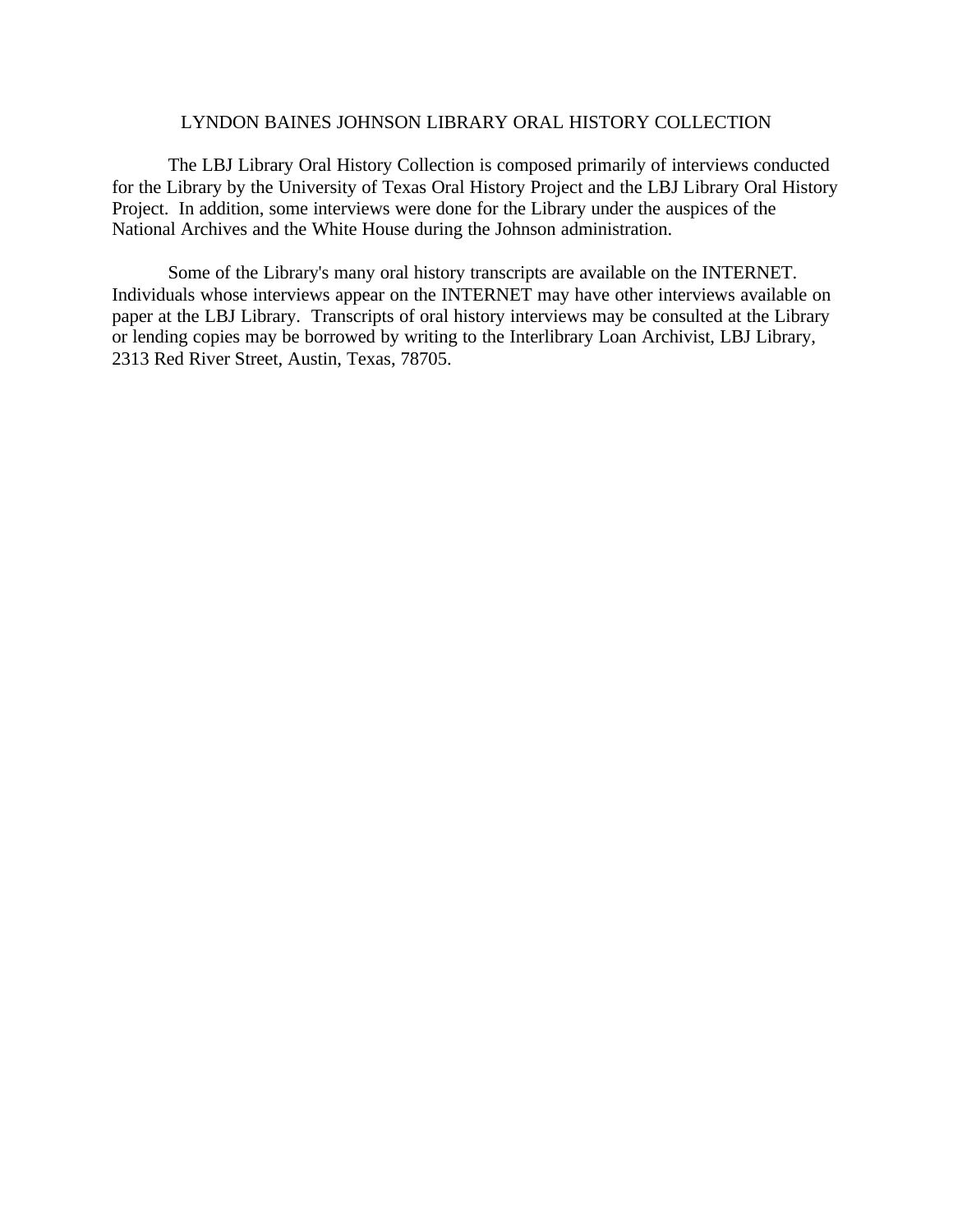# CARTHA D. "DEKE" DELOACH ORAL HISTORY, INTERVIEW I

## PREFERRED CITATION

For Internet Copy:

Transcript, Cartha D. "Deke" DeLoach Oral History Interview I, 1/11/91, Michael L. Gillette, Internet Copy, LBJ Library.

For Electronic Copy on Diskette from the LBJ Library:

Transcript, Cartha D. "Deke" DeLoach Oral History Interview I, 1/11/91, Michael L. Gillette, Electronic Copy, LBJ Library.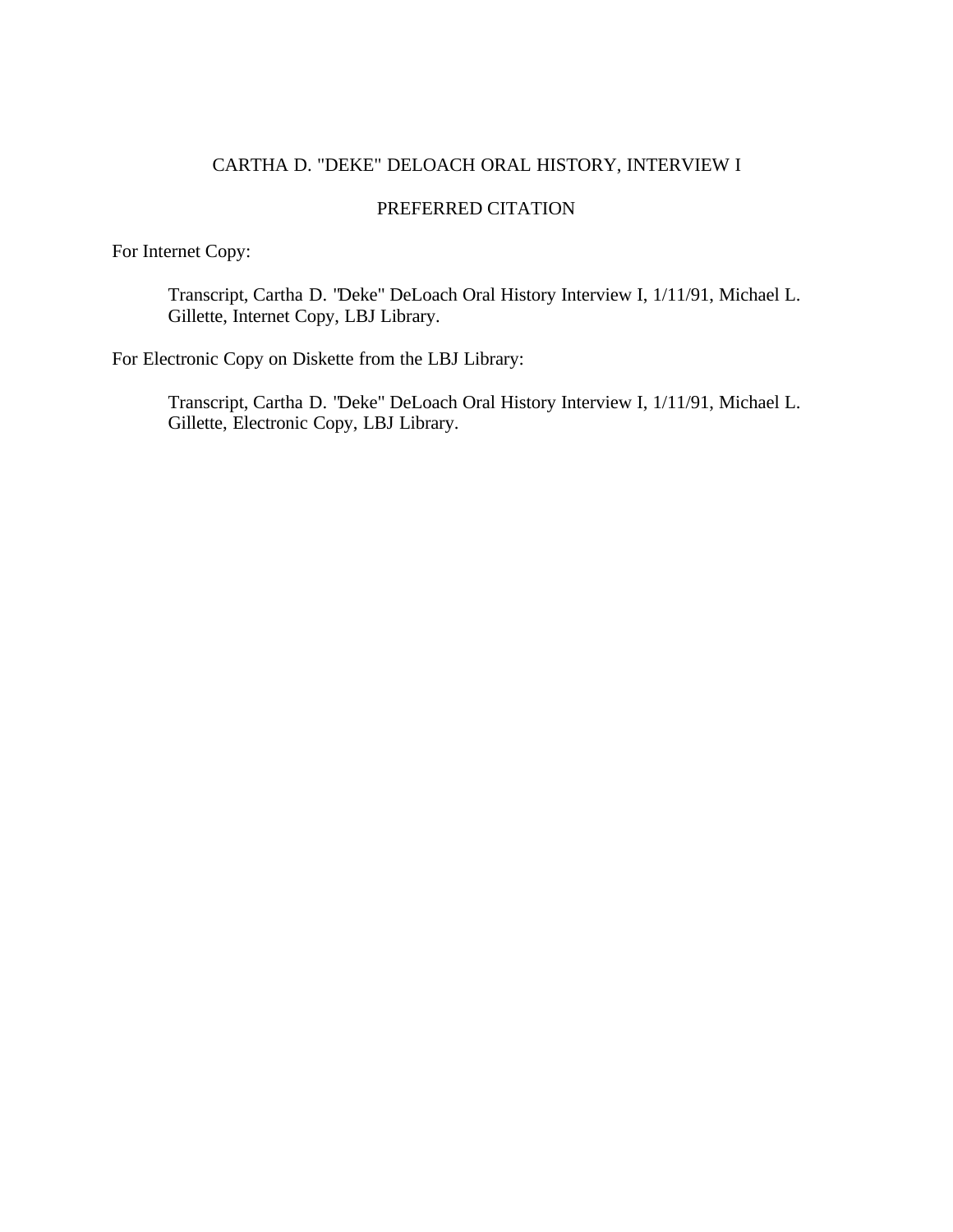## NATIONAL ARCHIVES AND RECORDS ADMINISTRATION

## LYNDON BAINES JOHNSON LIBRARY

## Legal Agreement Pertaining to the Oral History Interview of

#### CARTHA D. DELOACH

In accordance with the provisions of Chapter 21 of Title 44, United States Code, and subject to the terms and conditions hereinafter set forth, I, Cartha D. DeLoach, of Hilton Head, South Carolina, do hereby give, donate and convey to the United States of America all my rights, title and interest in the tape recording and transcript of the personal interview conducted on January 11, 1991, in Hilton Head, South Carolina, and prepared for deposit in the Lyndon Baines Johnson Library.

This assignment is subject to the following terms and conditions:

(1) The transcript shall be available for use by researchers as soon as it has been deposited in the Lyndon Baines Johnson Library.

(2) The tape recording shall be available to those researchers who have access to the transcript.

(3) I hereby assign to the United States Government all copyright I may have in the interview transcript and tape.

(4) Copies of the transcript and the tape recording may be provided by the Library to researchers upon request.

(5) Copies of the transcript and tape recording may be deposited in or loaned to institutions other than the Lyndon Baines Johnson Library.

Signed by Cartha D. DeLoach on February 18, 1992

Accepted by Don Wilson, Archivist of the United States on August 3, 1992

Original Deed of Gift on File at the Lyndon B. Johnson Library, 2313 Red River, Austin, TX 78705

ACCESSION NUMBER 96-12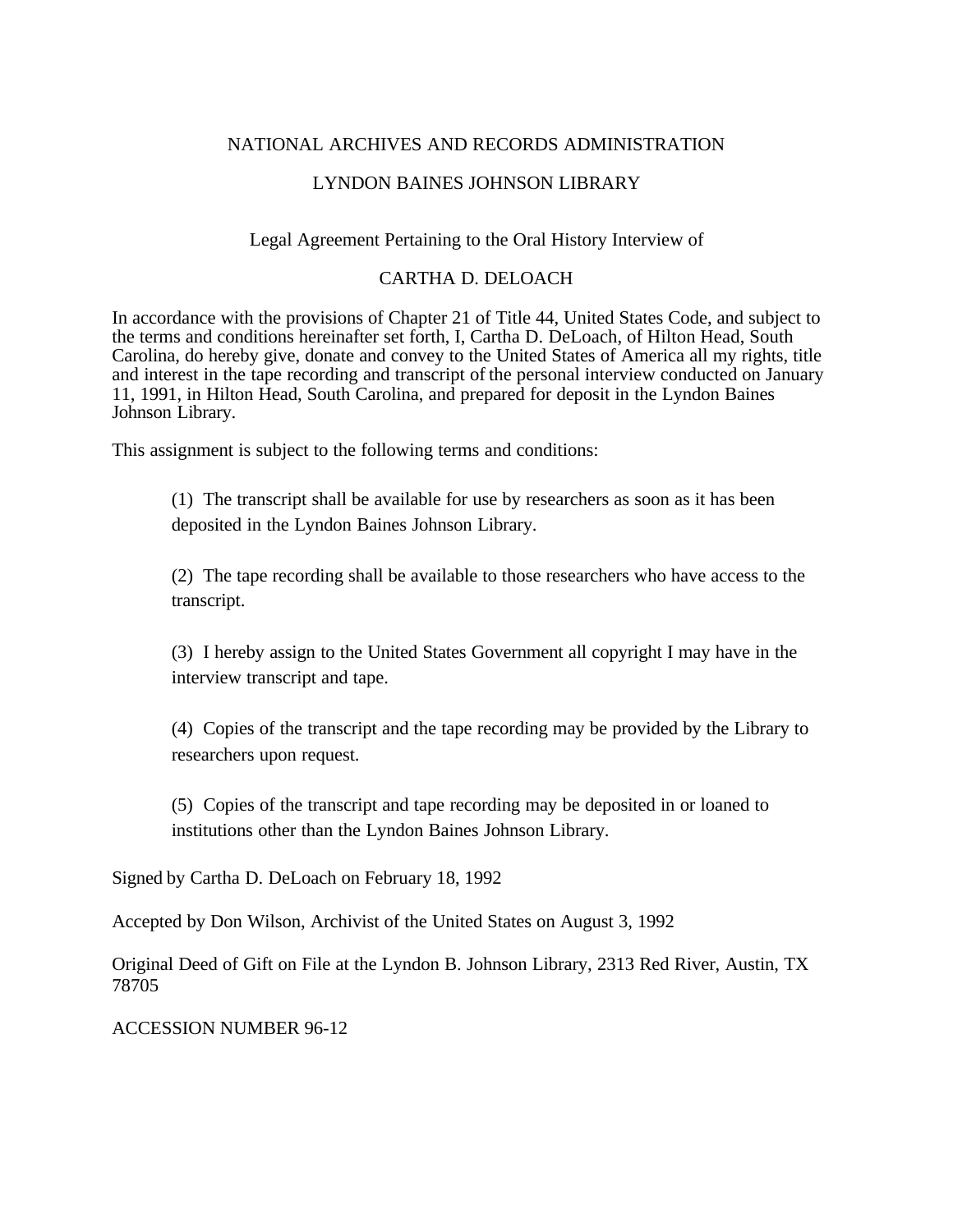### WITHDRAWAL SHEET (PRESIDENTIAL LIBRARIES)

\_\_\_\_\_\_\_\_\_\_\_\_\_\_\_\_\_\_\_

\_\_\_\_\_\_\_\_\_\_\_\_\_\_\_\_\_\_\_

\_\_\_\_\_\_\_\_\_\_\_\_\_\_\_\_\_\_\_

| <b>FORM OF</b><br><b>DOCUMENTS</b> | <b>CORRESPONDENTS OR TITLE</b>                                                                                                                           | <b>DATE RESTRICTION</b> |  |
|------------------------------------|----------------------------------------------------------------------------------------------------------------------------------------------------------|-------------------------|--|
| transcript                         | oral history interview with Cartha D.<br>"Deke" DeLoach, page 19 - electronic copy<br>(sanitized portion on page 19)<br>possible classified information) | 1/11/92                 |  |

FILE LOCATION

Oral History Collection: Electronic Copy of Cartha D. "Deke" DeLoach OH, AC 96-12

RESTRICTION CODES

- (A) Closed by Executive Order 12356 governing access to national security information.
- (B) Closed by statute or by the agency which originated the document.
- (C) Closed in accordance with restrictions contained in the donor's deed of gift.

\_\_\_\_\_\_\_\_\_\_\_\_\_\_\_\_\_\_\_ NATIONAL ARCHIVES AND RECORDS ADMINISTRATION NA FORM 1429 (6-85)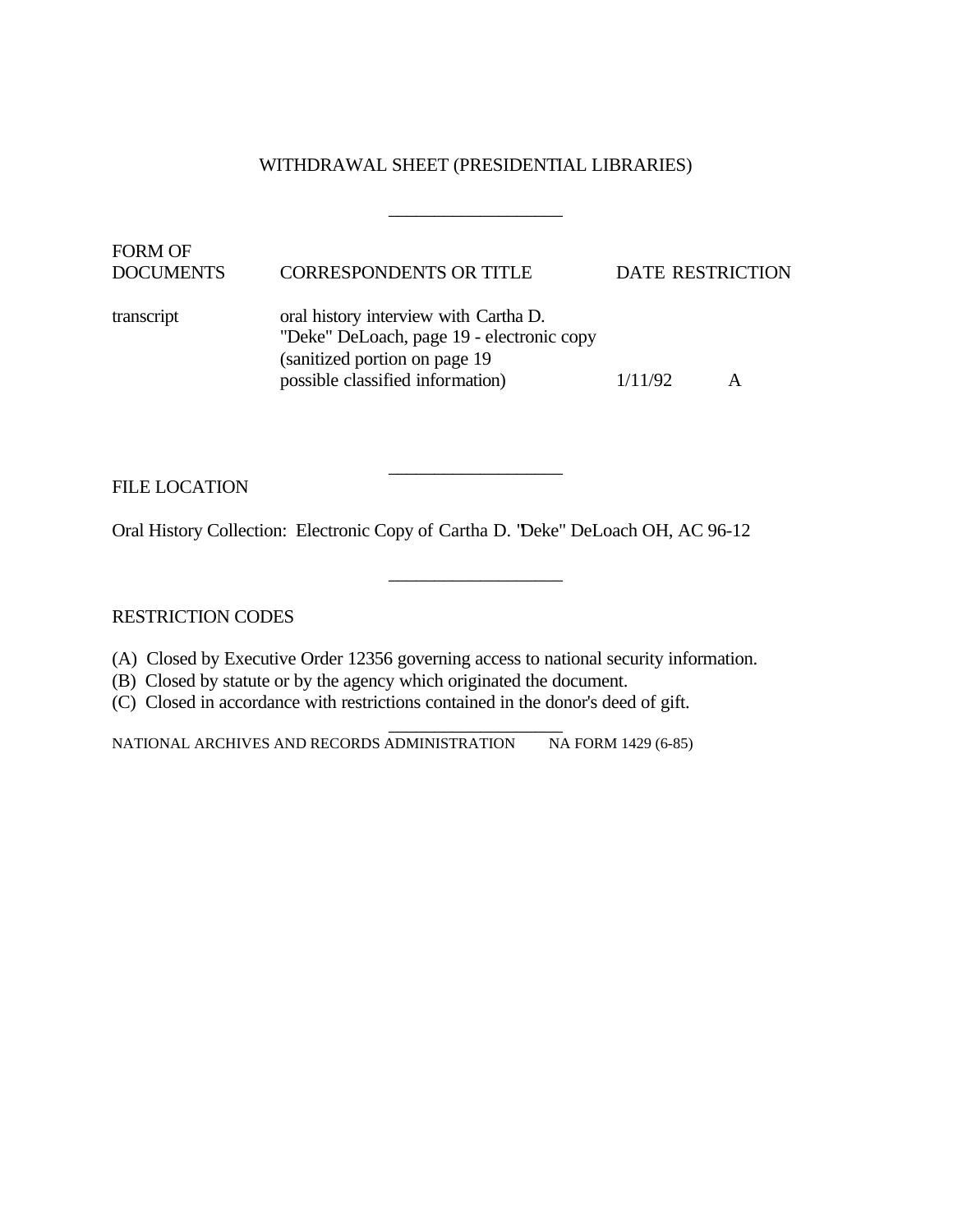#### INTERVIEW I

| DATE:        | January 11, 1991                                  |
|--------------|---------------------------------------------------|
| INTERVIEWEE: | CARTHA D. DELOACH                                 |
|              | INTERVIEWER: Michael L. Gillette                  |
| PLACE:       | Mr. DeLoach's office, Hilton Head, South Carolina |
|              |                                                   |

Tape 1 of 2, Side 1

- G: Let's start with your initial association with President Johnson. Was that while he was in the Senate?
- D: Yes, it was when he was Majority Leader. The first time I met him was when Clyde Tolson, Associate Director of the FBI, and I was an assistant director, called me to his office and indicated that wouldn't it be a good idea if Mr. [J. Edgar] Hoover were to be the recipient of legislation by both the House and the Senate, giving him his salary for life when he retires?

And I said, "Yes, that would be nice." He stated, "The boss"--meaning Mr. Hoover--"wants you to handle it. I suggest that you see somebody like Lyndon Johnson and Styles Bridges." Bridges was, I believe, the Senate Minority Leader at the time--Mr. Johnson was Majority Leader of the Senate--"and see if they can't handle it in the Senate." And he said, "I don't know who you should see in the House. I'll leave it up to you, but see if you can't work it out." That was quite a job.

I called Mr. Johnson and went up to see him. He agreed to handle the leadership of the matter on the Democratic side and suggested that I see Walter Jenkins, his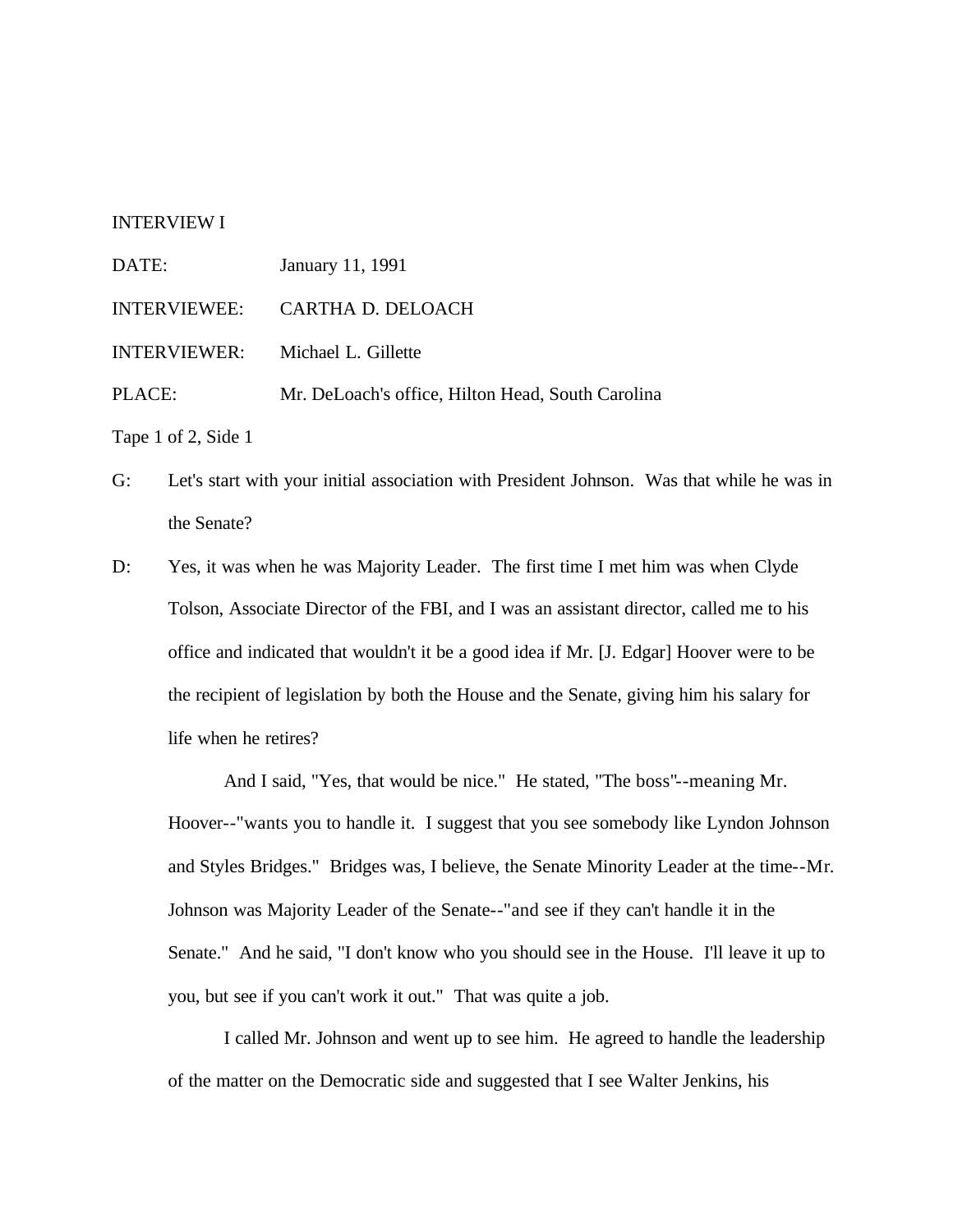Administrative Assistant, right away and talk to him. I did see him. Walter and I got along very well, as I did with the Majority Leader, the brief time I saw him for the first time on that particular occasion. I then went to see Styles Bridges. He was very favorable toward the matter. Then I had certain friends over in the House and contacts, so I went to see them.

That was at the close of the session. I was told time after time that while everyone was in favor of the matter, that the Congress would soon adjourn and that it was a likelihood that the legislation would not pass. Walter and I wrote the legislation for the Senate, and Judge--I'm trying to think of his name--he wrote it over on the House side. Styles Bridges and Mr. Johnson jointly introduced it on the floor of the Senate. The Congressman from Georgia introduced it in the House and, of course, I made numerous other contacts up there.

Everything went swimmingly well until it was about two days before the Congress was supposed to adjourn. Walter Jenkins kept indicating that he thought that, while we had a chance, it was a very slim chance. The same fact was true over in the House. I went out to Cincinnati, Ohio, to make a speech, and while there got a call from Styles Bridges' office indicating that he was out of town and he didn't think there was much chance of it passing in the Senate, and we were probably going to have to wait til next year.

I immediately got on the phone with Bridges. He was up in New Hampshire at the time. He indicated that he would come back to Washington. I had an FBI agent meet him at Washington National Airport and drive him to his office in the Senate. Walter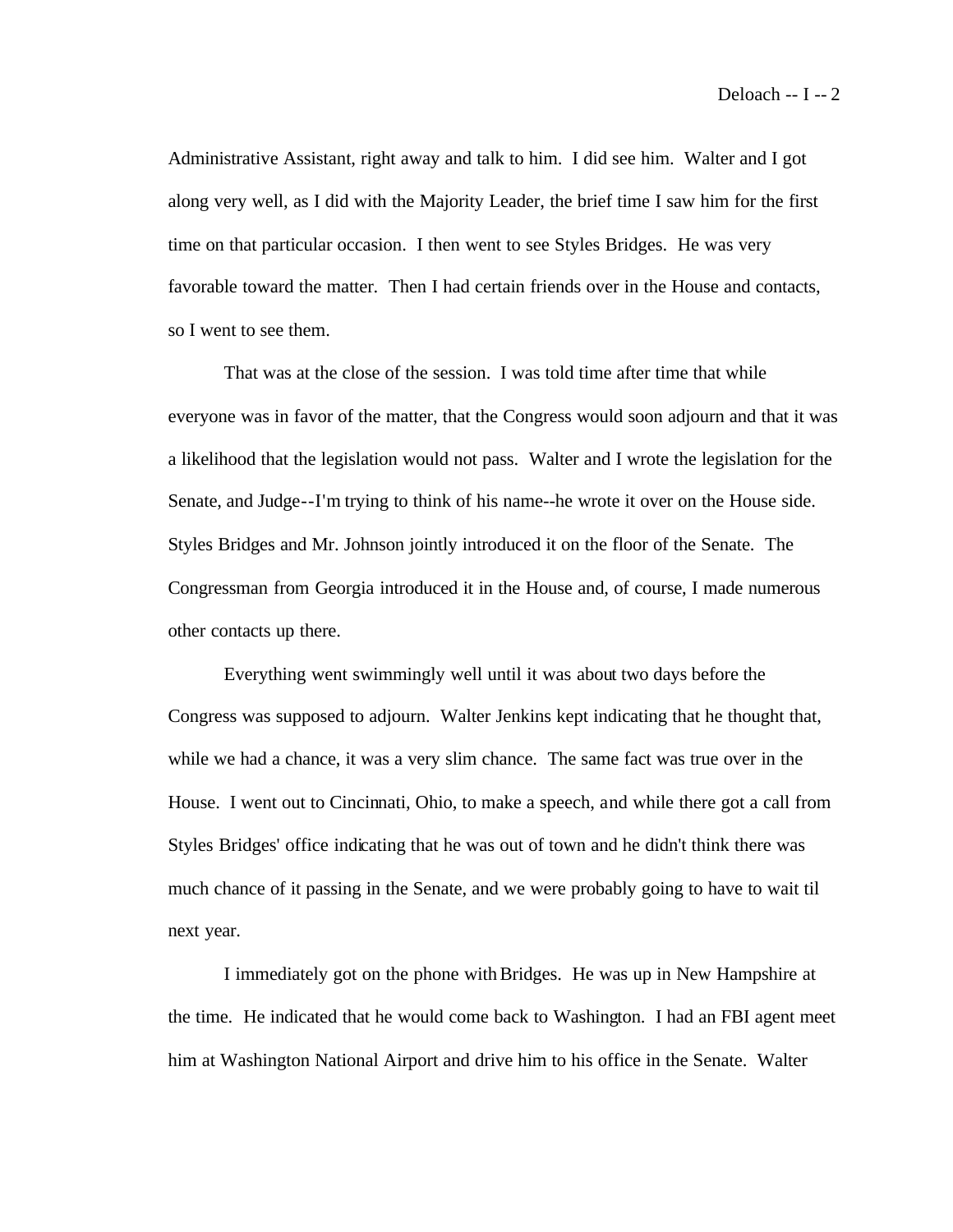Jenkins again expressed pessimism. I talked to Judge So-and-so in the House and he thought that he could get it passed, and he did. As a matter of fact, he got it passed the following day. I recall I went to my mother-in-law's house in Cincinnati after making the speech and made approximately seventy-two phone calls from Cincinnati to Washington. I went out to dinner that night with the agent in charge, Ed Mason and Boris Letwin, an old friend of the FBI's. During the meal I received a call from Styles Bridges telling me that the legislation had successfully passed in the Senate. It had already been passed in the House and therefore, inasmuch as there were no complications, both the House and the Senate passing for all intents and purposes the same bill, it would become law and the President had only to sign it, as we knew that he would at the time.

But then twenty minutes later, I was also called from my table in the restaurant and it was Walter Jenkins on the phone. Walter stated he was sorry, but he just wanted to let me know that the Congress would adjourn the next day and they had not been able to get the legislation through. I said, "Walter, I just got a call a few minutes ago from Senator Bridges and it passed late this afternoon." He said, "Well, I'll be damned. I don't even know what's going on up here." (Laughter)

Well, that was my first contact with Mr. Johnson. Later on there was an allegation that an individual in Texas, who was later convicted for--I don't know the exact term, so I better not try to use it--but it was a federal violation and he went to the federal penitentiary. I can't think of his name.

G: Billie Sol Estes.

D: Billie Sol Estes. There was an allegation that Billie Sol Estes bought, paid for and gave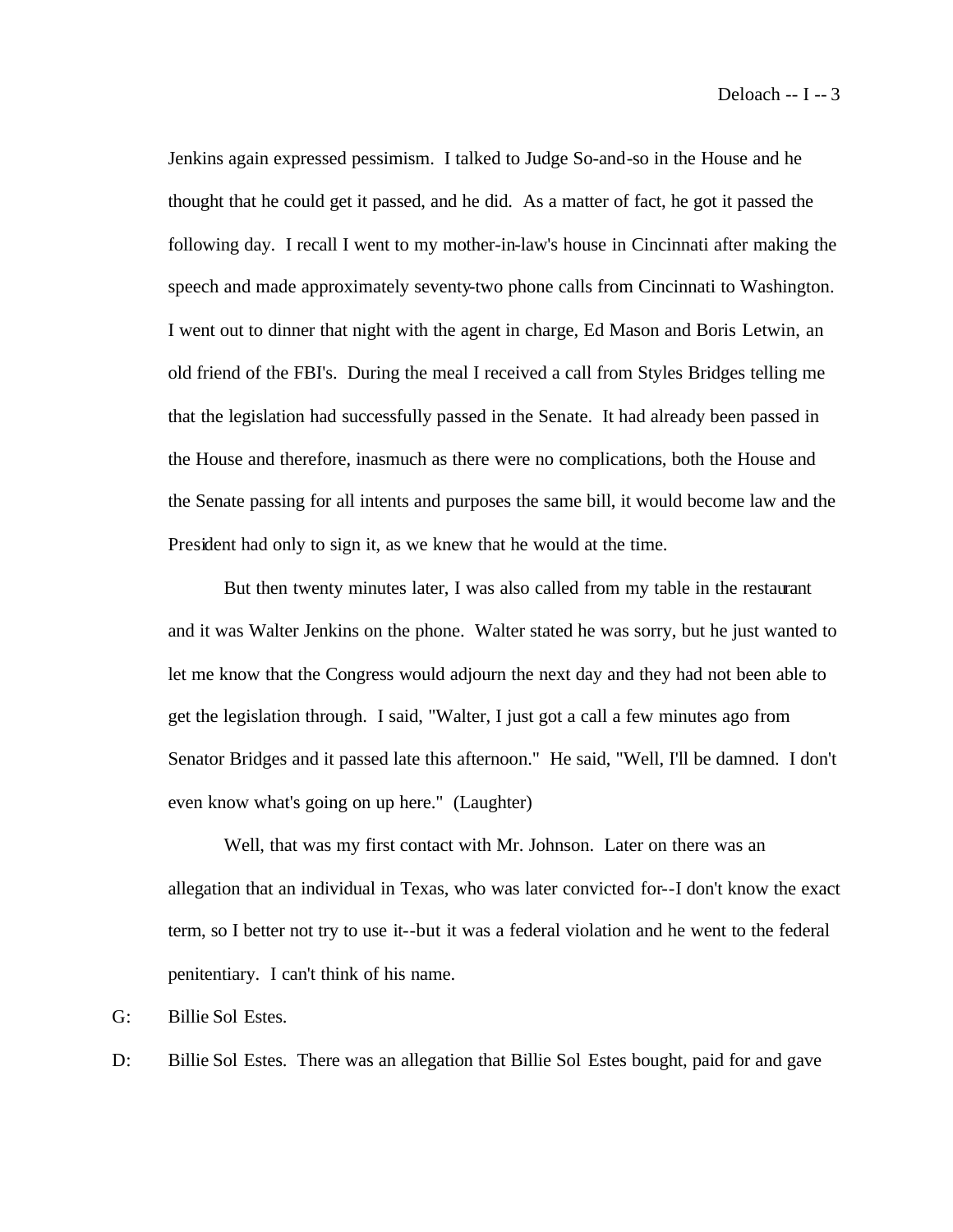Mr. Johnson the family plane. At that time, Mr. Johnson was seriously considering running for the presidency, and he didn't want a stigma on his name, particularly one which he knew was altogether false. He had Walter call me and ask me to personally interview the individual who had made the allegation, and Walter asked if he could sit in on the interview.

I saw nothing wrong with that because if the allegation had been correct it would have been a violation of federal law. It was against the Majority Leader of the Senate and if he wanted to sit in on it, I saw no harm in that either, because if an attorney had requested to sit in with his client, I would have had to allow it anyhow. So, I told Walter there were no objections. The meeting occurred in my office at FBI Headquarters. I asked a lot of specific questions of this individual and, again to be brief, he backed down. He admitted that the allegation was false.

- G: This wasn't Estes, though?
- D: No, it was not Estes. It was somebody who had made the allegation concerning Estes buying the plane for Mr. Johnson.

I took a signed statement from this individual. That concluded the matter, and apparently Mr. Johnson thought that it had been handled in a very satisfactory manner. He started calling occasionally from the Majority Leader's office to my office.

On one occasion, he called me and indicated that he was backing someone to get a job in the Kennedy Administration. The Kennedy people were against it. He thought this was a very good man and he didn't know what to do, which was a rarity for him to admit something like that. I said, "Well, keep in mind that if the man does get the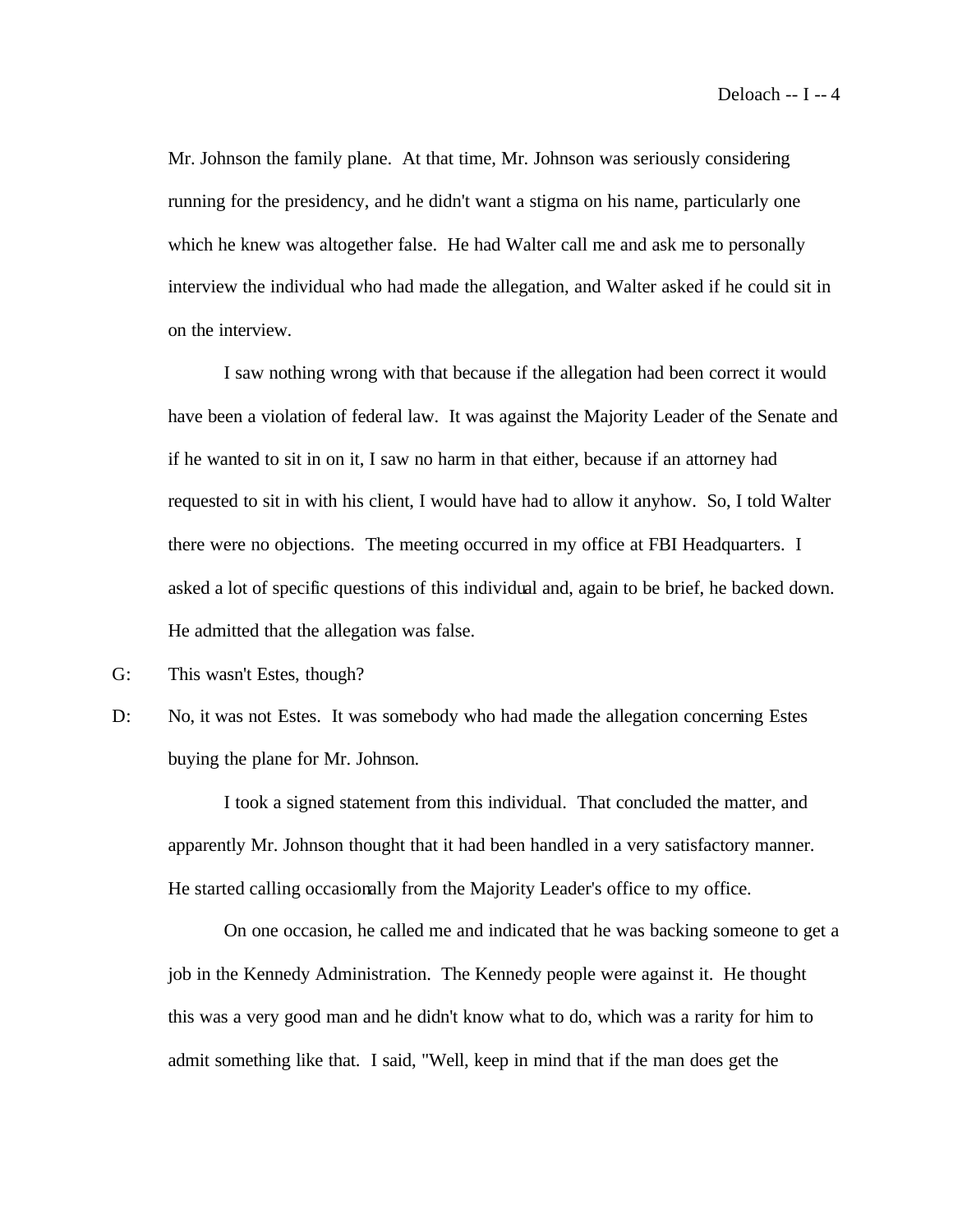appointment, prior to him coming on duty, there would be a request for an FBI investigation, and if the investigation proves satisfactory, or the Kennedys make a request for an investigation, we'll have to do it."

He got the pitch. He made a request for an investigation from the White House at the time, and the investigation turned out very satisfactorily. It was a very intense investigation. But none of the reservations that the Kennedys had--which according to the Vice President at the time, Mr. Johnson--were true and the investigation proved that. Largely, the Kennedys were against the applicant because he was Johnson's man. The Kennedys didn't want him, but the Kennedys had to take him after the investigation because there was nothing derogatory whatsoever.

So, those three things caused us to know each other--because the President apparently did feel that I played it straight and played it fair and let the chips fall where they may, and therefore he began to trust me and then called quite frequently.

- G: Any insight on that first episode where the legislation was passed? Do you know how it was passed when it looked like it wasn't going to get passed?
- D: I think that the fact that the Majority Leader and the Minority Leader, who jointly sponsored the bill, gave considerable strength to it and that's why it passed without too much debate. There were several, I think two or three dissenting votes, people who never had liked Mr. Hoover, but it was an overwhelming victory. Largely, it was the strength of the Majority Leader and the Minority Leader and the strength of the momentum we had in the House.
- G: So I guess the trick was largely to get it on the calendar, get it considered in this short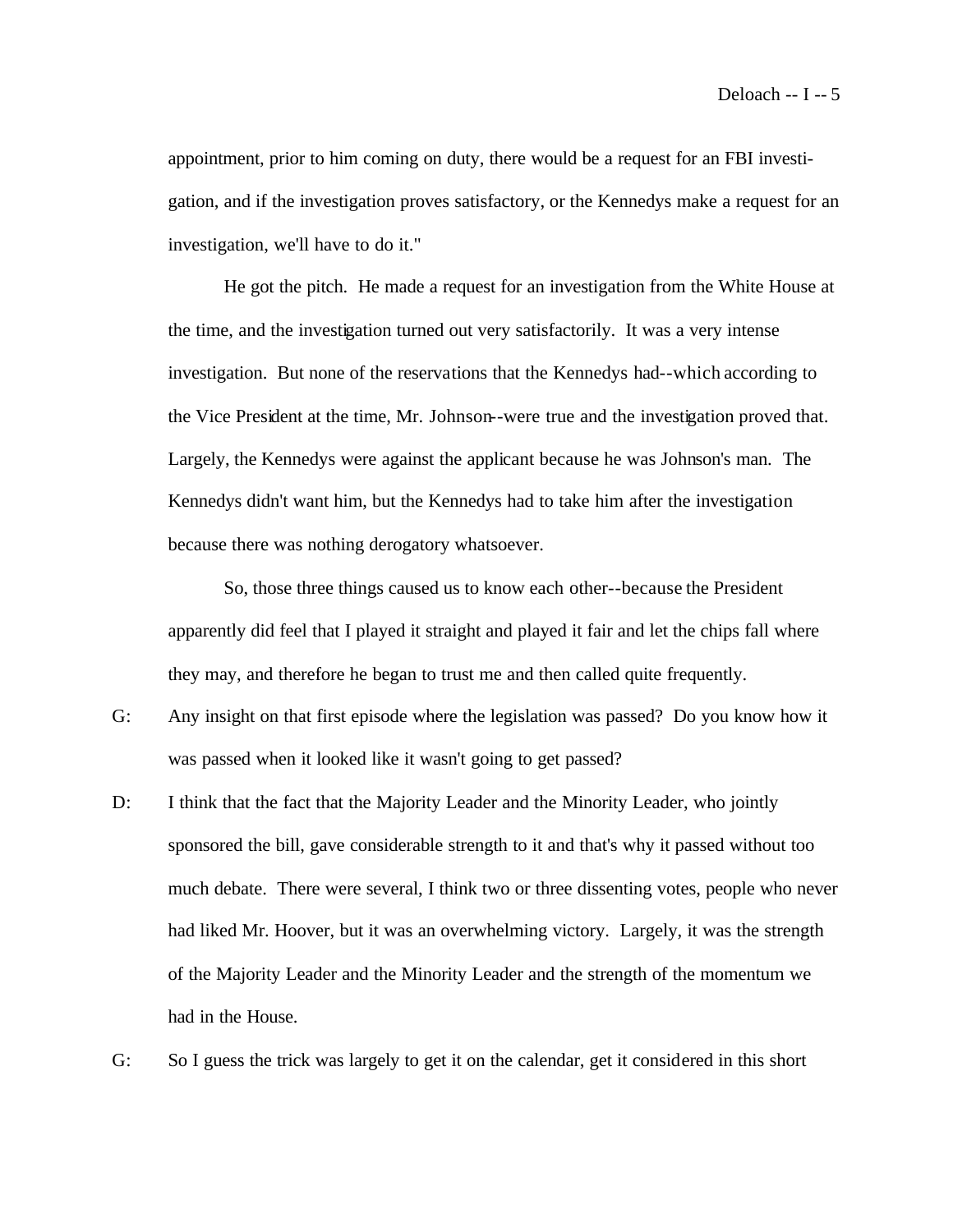Deloach -- I -- 6

time.

- D: That's absolutely right.
- G: Tell me about Lyndon Johnson's relationship with J. Edgar Hoover during those years.
- D: They had been neighbors for many years at 30th Place, N.W. In fact, Mr. Johnson's home was right across the street from Mr. Hoover's, maybe about ten yards to the left, otherwise they would have been facing each other. The Johnson girls, Lynda Bird and Luci, would occasionally go over and pick leaves from Mr. Hoover's shrubbery and say, "Oh, I've got a souvenir leaf from J. Edgar Hoover's home." And he used to see them out walking, occasionally, not often. At times, Mr. Johnson would ask Mr. Hoover over for a drink, usually when he and Mrs. Johnson were having a small gathering. Mr. Johnson at all times recognized strength and knew how to use strength. Mr. Hoover was riding the crest of the wave at the time and Mr. Johnson knew how to use him. They were not deep personal friends by any stretch of the imagination.

There was political distrust between the two of them, but they both needed each other. Mr. Hoover was anxious to retain his job and to stay on as director. He knew that the best way for the FBI to operate fully and to get some cooperation of the White House was for him to be cooperative with President Johnson. President Johnson, on the other hand, knew of Mr. Hoover's image in the United States, particularly among the middle-of-the-road to conservative elements, and knew it was vast. He knew of the potential strength of the FBI--insofar as being of assistance to the government and the White House is concerned. As a result, it was a marriage, not altogether of necessity, but it was a definite friendship caused by necessity. While they would sort of "circle around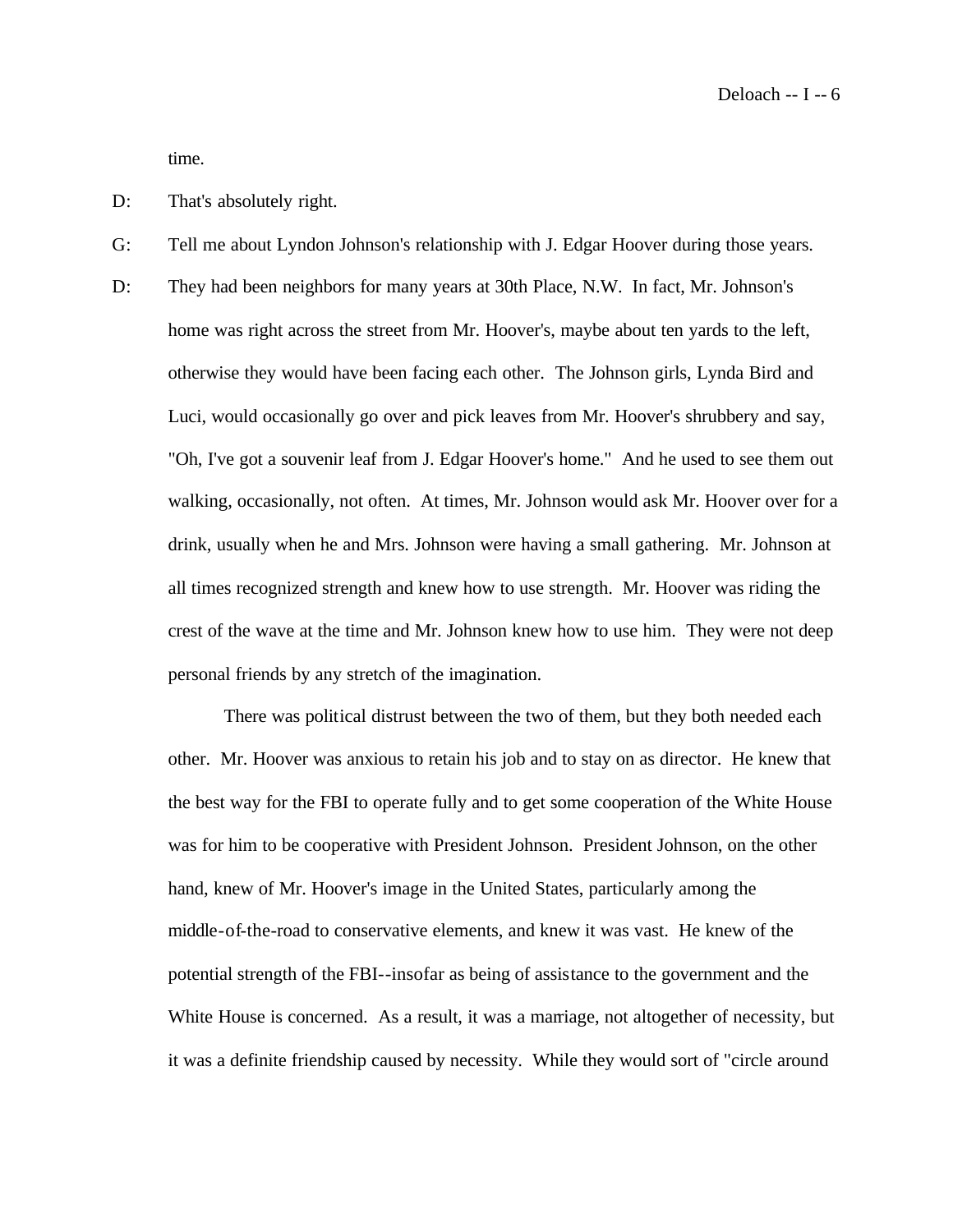the corral" with each other, nevertheless, it was a good relationship, brought on by necessity, plus a certain amount of trust for each other and it extended back, as I say, a long number of years.

- G: Did you have much contact with LBJ when he was Vice President? You mentioned the occasions related to the investigation and the background check for his--
- D: Not too many occasions for personal contact, but he seemed to have a feeling of trust with me, and I had a feeling of trust with him. And, as I say, he did call. While he was the President, throughout all the time I knew him, he liked to personally handle things regardless of how large or how small.

For example, investigations of individuals to receive White House appointments. Rather than letting the Director of Personnel at the White House handle it, in many instances he followed such things like that personally. But, to specifically answer your question, there weren't too many contacts when he was Vice President, but he did call fairly often. Walter Jenkins also called quite often.

- G: Then after he became President, you became the liaison to the White House, you said.
- D: The day after he returned from Dallas, the day after he was sworn in as President, he called Mr. Hoover and indicated that he would appreciate it if I were assigned as his liaison between the FBI and the White House and, of course, I immediately was given that assignment.
- G: Did Mr. Hoover call you in and explain--
- D: Clyde Tolson called me in and indicated that, "The boss wants you to be the liaison between the FBI and the White House. He thinks that you know Lyndon Johnson and it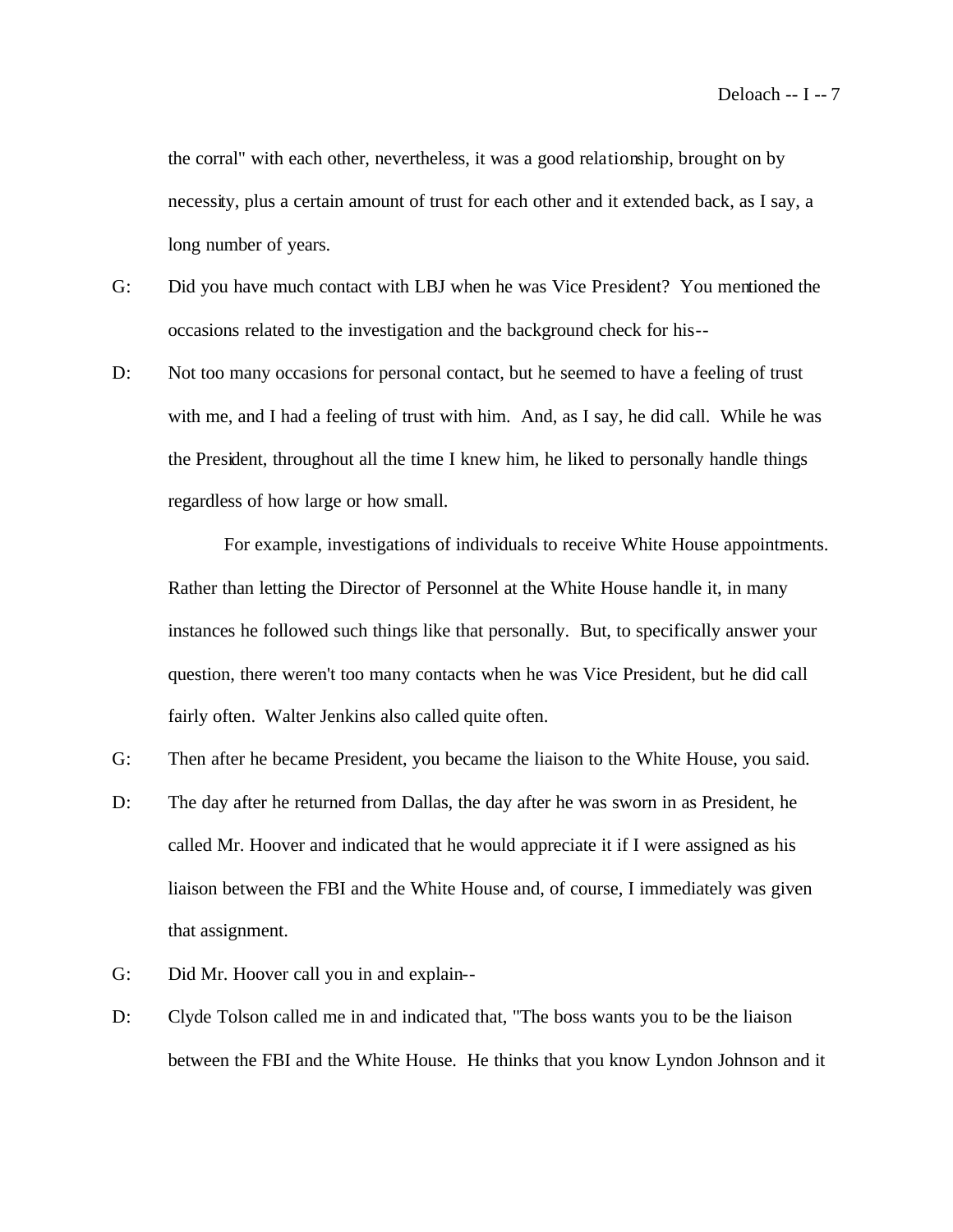could be of help to the FBI." He didn't tell me that the President had called. I saw that later on in the form of a memorandum. I still have a copy of that, which Mr. Hoover dictated for his own files.

- G: Did LBJ early on explain to you exactly what he expected and how he wanted you to perform in that role?
- D: Well, several things happened. No, he did not call me in and say that, "I want you to do so-and-so," or, "I want you to have a specific role to play." He gave Walter Jenkins and Mildred [Stegall] instructions that I was to be given a White House pass, was to be given access to his office, and any time I called, he wanted to talk to me personally. Then several things happened which precipitated a closer relationship.

There were several people on the White House payroll, one in particular, that had been assigned there by John F. Kennedy and had nothing to do. She was a very lovely girl and she apparently was known very well to President Kennedy, but yet as far as having any experience as a press secretary or assistant press secretary was concerned, had not had any experience. President Johnson called me into his office one day and asked, "Who is this woman?" I pulled her file at FBI Headquarters and gave it to the President, who was entitled to review such files. Afterwards, he said, "Why is she back there?" So, I said, "Maybe you better talk to the Kennedy family about that." So, I recommended that in order for him to be absolutely open and above board, in other words, not to be tagged with someone who might embarrass him later on, that he should cause an applicant-type investigation of personnel to let him determine who should stay on and who should not stay on. It was up to him. It was his call. And this is the same thing as,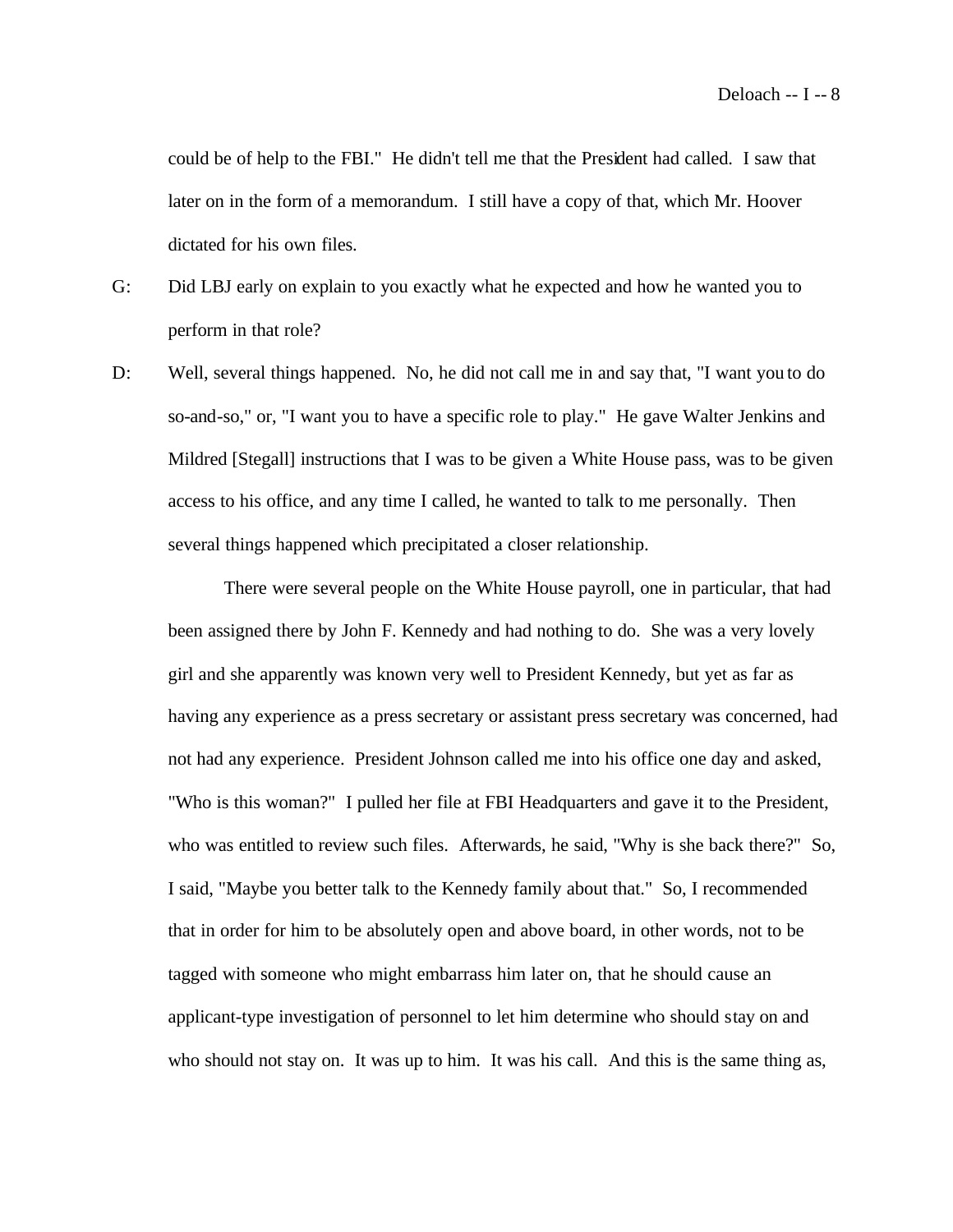if you were a president of a company and I succeeded you, I would want to see an up-to-date accounting of the books, an auditing of the books, before I took over, because I would not want to inherit any of your possible mistakes or responsibilities which I was not sure about.

He thought that was a good idea and he did cause that to be done, and all future White House applicants were to be investigated.

- G: That hadn't been done before?
- D: That had not been done for all applicants in the Kennedy Administration. Mildred Stegall was placed pretty much in charge of the Johnson investigations and then Walter and I worked with the Director of the White House Personnel applications and, as I said previously, the President often called and wanted to know how they were progressing or what had shown up thus far. He took a very personal interest, particularly in his own immediate staff.
- G: How did the Bobby Baker episode affect his attitude toward scandal? Did it make him more wary of possible problems with staff people?
- D: First, the President, to my knowledge, never discussed the Bobby Baker case with me. From personal observation and remembering the President and the close relationship I had with him, I would say that it made him much more careful about his personal affairs in as close a privacy as possible.

Now, one example would be the time that I had a call from a friend at the *Washington Evening Star*, and he told me he had gotten hold of the copies of the President's intended tax return and the papers involving that tax return. Some things were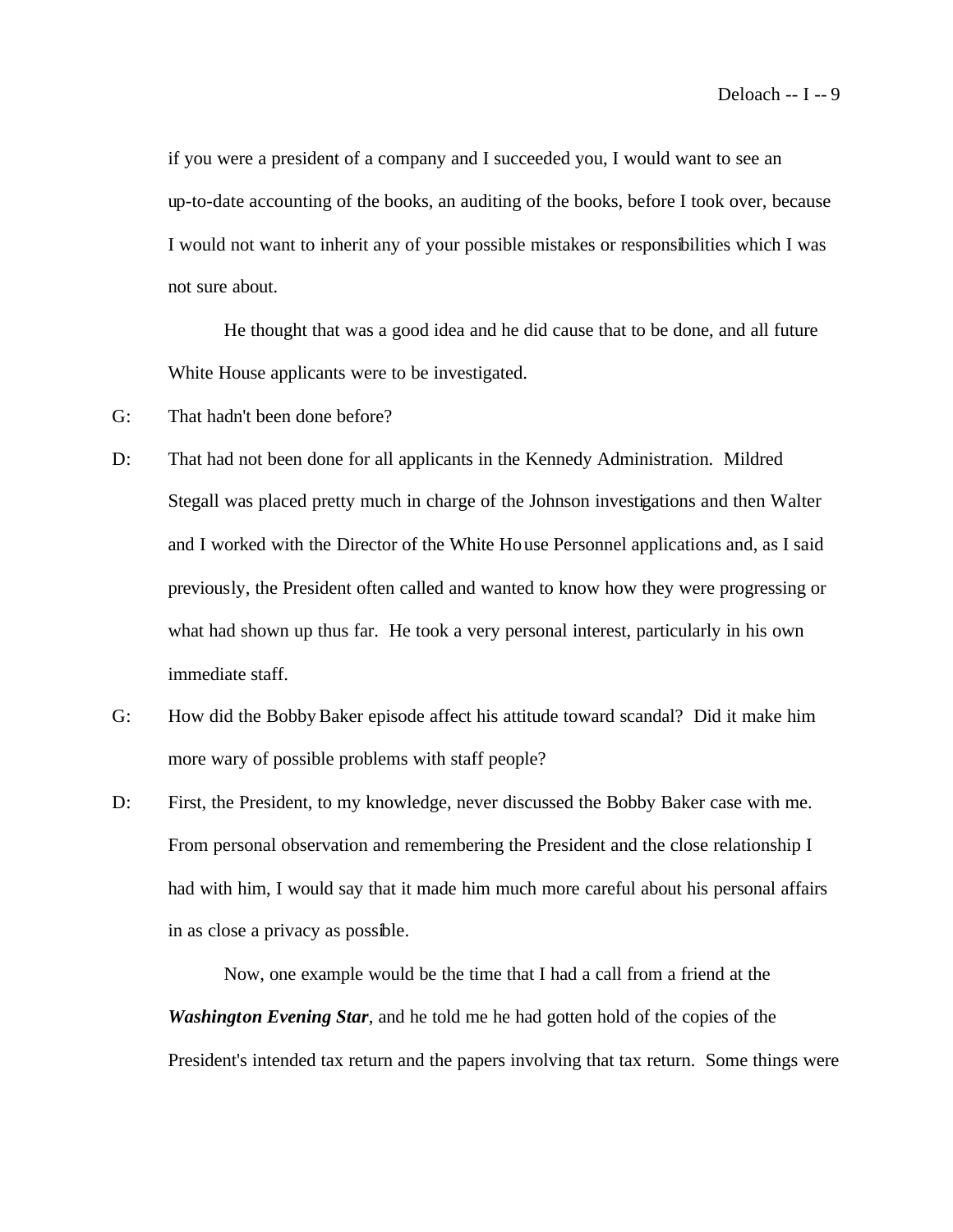in there that, if they had seen the light of day as they were, would probably have caused some embarrassment to the President. But, if you knew the background concerning those things, they would not have caused any embarrassment. The newspaper person asked me to pass this material to the President. There was a close friend of the President's, a judge down in Austin--

- G: A.W. Moursund?
- D: Yes--he was preparing tax returns for him. I had the friend from the *Washington Evening Star* bring me a copy of the returns. I called the President and I said I had this material and I wanted him to know the *Star* gave it to me, and possibly he'd want to see the returns and then make a determination. He said, "Bring them over here right away."

I took the returns over to the White House and showed them to him. Later, I told the reporter, "There are a lot of things in here which, according to the President, are absolutely false. If they got to the public and a misconception was made concerning these matters, and without your knowing the background, it would be a very bad travesty of justice to make them public." And so he did not publish this; he killed the story. The President was very grateful for that.

- G: Well, did it have to do with Bobby Baker or was it--
- D: No, it did not have to do with Bobby Baker. It had to do with income of the President's, where it came from and how much it was, and so on. But, it was not fully explained in the tax return or the paper surrounding the tax return.

In my presence, the President called Judge Moursund and raised hell with him about allowing such a thing to happen. Obviously, someone had burglarized Judge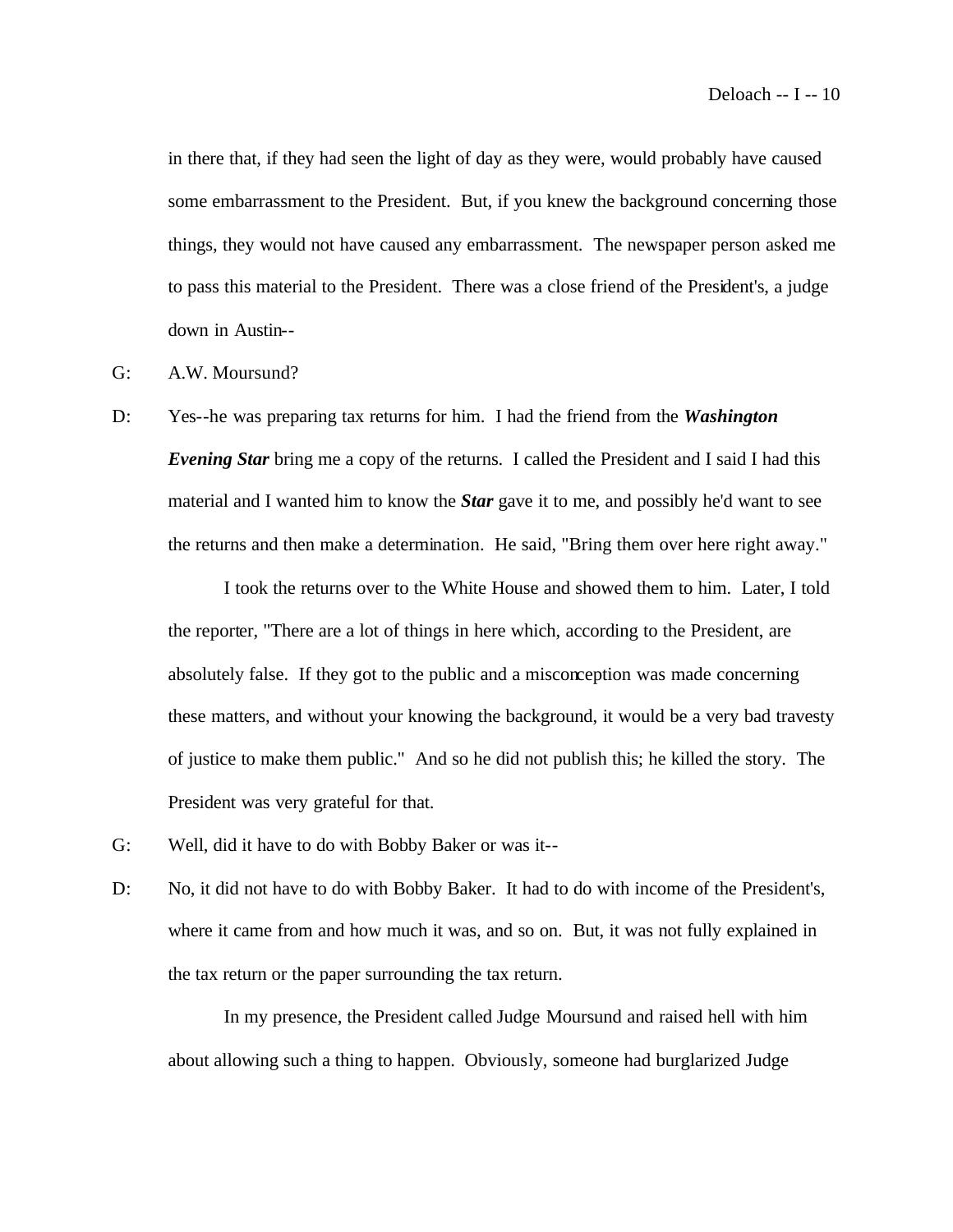Moursund's office, or had paid somebody to get the material. It could have been a story which, you know, wasn't warranted.

The President, after the Kennedy assassination, was very fearful of his own life. He was a man of courage, but also he didn't want to take any chances. Often he asked me to do things which could have been interpreted as the FBI stepping beyond its jurisdiction, and stepping over into the jurisdiction of Secret Service.

For example, he would call and ask me to put an FBI agent on *Air Force One* on almost any trip. A lot of times, he wanted me to go personally and I, frankly, couldn't turn loose of my responsibilities and handle such assignments and I diplomatically told him that. We had a special agent by the name of Orin Bartlett [who would] usually be given that assignment. He would wear a gun. On each occasion I sat down with Jim Rowley, Director of Secret Service, and a former FBI agent, and explained to him what had happened, what the President wanted. He would understand and, as a result, there was never any bad feeling between the Secret Service and the FBI. Jim Rowley and I had a very close relationship.

- G: Why do you think he wasn't content to just let the Secret Service do it?
- D: Mainly, because of the Kennedy assassination. He felt that to have the FBI and the FBI's strength and the FBI's knowledge of intelligence ahead of time--which, admittedly, we'd also furnish the Secret Service--just gave him an added aura of protection, which he wanted. He was not a coward. The President was a very courageous man. He was a very strong man, but he wanted that added protection.

A good example was he called me one day and he stated, "I want you to have an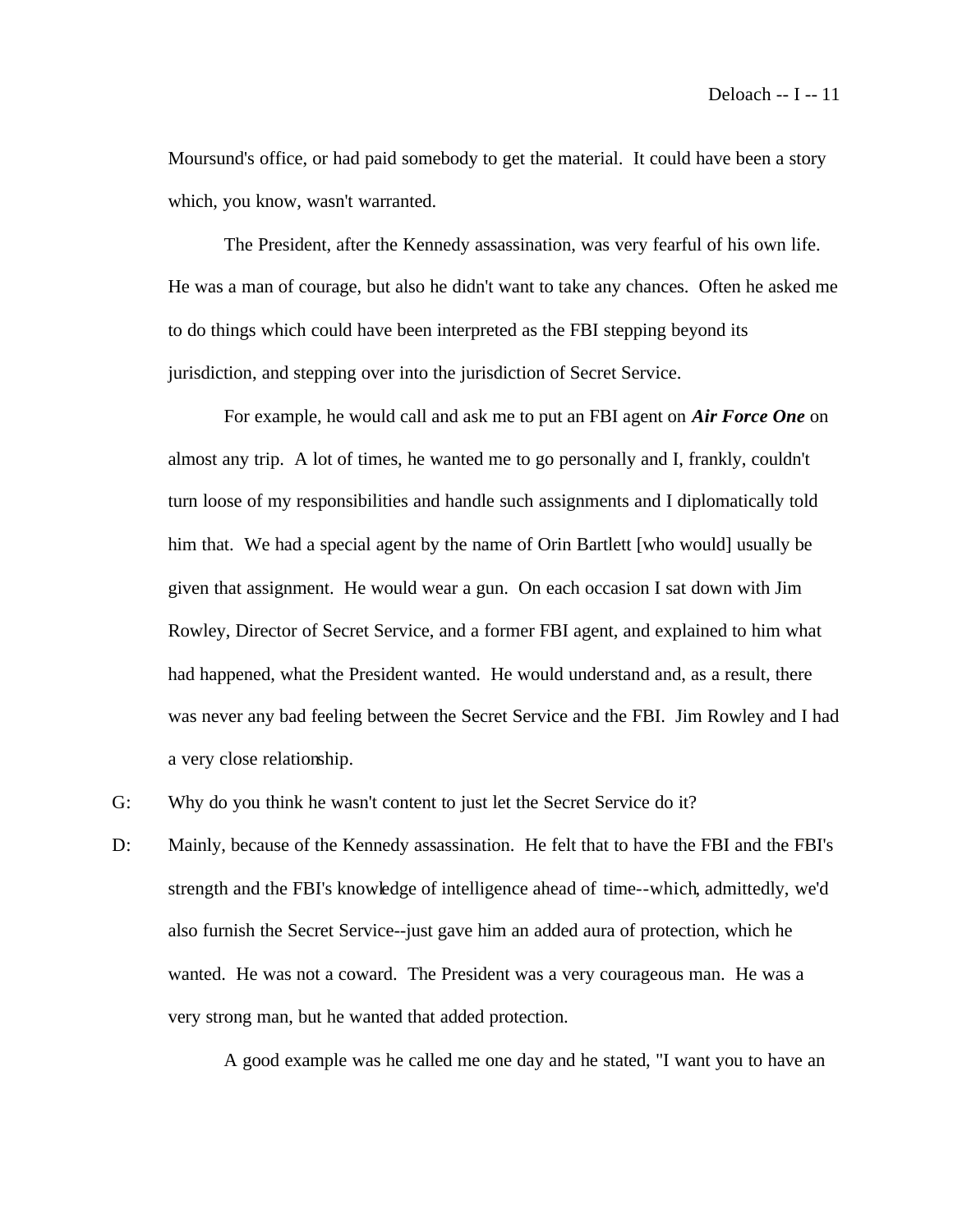office in Fredericksburg, Texas." And I said, "Mr. President, where in the world is Fredericksburg, Texas?" (Laughter) And he said, "You've never heard of that?" I said, "No, sir." He said, "It's near the LBJ Ranch." The President called me personally. He said, "I want a man there." And I said, "Mr. President, are you considering the fact that there may not be any case load in that area and nothing for the man to do?" And he said, "Nevertheless, I want it done."

And so, we assigned a single agent. He had some German background. He remained there until the President left office, then we closed the office and moved him back to his original assignment. This is simply an example of the President wanting someone near his ranch, because he went there frequently and he thought it would be an added protection.

- G: Did the President talk to you about the Kennedy assassination and his thoughts on it or explanations for it?
- D: Yes, from time to time, he would refer to it. He referred to the fact that he moved that blood-red rug out of his office because it reminded him of the President being assassinated, and he put another rug in the Oval Office with the presidential seal on it.

He, at times, rambled about somewhat as to who may have caused it. He indicated that, "Could it have been the CIA?" And I said, "No, sir." And he didn't think so himself, he was just rambling in his conversation. "Could it have been Castro? Could it have been the Soviet Union?" And I told him no, that the investigation had been very thorough, that the Warren Commission had confirmed the conclusions of the FBI, that there was no conspiracy involved and that Lee Harvey Oswald--and Oswald alone did it,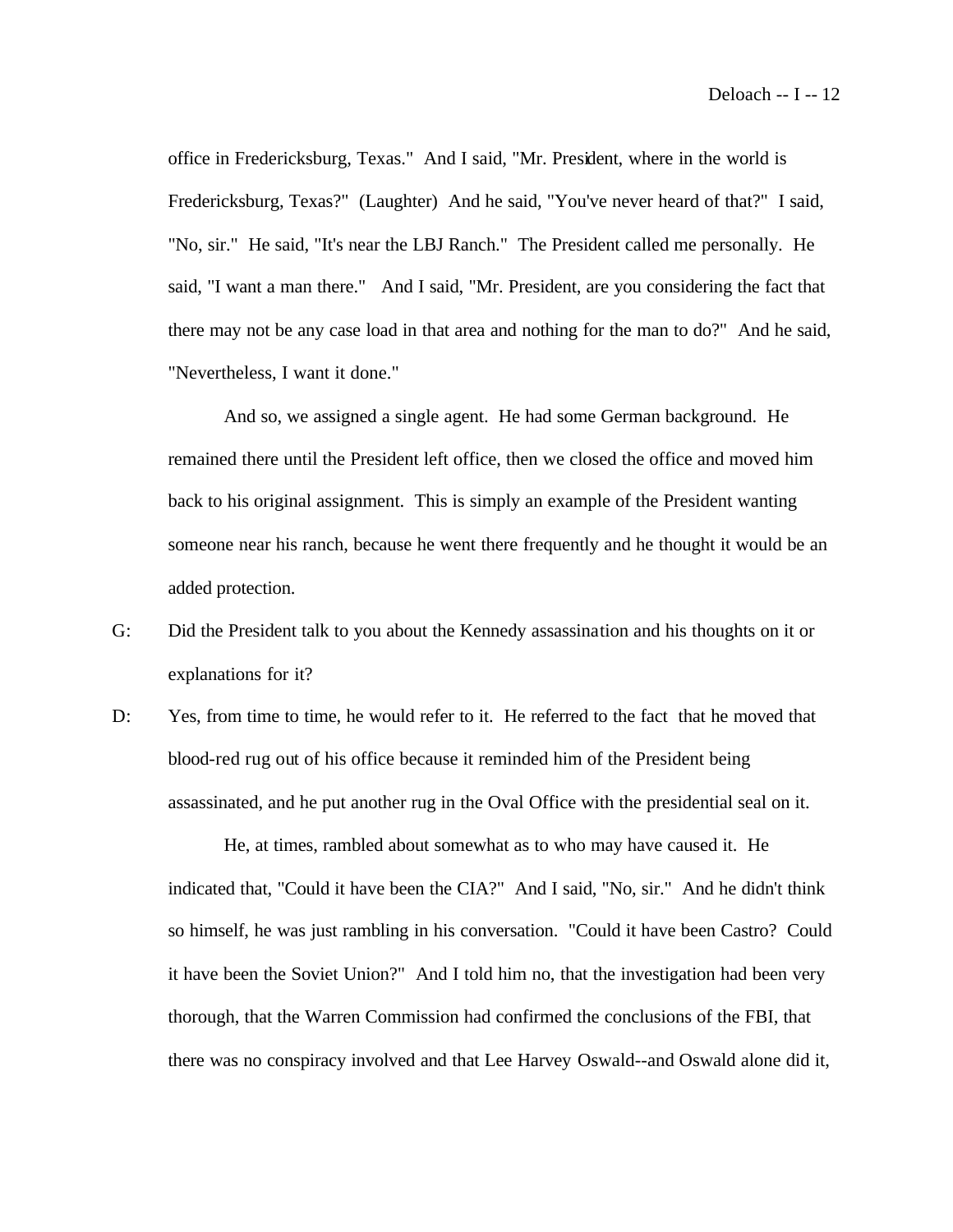and the matter should rest. But the President wanted to make certain that he had done everything to make sure that the proper conclusions, or the right conclusions, the truthful conclusions, were found and the record should be established. That's why he was adamant that, even though Mr. Hoover and I were against it, that the Warren Commission should be established, and that there should be both Democrats and Republicans on the Warren Commission, and that they have access to all FBI reports. He wanted the whole matter to be examined most thoroughly. And they did. But the Warren Commission was the President's idea.

He never really felt that the CIA did it; he never felt that anything was wrong with the FBI report, but he just wanted to make sure there was further confirming evidence and that's why he established the Warren Commission.

- G: You mentioned the FBI's role in security and you've talked about the background checks. Were there any other formal roles that the FBI or you performed in terms of the Johnson Administration, in dealing directly with the White House?
- D: Yes, in many instances. The 1964 Democratic National Convention is an example. Walter Jenkins called and said that the President had instructed him to contact me to head up a team to go to the Convention to keep Jenkins advised, and Jenkins in turn would tell the President. Of course, I always had access to the President if I needed to, but I didn't try to abuse it in any way and I usually worked through Walter and later on with Marvin Watson and Jim Jones.

But, [Walter] said the President was concerned that attempts would be made on his life, that [attempts] might be made on the lives of some of his assistants and some of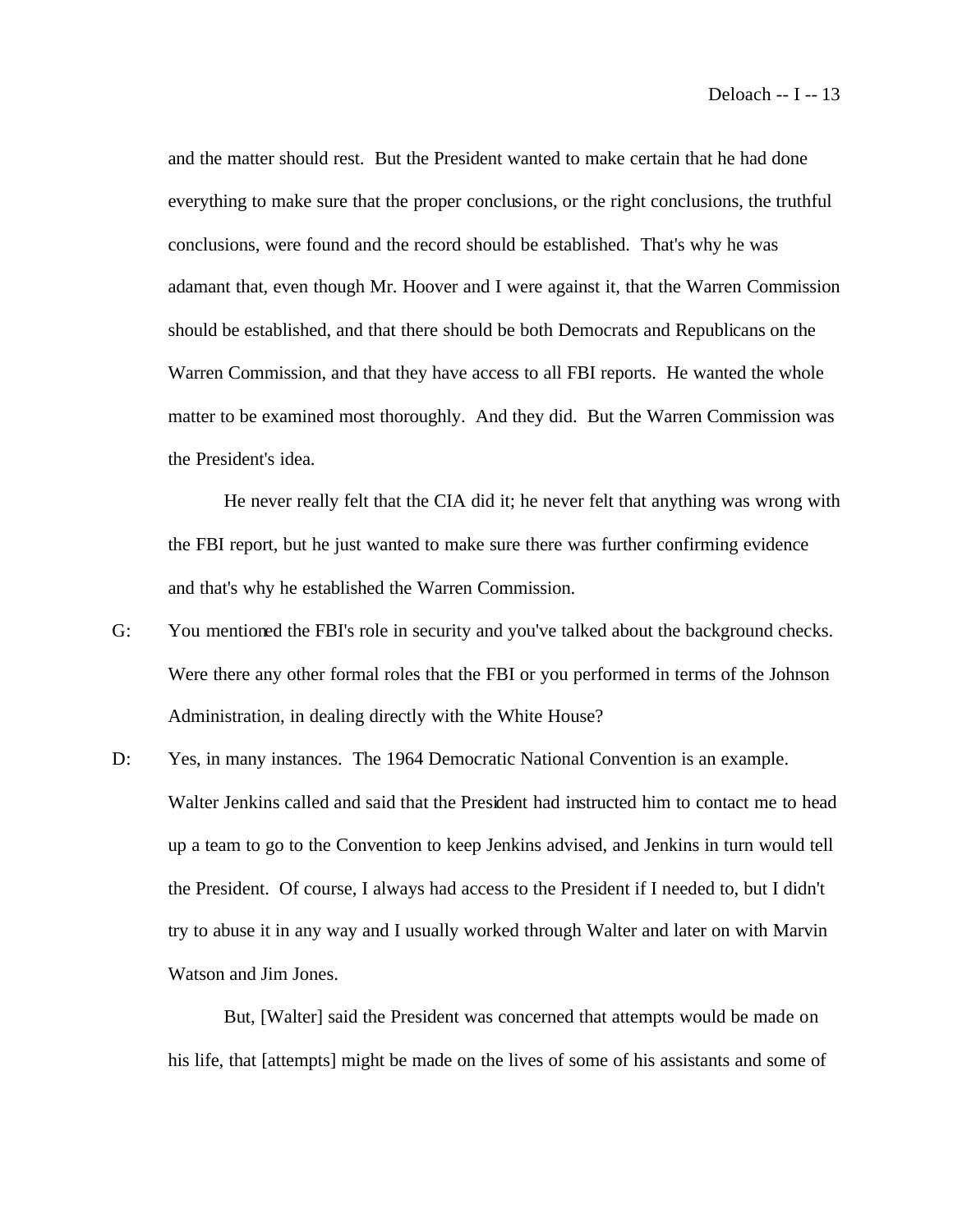the heads of the Democratic Party that were there. He said [that] therefore he felt that we would have jurisdiction and that we should determine if there were any threats to the President's life or to any of the staffers' lives and should let him know.

I knew that we were walking on eggs at the time. I knew it was political dynamite, but I knew also that if the President felt strongly about that, that there was some semblance of jurisdiction involved and we should do it. But, here again, I cleared it with Mr. Hoover right away. He did not like it, but he instructed me to go ahead and do it.

I did follow the instructions. There were numerous pieces of information that turned up threatening not the President's life and not the lives of any of the staffers, but there were numerous plans for considerable violence and bloodshed. We were able to pass this information on to the proper authorities and, I think, perform some mission there within our jurisdiction.

I have suffered considerably as a result of this action, having been subpoenaed numerous times before the Senate Select Committee on Intelligence (the Church Committee) and various other bodies who accused the FBI strictly of playing politics at the time. A number of both Republican and Democratic Senators, following Mr. Johnson's death and during the Hearing of the Church Committee, insisted on my appearance on numerous occasions, and on two specific occasions indicated that the FBI was playing politics.

Well, consider the fact that you have the Commander in Chief, the President of the United States, calling and saying he wants this done and having some tinge of official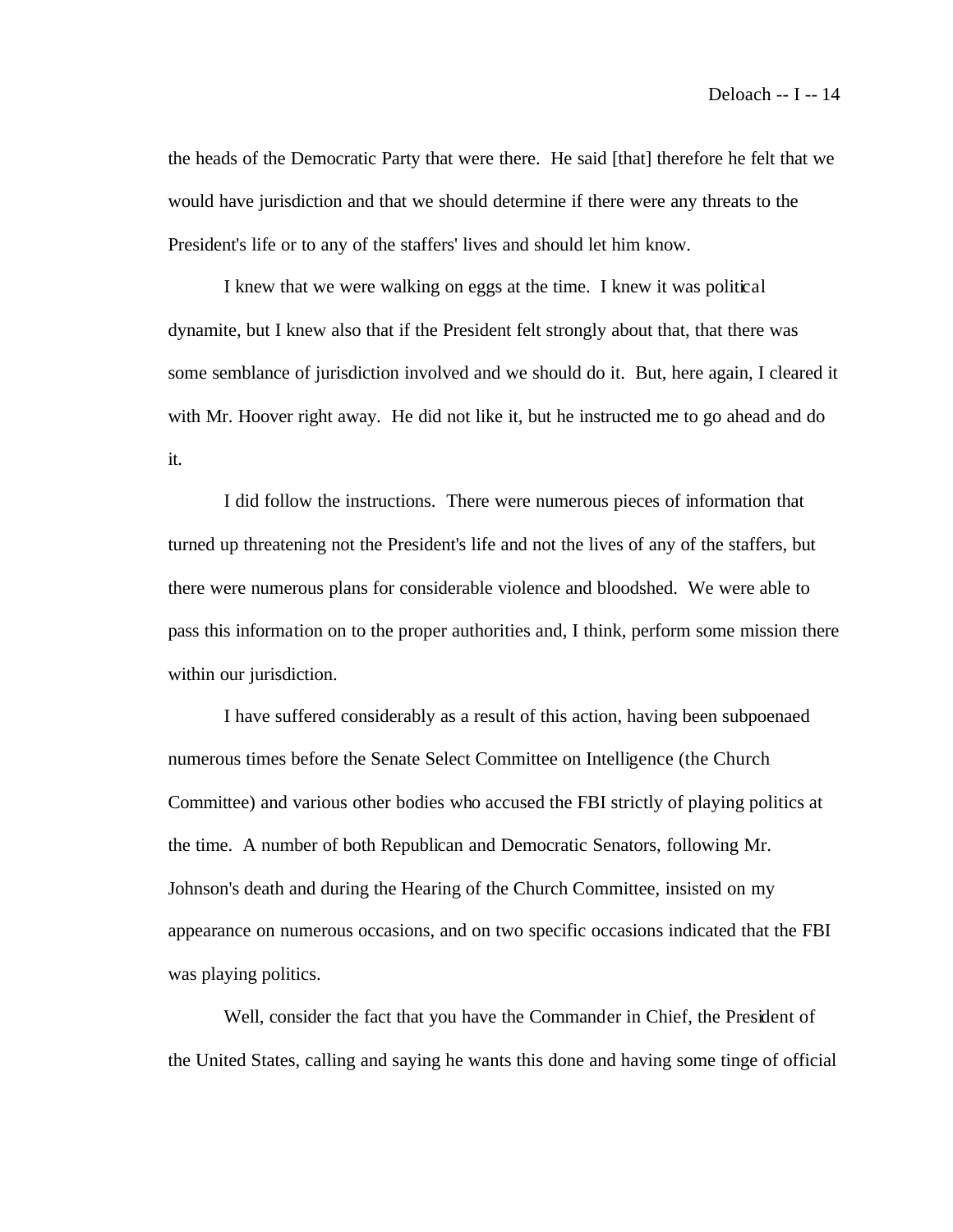jurisdiction, what are you going to do? Are you going to say, "No, Mr. President, we will not do this." But those senators of the Church Committee were very bent on getting publicity, and as a result, they tried to make the most out of it. But as one senator later on ruefully or regretfully told a companion he took to lunch following an appearance, "We didn't lay a hand on him." (Laughter)

- G: Leaving aside the fact that this was a delicate matter, because it was something that the President asked you to do that even the Director was uncomfortable about: In looking at the history and the actual data gathered, did this give you any insights on the forces that you were monitoring at the time that were not available to the public? Did you get a different view of--well, I read, for example, that it was SNCC [Students Nonviolent Coordinating Committee] and CORE [Congress of Racial Equality] that you were monitoring in part, those were two of the organizations. From this monitoring, did you gain a different sense of what their objectives were and what their tactics were than were revealed to the public?
- D: Yes. Let me explain first, simply for the record, that I did not personally recommend any wiretaps or microphones in conjunction with my assignment. I was an Assistant Director at the time. Another Assistant Director in charge of the Domestic Intelligence Division, William C. Sullivan, recommended that there be wiretaps and microphones on various organizations, including the ongoing investigation which had been authorized by Attorney General Bobby Kennedy on Dr. Martin Luther King. As a result, there was considerable information picked up and then turned in to our team. I forwarded all facts to FBI Headquarters and to the White House, about possible violence, not on Dr. King's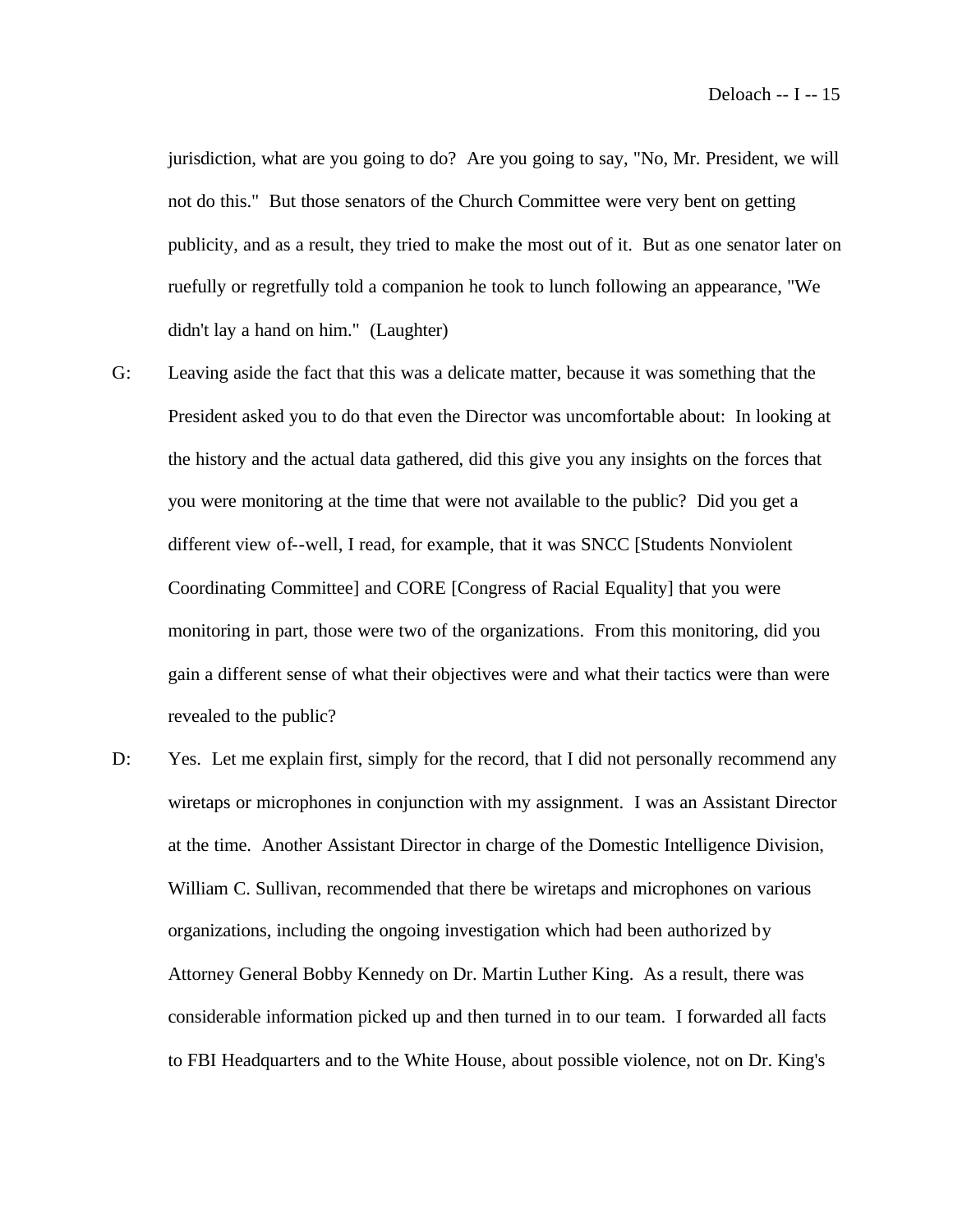part or any of his group, but certainly on the part of several black organizations at the time who wanted to perpetrate violence in order to gain publicity and attention at the Democratic National Convention. There was considerable planning in that regard, but it was all pretty much nipped in the bud as a result of our picking up the intelligence and notifying the appropriate authorities.

- G: Did the local police authorities prevent it or did the--?
- D: Well, there had been accusations that we did not notify the Secret Service of our presence in Atlantic City. That's absolutely false. I called ahead of time and told the Director of Secret Service, Jim Rowley, of our going and he asked me if I needed any assistance. I told him I'd keep that in mind and if I did, I'd sure be in touch with him. He told me who would be there from his organization, and I told him we'd be glad to cooperate to the fullest. Everything we received went to them also. The local authorities were also advised regarding potential violence.

But, to answer your question specifically, it did give us an insight, particularly as to how those organizations at the time artificially used acts of provocation in order to gain publicity themselves. We had known this for many years back, but it was first-hand knowledge at the time of the convention.

- G: Was Robert Kennedy a factor here at this convention in terms of the FBI's role and was he aware that you were there?
- D: He had to be aware that we were there because an FBI agent assigned to travel with him was made fully aware that we were there and spent time in our offices. But I must say again, for the record, that under no circumstances did the President, Walter Jenkins or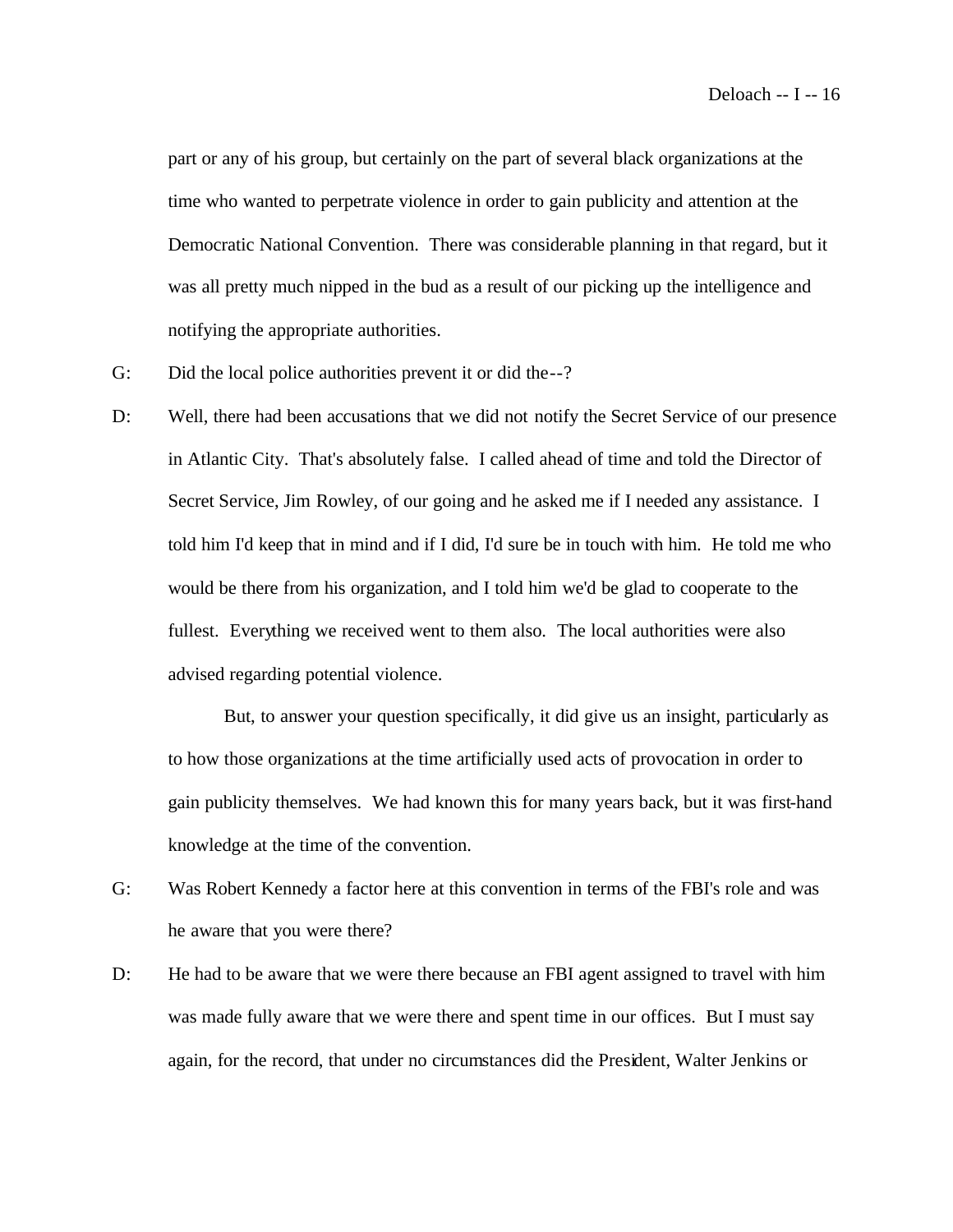anyone else tell us to keep an eye on Bobby Kennedy or his activities. Kennedy's name was not even mentioned prior to our going there, during or afterwards. It had no connection with it whatsoever.

- G: There were also, I think, some accusations from the Republican camp that there was some monitoring of the Goldwater campaign.
- D: That was absolutely false. There was no monitoring whatsoever. There was a request from the White House, following the convention, that we give the President a run-down on the people associated with Barry Goldwater. I personally told the White House that I thought this was fraught with danger and I didn't think that we should go through with it. They dropped it like a hot potato. There were never even any name checks.

There were allegations, on one occasion, that we put a microphone on candidate Nixon's plane when he was going into Albuquerque, New Mexico. President Johnson personally called me and wanted to know if I could find out, and this was specifically his only request, what telephone calls the plane had made between Albuquerque and Washington, D.C., particularly to the Department of State or to the South Vietnamese Ambassador to the United States.

Reportedly, the President had a specific reason for doing it, because a request had been made to keep the South Vietnamese from going to the Paris Peace Talks.

- G: This was in 1968?
- D: That's correct. But the President did not ask me to put a microphone on the plane. He did not ask me to put a wiretap on. He just wanted to know were there calls being made to the South Vietnamese Ambassador or to the U.S. Department of State which might put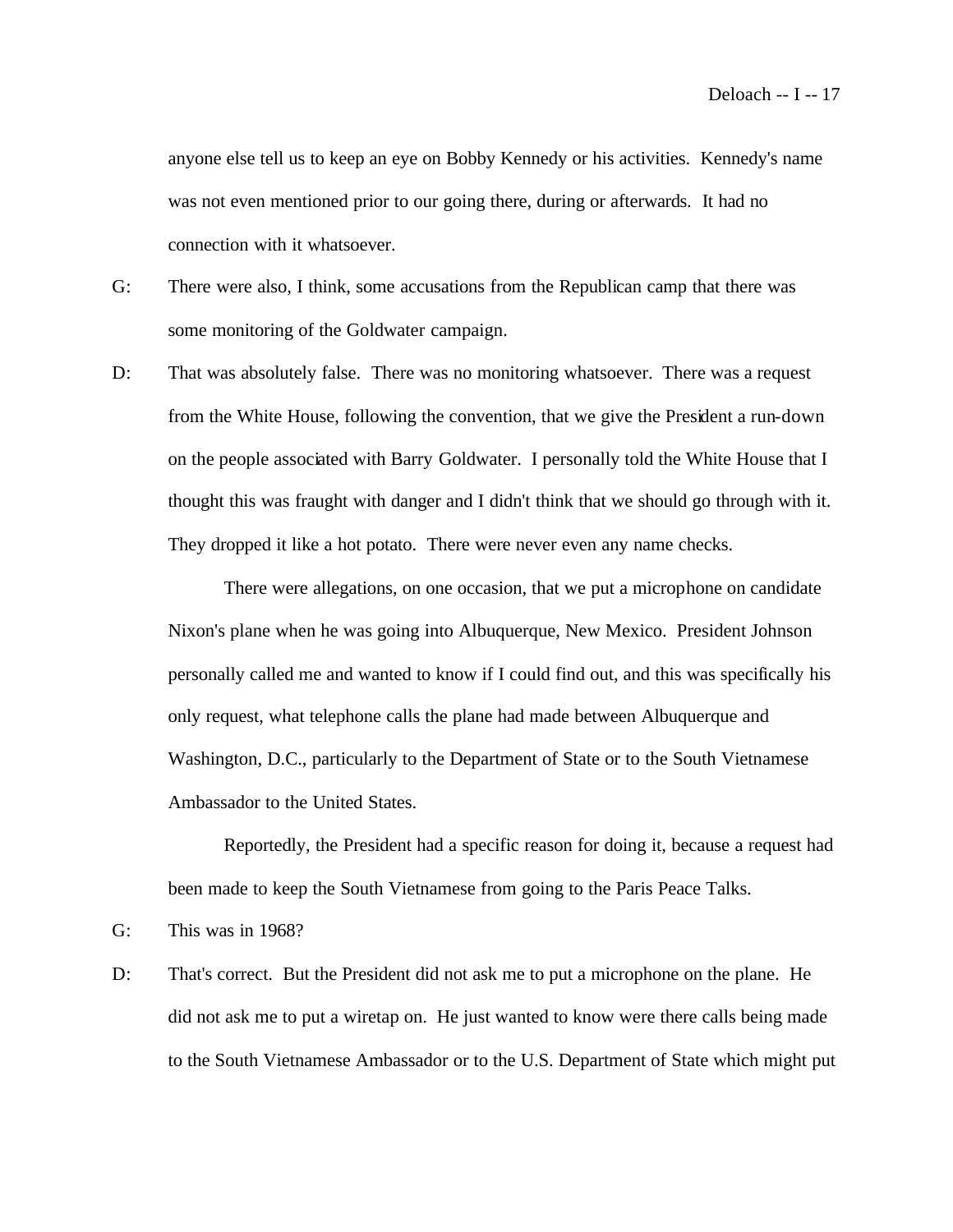a crimp in the plans to get the South Vietnamese to go to the Paris Peace Talks.

He called me one night around midnight, and he asked me to have a memorandum on his desk by eight o'clock the following morning. And I said, "Mr. President, in order to do that, I will have to get our agents to wake up the telephone people in the middle of the night and to get them to go to their offices. As a result, your reputation will suffer and our reputation will suffer." He said, "What do you mean by that?" I said, "Well, Mr. President, let me just tell you one little story. During President Kennedy's regime, the administration was having trouble with trying to keep down inflation. The steel companies were asked not to raise prices. According to the White House, they agreed. The steel companies then turned around and raised prices and, as a result, President Kennedy was infuriated. Bobby Kennedy, the Attorney General, instructed the FBI to go out overnight, beginning late at night, and wake up reporters and presidents of steel companies, trying to get evidence of a conspiracy to raise the prices. Kennedy was clearly advised of the inherent danger involved, about charges of 'secret police' knocking on the door at midnight." He replied, "Don't worry about that. I'll take full responsibility."

Well, all hell broke loose and the FBI did receive considerable criticism. When we referred reporters to the Attorney General's office, Mr. Kennedy refused to accept responsibility. So, I told this to the President. I said, "You don't want that stigma attached to you by causing us to do something like this." He heatedly replied, "Who the hell do you think is your Commander in Chief?" And I said, "You are, Mr. President, there's no doubt in my mind, but I firmly recommend against it." And he said, "All right.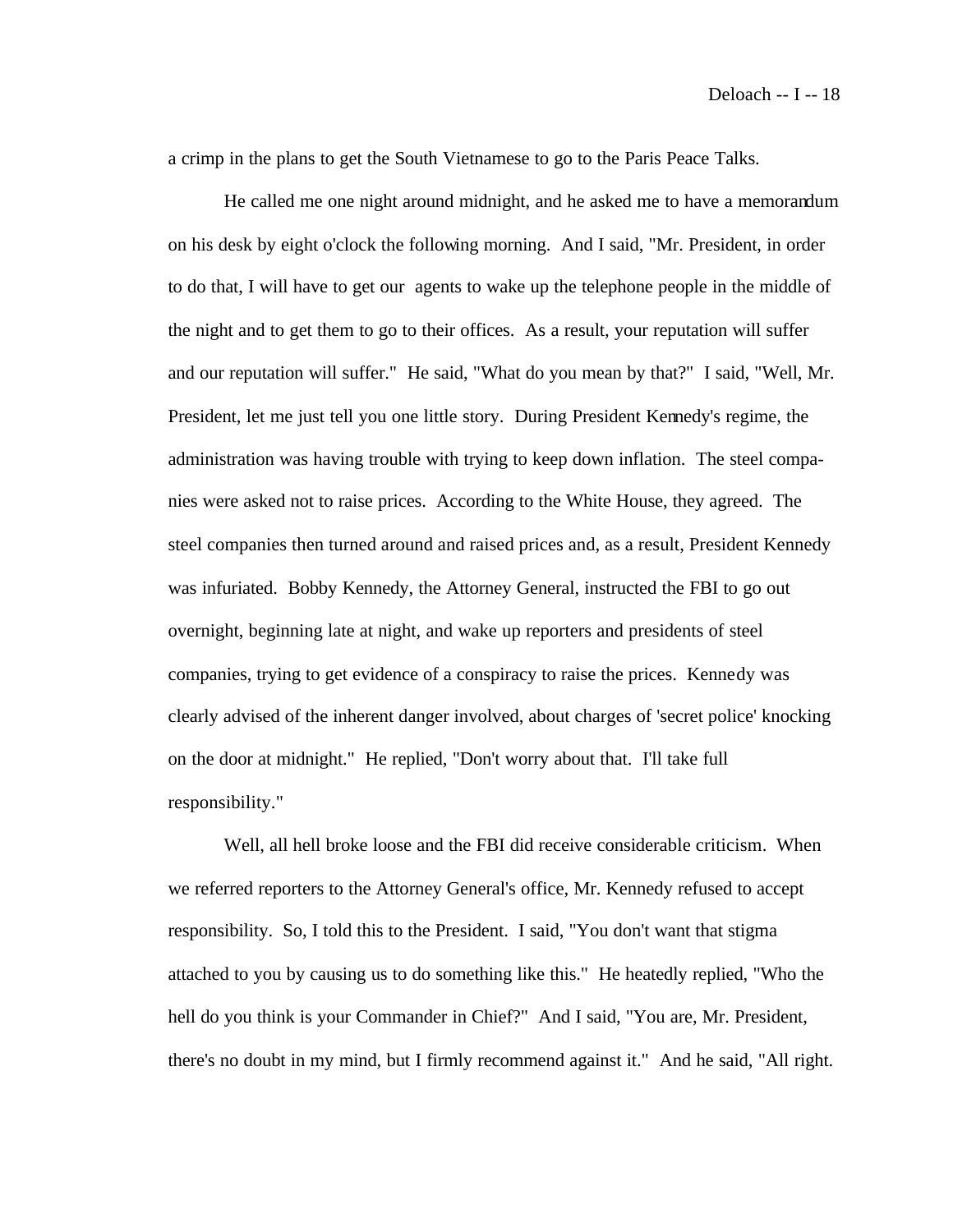You do it first thing tomorrow morning and have a memorandum on my desk later on in the day." I said, "All right, sir."

And I did. There had been five calls made by Agnew's plane, none to the South Vietnamese Ambassador, none to the Department of State and I advised the White House that there hadn't been any in that regard and that's all there was to it. This matter was blown up all out of proportion. Somehow it was leaked--and I know in my own mind who did it--that the President had asked us to put a microphone on Mr. [Nixon's] plane.

G: Mr. Nixon--?

- D: Mr. Agnew's plane--and that was absolutely false. In the first place, it would be almost physically impossible and second, well, unless you have a plane passing close by that is going to pick up the microphone reception that can be broadcasted to it, and even here the motor noise of the plane would drown out anything you might get anyhow. So it was never done and it was a complete lie that such action had been taken.
- G: There was evidence, though, that Anna Chennault had been urging the South Vietnamese government to balk at coming to the table in Paris. Did you have any insight on that from--?
- D: Well, I did not specifically mention those facts in my previous remarks. You have brought it up and I will say that the President told me, or Walter Jenkins told me, I don't know which one, that

xxxxxx xx xxx xxxx xxx xxxxx xxxxx xxxx xxxx xxxxx xxx xxxxxx xxxxxxx xxxx

x xxxxxxx xxxxxx xxx. xxxxxx xxxx xxxxxxxxxx xxxxxx xxxxxx xxxxxxxxx xxxxxx

 $\overline{\phantom{a}}$  I want you to look into this and I want the FBI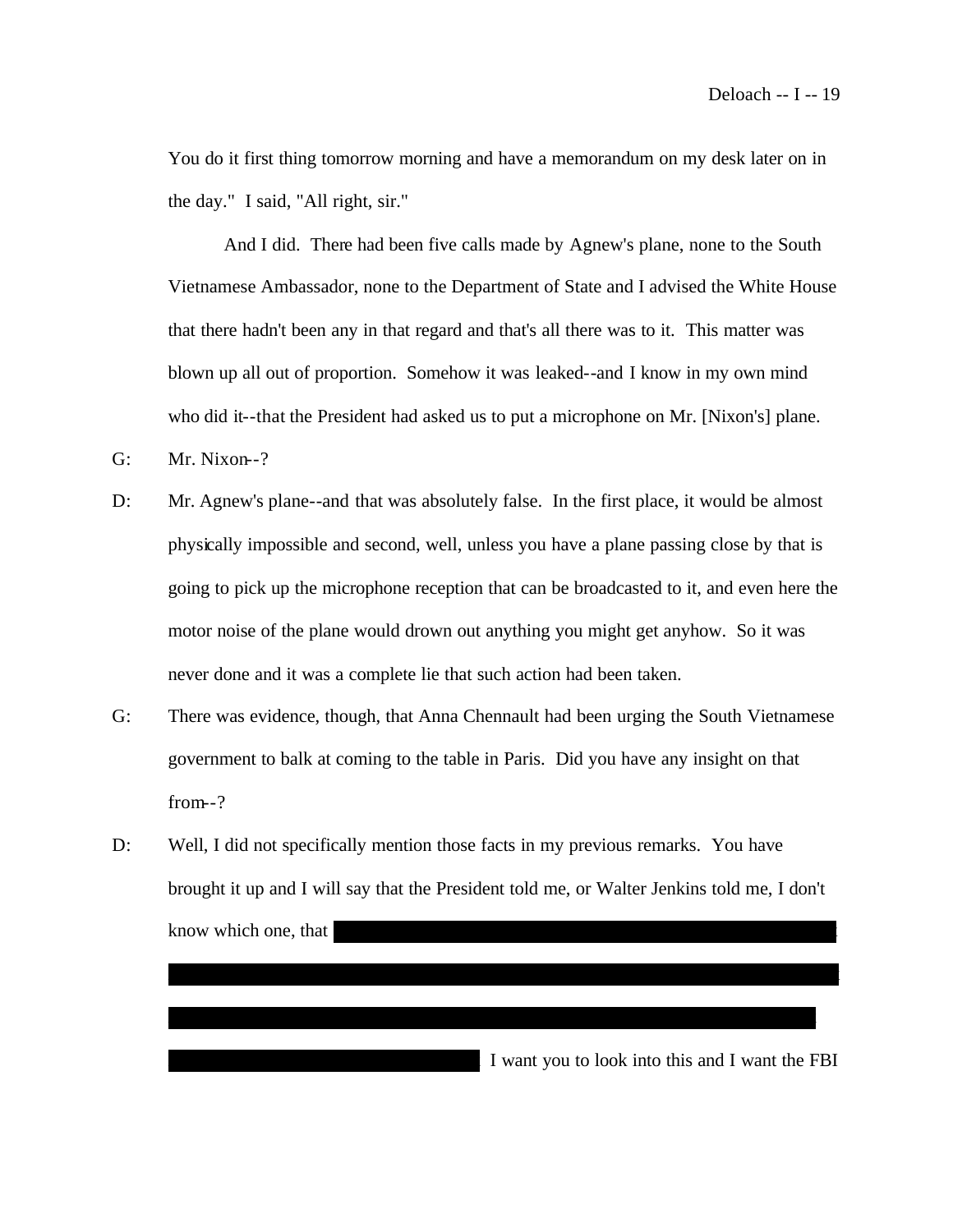to put a surveillance on Mrs. Chennault, and I want you also to put a wiretap on the South Vietnamese Embassy." I said--I think it was the President--I said, "Mr. President, please call the Attorney General and instruct him to tell us to do this." At that time it was Ramsey Clark--the 'bull butterfly,' as Mr. Hoover used to call him. Ramsey next sent around a memorandum instructing us to put a wiretap on the South Vietnamese Embassy, and we did, following the President's instructions. Nothing in the investigation proved that Mrs. Chennault had been to see him, other than one further contact--the South Vietnamese Ambassador was talking over the telephone and indicated at one time that that woman had called him to determine what decision they had made about the South Vietnamese going to the peace talks, and he said that he had told her that his government had made no decision.

But Mrs. Chennault later came to see Mr. Hoover. All of the information on this case is in files other than the regular file system. I am not aware of what happened after Mrs. Chennault saw Mr. Hoover.

- G: Did you have a sense in your own mind of whether or not President Nixon, as a candidate, was involved in this or whether it was--?
- D: There was nothing to indicate that Mr. Nixon was involved in this matter. There was no evidence to indicate that. There was no evidence to indicate that Agnew was involved in it. I simply followed the President's instructions, and I'm not trying to back-track, I'm just telling you the truth.
- G: Tell me about Walter Jenkins' departure and how your work changed after he left. But first--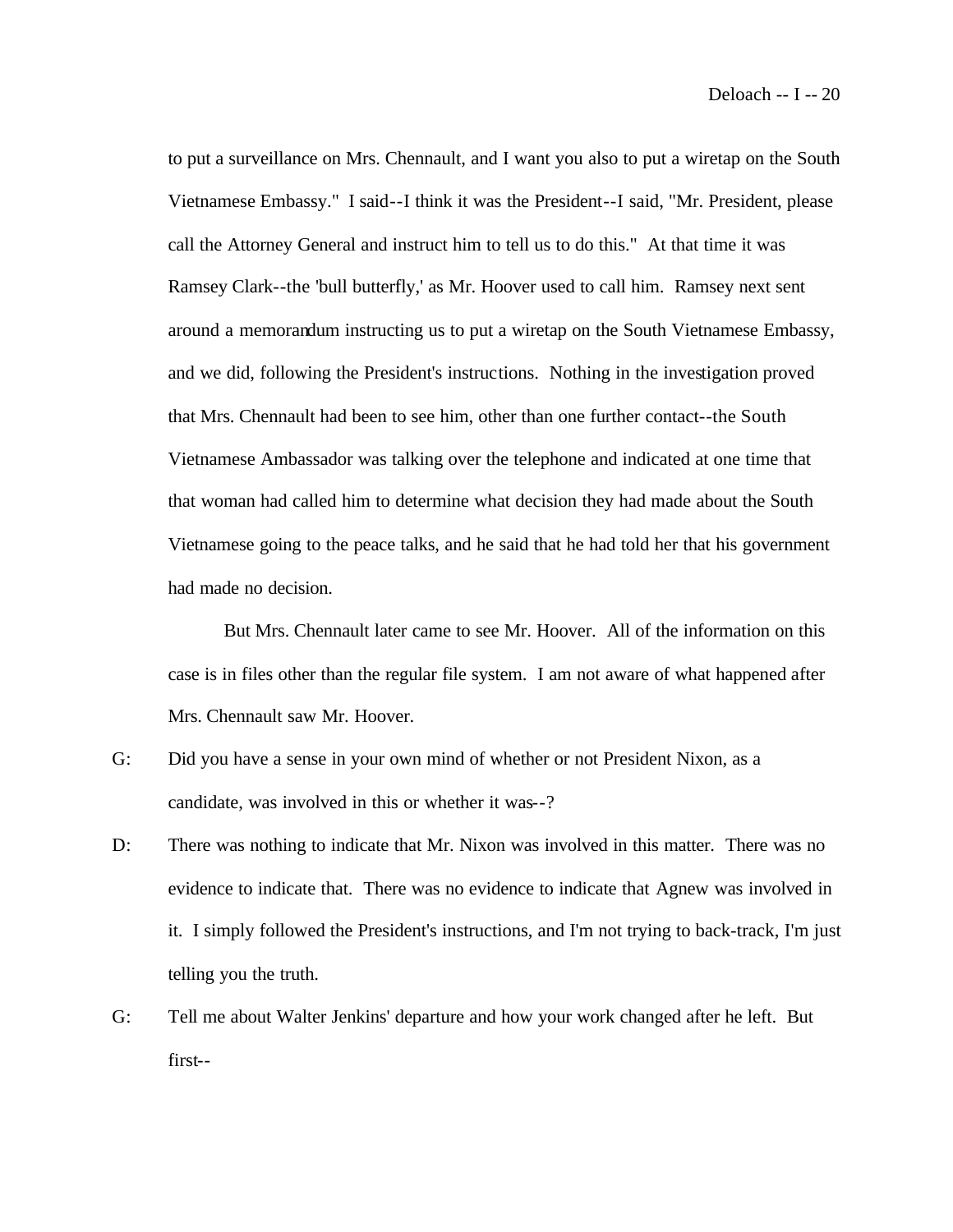D: Okay. I'll give you chapter, song and verse on that as I know it. I received a call one day from the Assistant Director in charge of the Identification Division, Lester Trotter. He stated, "Deke, I've got some bad news concerning a friend of yours." I said, "What is it? Who is it?" He said, "Walter Jenkins has been arrested on a homosexual charge." I said, "That can't be true. Hell, I've known that guy and I've traveled with him to Camp David at the President's invitation. Our families stayed together over a weekend and I visited in his home, and he's been in mine. I see him every day, and it just can't be true. He has no traits like that." He said, "Well, it is true." I said, "Well, how do you know?" He said, "I have a fingerprint card here from the Metropolitan Police."

Tape 1 of 2, Side 2

D: And I said, "Bring it over to me." And he did. So then I called the Metropolitan Police and arranged for agents in the Washington Field Office to go over and look at the record. It was reported that Jenkins had committed a homosexual act with an elderly man from the Old Soldiers Home in the men's room of the YMCA, and that he had been arrested as a result of it. It indicated his identity, and that's about all there was to it. I think the report further stated that he had been drinking at the time. So, I notified Mr. Hoover and Clyde Tolson. They were just as shocked as I was.

To go back just a little bit, I liked Walter Jenkins. I thought he was one of the most loyal men to his boss of anybody I've ever seen. Mr. Johnson worked him to death; he worked him like a slave. I've seen Walter Jenkins so tired that he'd fall asleep while he was talking to you. He worked sometimes eighteen, twenty hours when Mr. Johnson gave him things to do. I don't know whether Mr. Johnson knew how hard he worked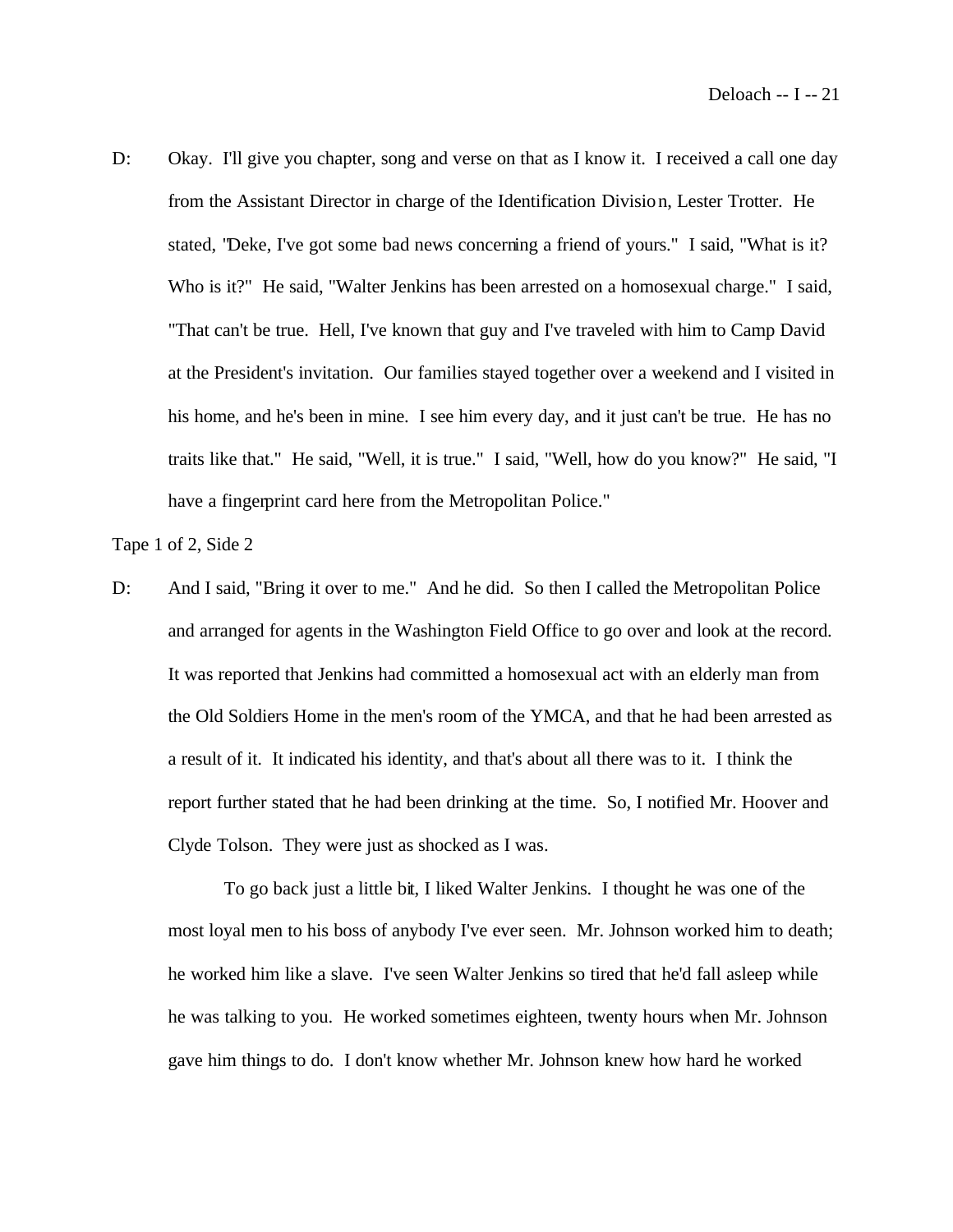Walter Jenkins. That's always been a question in my mind. But Walter's loyalty and conscientiousness caused him to sacrifice his own health and his own family in order to comply with Mr. Johnson's instructions, he was so conscientious. I've seen him at his desk as sick as he could be.

Walter was very friendly to me, to my wife, to my family. The weekend after Mr. Johnson became President, Walter called us one Sunday morning and said, "The President would like you and your wife to come down and sit in the family room of the White House and look at his television program," an interview that had been taped the day before. We went down and there was Walter and his wife, Marge, and the President and Lady Bird and the two Johnson girls, Jack and Mary Margaret Valenti. To me that was pretty heady stuff. But I enjoyed the privilege. The President was very nice. He met my wife saying, "Deke, you over-married yourself." That made her feel very good. Later on the President suggested to Walter that Walter and his family take my family and me to Camp David and spend Easter weekend. Again, that was a very nice thing to do. We had dinner at Walter's house on a number of occasions; he had dinner at our house on a number of occasions. At no time did I ever detect any note of homosexuality, of effeminacy, or anything of that nature, concerning Walter Jenkins. He was just a hard-working, conscientious individual.

Later on--and I realize I'm skipping ahead and you can stop me any time you want to, but I want to give you the facts as I know them---a psychiatrist, with Walter Jenkins' permission, opened Walter's file. Walter had been seeing this psychiatrist occasionally, but not about homosexuality. The psychiatrist said in Walter's case and in the case of any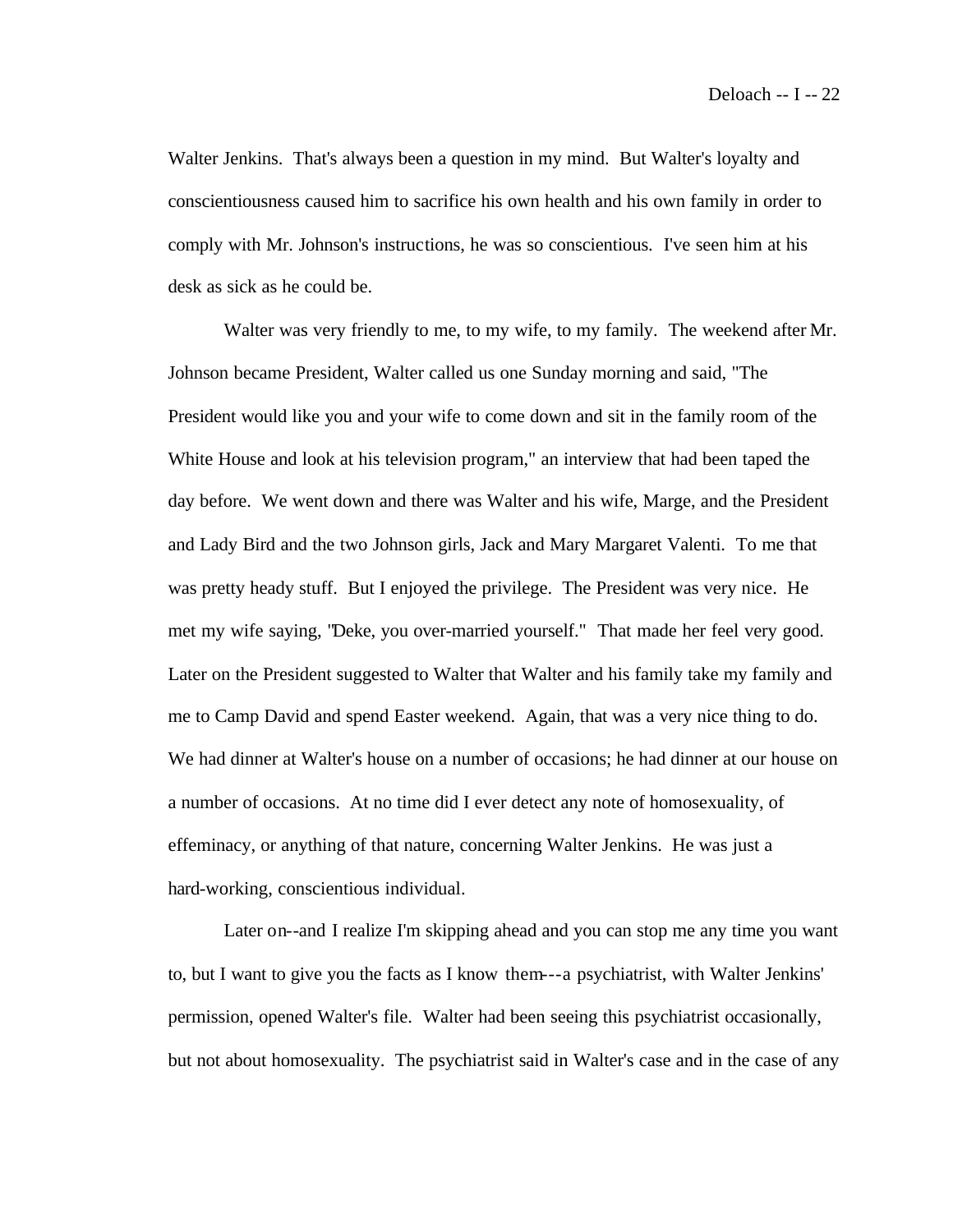individual, we all have latent weaknesses. He said, "In you it may be you're a pyromaniac or a murderer or what have you. In Walter's case, it was homosexuality." When your system breaks down from overwork, fatigue, sickness, illness, drunkenness, what have you, those latent weaknesses will come out. He said, "In Walter's case, that particular day the arrest occurred, he had been sick; he hadn't eaten for twenty-four hours. He had agreed to go to the opening of the *Newsweek* office in Washington, D.C. He decided to walk; he thought that might clear his head. He went there; he had four or five martinis there and coming back, as he passed the YMCA, he had to relieve himself. He went in and his latent weakness came out. And he did go through the act."

In a later conversation with me, Walter denied the act. In the interview with the two agents, at which I was present, when they took a signed statement from him, he admitted the act. In later conversations that I had with Justice Fortas, Justice Fortas knew that he had committed the act. But it was a matter of physical breakdown, rather than a matter of doing something which was a frequent occurrence, I'm satisfied.

My wife wrote Walter Jenkins a letter when he was in the hospital. The President called me in the late afternoon following the arrest and he said, "Is it true?" I knew what he was talking about. He was in New York at the time. He was making a speech that night at the Hilton Hotel. I said, "Yes, Mr. President, it is true." He said, "Well, how do you know?" I said, "Well, I have the police report. I have checked it thoroughly. The arresting officers have been interviewed and I have the fingerprint card; I know it's true." He said, "Well the damn Republicans. They have perpetrated this." I said, "No, Mr. President. It actually occurred and there is no indication it was a setup by the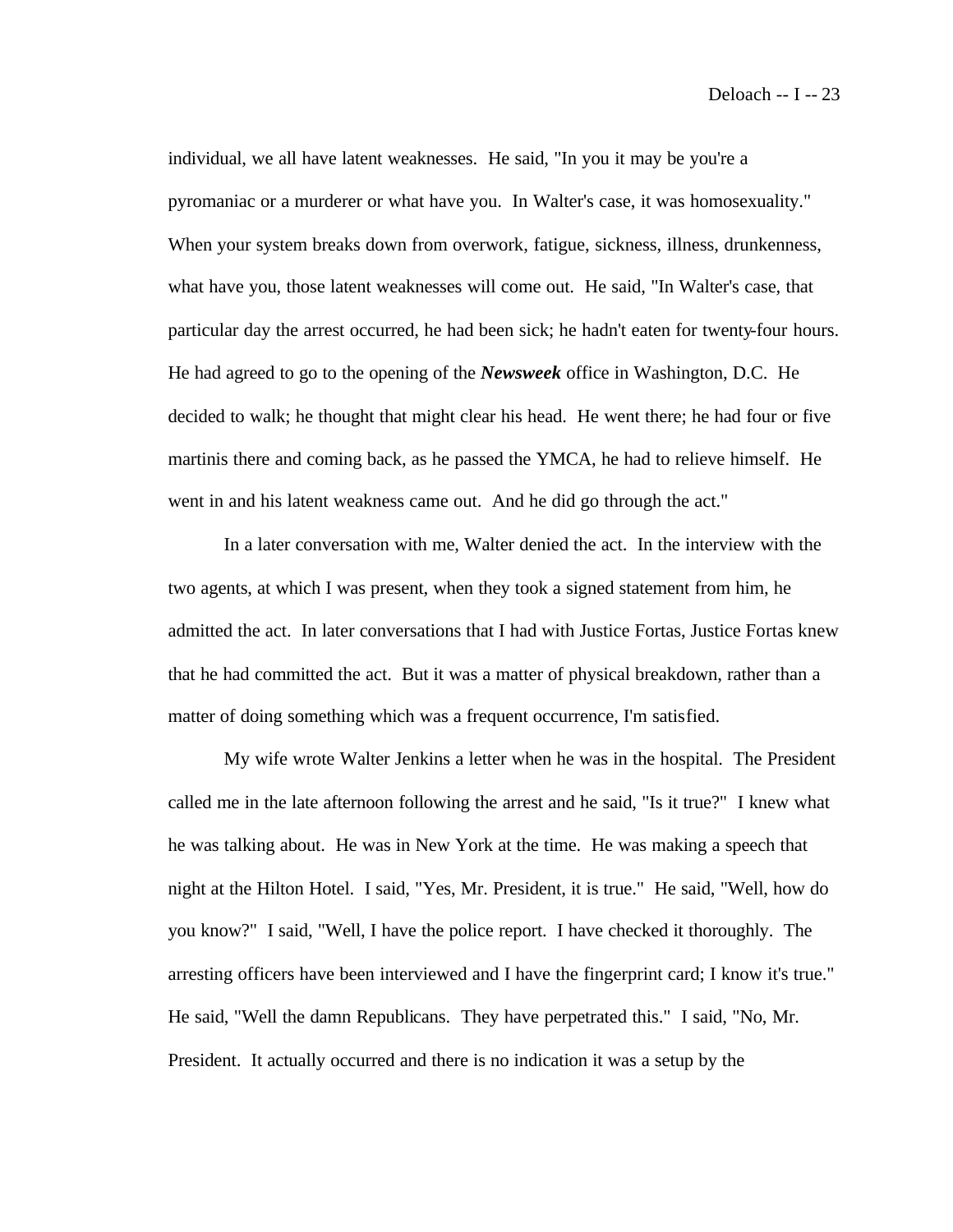Republicans." He said, "Well, I'm going to fire him right away. What do you think about that?" I said, "It's the worst thing you could do." He said, "Why do you say that?" I said, "Because the man is sick; he has been sick. He's been working almost to the point of death for you, and for you to take an abrupt act like that would make it look like you're a cold, selfish, heartless individual." He said, "What do you think I should do?" I said, "I think that you should issue a public statement saying that Walter had been working hard; he had been ill, that you're sorry you didn't know about it; that he will be placed on extended leave and that you wish the best for him and his family in the future; that an investigation will be requested to determine if any violations of security had occurred and all facts will be fully given to you, to determine if anything had occurred, and to the Attorney General."

He said, "All right. We'll do that. You go down to the White House right now"--I was at home by then; it was getting pretty late--"You go in and see Lady Bird. And you go over to the hospital." I said, "We'll do that. I'll personally take a signed statement with Mrs. Johnson present."

So, I went down to the White House and went into, not the Oval Office, but Walter's office, which was right next door, and Mrs. Johnson was there talking with Clark Clifford and Abe Fortas, who was not Justice at the time. He was still the President's lawyer. And I told Mrs. Johnson what the President had stated, and Clark Clifford and Abe Fortas were against it. They said Mrs. Johnson should not be seen because reporters would be at George Washington University Hospital. She looked at me and said, "Lyndon wants it done and I'll go with Deke."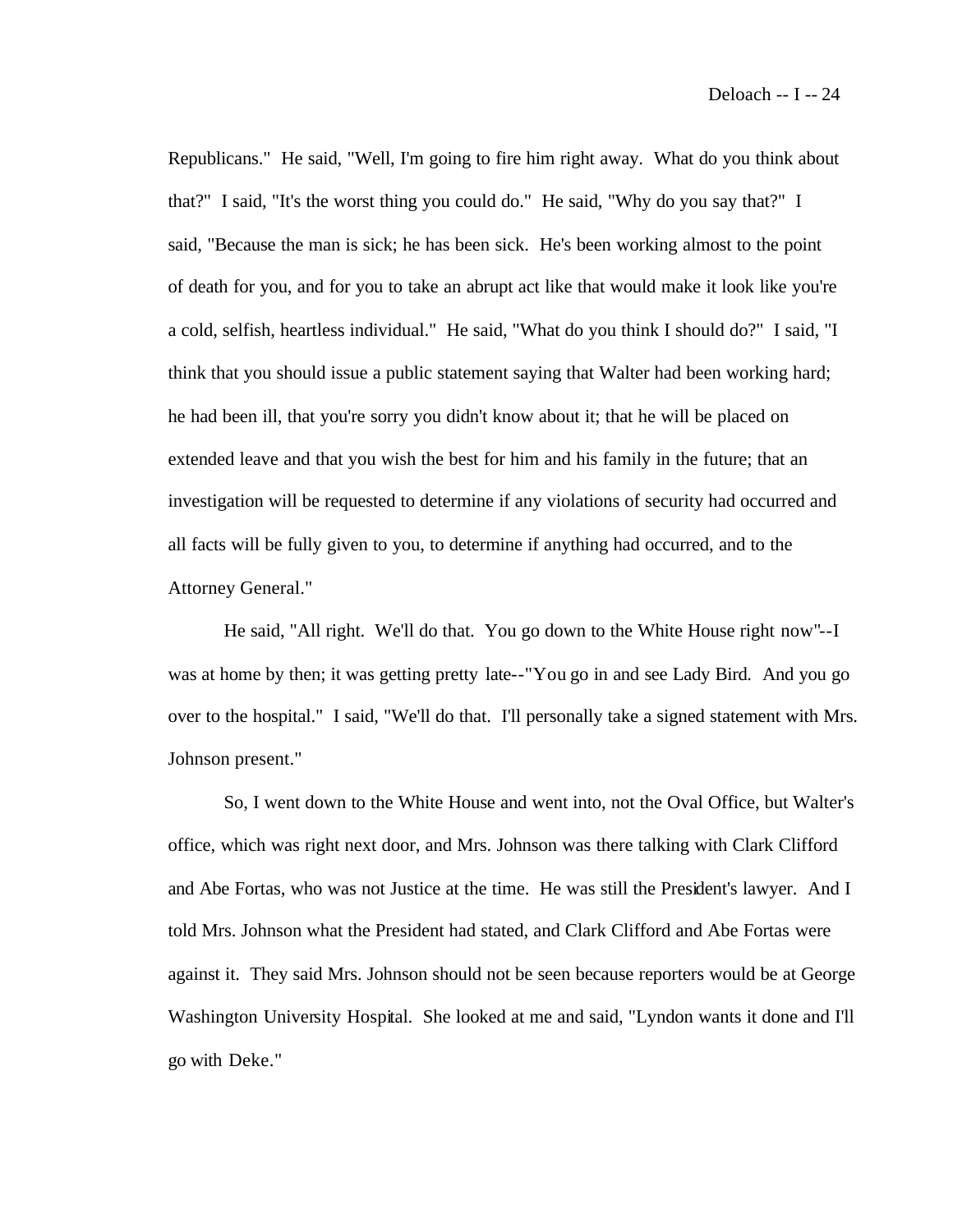We called over there ahead of time before we went and the doctors indicated that Walter was heavily sedated; it wouldn't do us any good to go. As a result, I reported back to the President and he said, "All right, you have him interviewed the following day." And I did, with two agents. They interviewed him extensively. Walter denied any previous incidents. He did admit the YMCA incident to the agents and to me; I was in the background, but I heard it. He denied any allegations of security, and frankly, the investigation conducted by the FBI later on, which was a complete thorough investigation, failed to show that there had been any previous incidents of homosexuality, including the time during World War II when he was the captain and commander of an all-black company of soldiers.

So that pretty much is the whole thing. The incident wrecked his life; it, I think, caused serious complications for his children, who for the most part have led very tragic lives. His wife, Marge, became an alcoholic and died; Walter's dead now. But to the day of his death, we retained friendship and I think he was a very capable, loyal, hard-working individual that tragedy struck. I feel sorry for him; I feel sorry for the family. I wish I could have done something to help them.

- G: Had there been an earlier incident or arrest in the late fifties, do you know?
- D: There was a further fingerprint card which did show one previous arrest. Mr. Hoover asked me why I had not checked files prior to our relationship with Walter and President, and I told him I saw no sense in doing it. I just hadn't done it. I started to ask him, "Why didn't you do it?"
- G: Were you involved in any of the subsequent discussions about Mrs. Johnson's public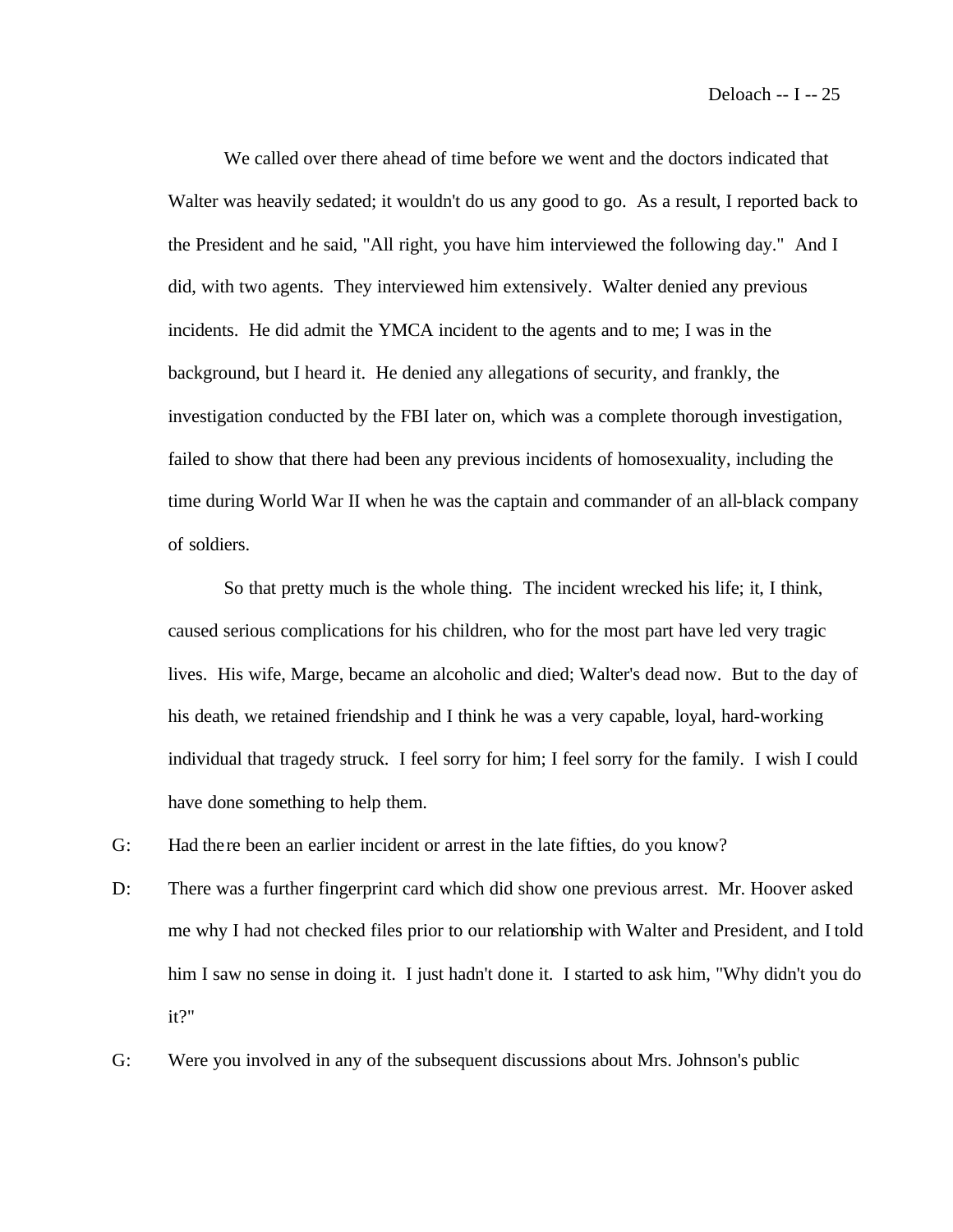statement or whether or not the President should issue a statement? She did issue a very compassionate statement.

D: The statement was not read to me prior to her issuing it, but it was along the lines of what I had suggested the night before to the President. Later, Clyde Tolson called me and said, "Don't you think that Mr. Hoover should send flowers to Walter Jenkins in the hospital?" I said, "Yes. I think that that would be a nice thing to do, considering all the assistance he's given the FBI." Flowers were sent in the name of J. Edger Hoover. A reporter picked it up and wrote glaring headlines about it. I suggested to Mr. Hoover, "Why don't we just say that I did that without your knowing about it?" He said, "No, I did it and that's the way it's going to stick." Walter got flowers from many other people.

But, in accordance with my recommendation to the President, there was an investigation. As I previously stated, the investigation did not reflect, other than this one fingerprint card, previous incidents of homosexuality. I received a number of phone calls from Abe Fortas asking me to change this, change that in the overall report. None of the recommendations by Abe Fortas had anything to do with Walter Jenkins' homosexuality or the current incident. It had only a bearing on whether the President could have been embarrassed or not. I recall vividly Mr. Hoover leaving at the usual time, at quarter to five in the afternoon, and calling me and saying, "Don't you make any changes whatsoever in that report, any further changes. None at all. That's it and that's the way it's going to stand." I said, "Okay. As far as I'm concerned, that's good enough for me."

- G: Well, what was the nature of Fortas' concern?
- D: Any reference which could have been embarrassing to the President, not from the standpoint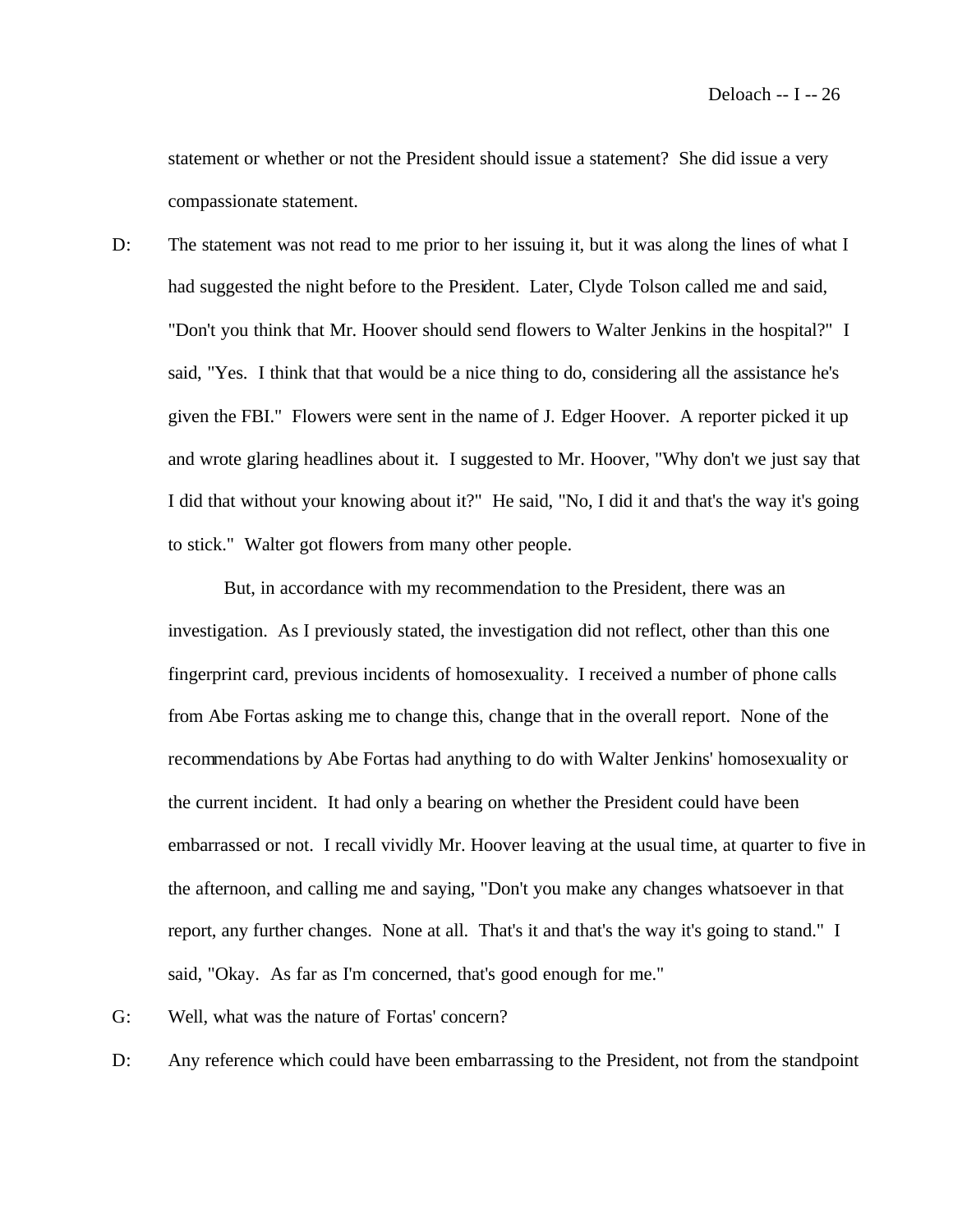of a homosexual relationship, just information that might have had some bearing: The President having worked him too hard or something of that nature. Just from a humanitarian standpoint.

- G: Any insight on the efforts of Clark Clifford and Abe Fortas to keep the story out of the newspapers?
- D: I don't know anything about that. I had heard from Abe Fortas that an attempt had been made, but as you know, in Washington it's impossible to keep a story out of the newspapers, regardless.
- G: Did LBJ ever stop believing that the Republicans were behind it, do you think?
- D: He had deep-rooted suspicions, not only concerning political opponents, but--he said to me once, which was a little embarrassing--after the State Department had leaked a very confidential directive he had sent them, he was ranting and raving and said, "There are only three people in government that I trust. One is Dean Rusk"--who was Secretary of State at the time--"Tom Johnson"--who was his press secretary at the time; Billy Moyers had already left--"and you, Deke DeLoach." And he said, "Why?" I wondered myself. But he said, "All three of you come from the clay hills of Georgia and from small towns. You're country people and you're the only three I trust in government." He trusted a lot more people in government, but it was nice of him to say that. I think it gave an insight into the fact, though, that he trusted small-town, country people who had come up the hard way, like he did.

I have always felt, and still strongly feel, that the compassion of Lyndon Johnson stemmed from his days as a poor boy in the hills of Texas, his teaching of Mexican youngsters and living with people that were in dire straits. I think despite his reputation as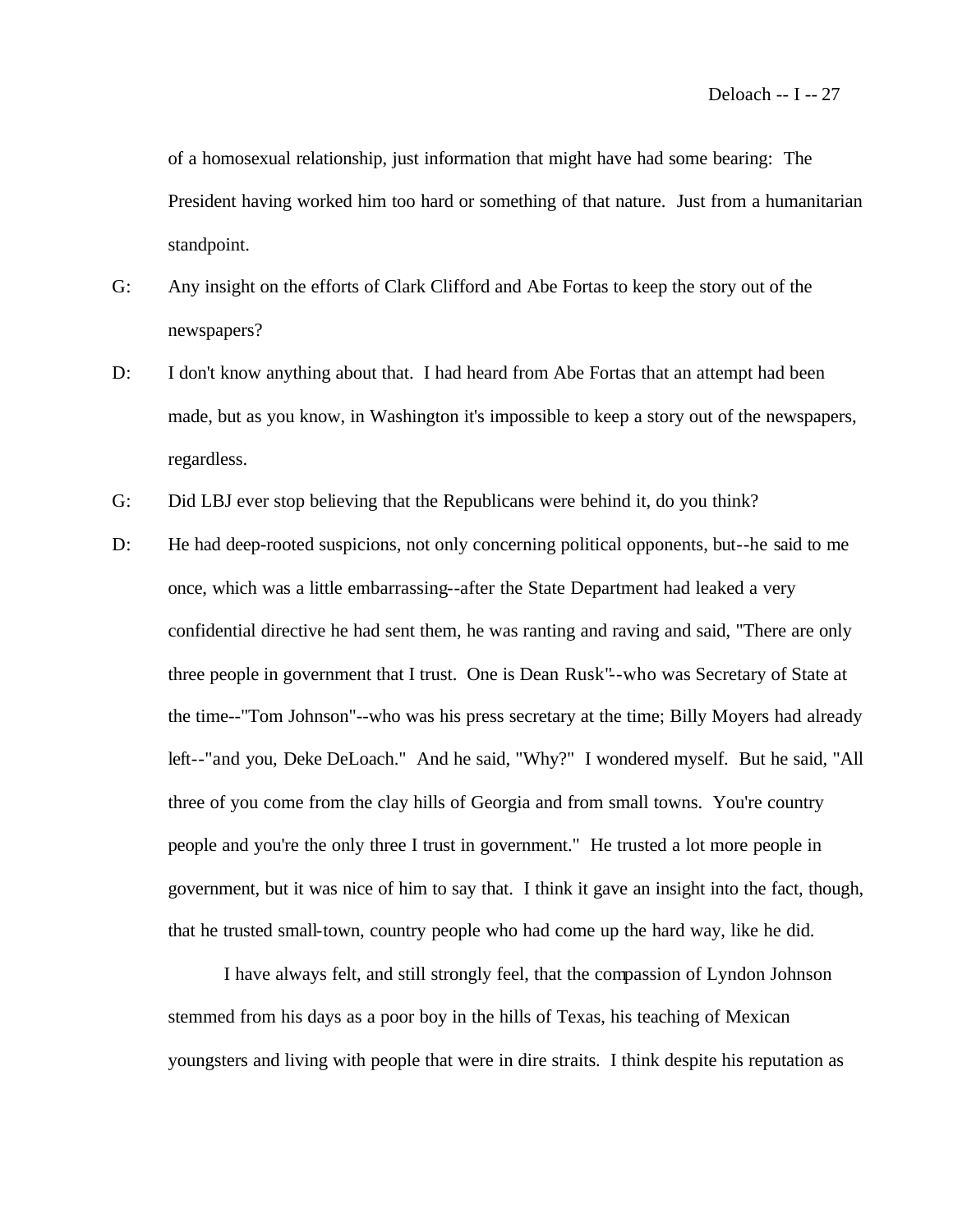being a politician, that nevertheless, he did have a very sincere compassion about people.

- G: After the Walter Jenkins incident, was LBJ alarmed about the prospect of more people with homosexual tendencies in the White House?
- D: He stepped up the investigations of people in the White House, yes. As a matter of fact, just to straighten out the record, that is when he wanted investigations of everyone. I recommended that we have investigations of all people having responsible positions on the staff. The procedure came out pretty much as a direct result of the Walter Jenkins incident.
- G: How did the White House operation change after Walter left?
- D: It tightened up considerably. He not only went along with the recommendations concerning investigations that I made to him, but he called Mr. Hoover and asked Mr. Hoover to assign me to the White House for a period of time to conduct a survey of all communications, mail and security at the White House. I took two of my people over to the White House and sat in the White House Library--used that as more or less a command post. The President issued a memorandum instructing people to comply with my questions. Some of the old timers didn't like it, but it had to be done because he instructed it be done.
- G: What was the purpose?
- D: Mainly, to determine the flow of communications and mail in the White House. To make sure that there was better security and that there be a more efficient handling of communications, particularly from a security standpoint. We conducted a very thorough investigation--it lasted a week--and then submitted a report. He was very pleased with the report and he ordered that it be put into process immediately.

I detected in him more of a suspicious nature after Walter left and he never mentioned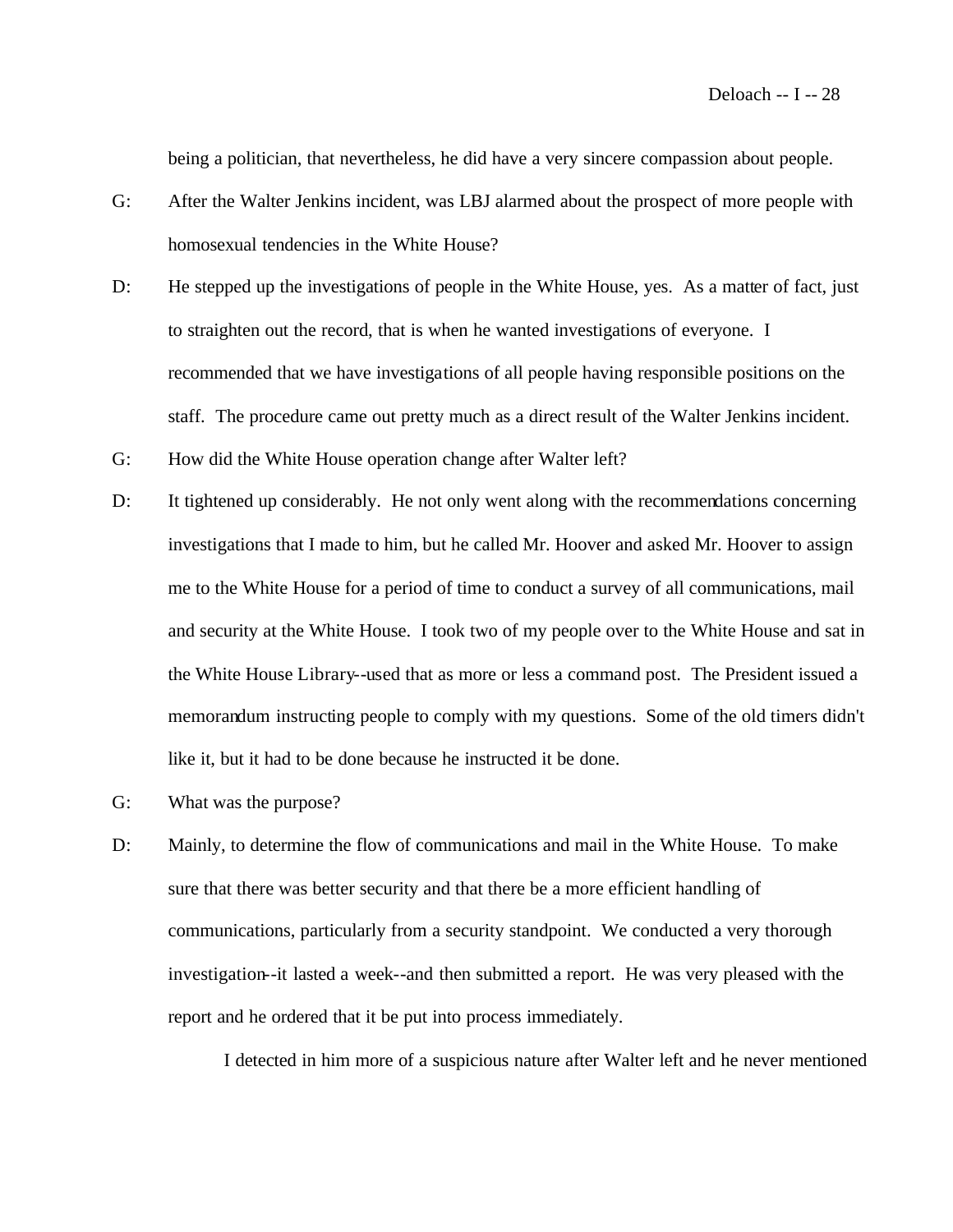Walter's name in my presence after that.

G: Really?

- D: He never did. I occasionally brought up Walter's name, saying I had heard from Walter and he's doing fine. Walter called me on occasion and indicated that Mr. Johnson was calling him in Austin and talking to him from time to time, getting advise and counsel. But that was all "deep snow" and they didn't want anybody to know about it.
- G: You were around enough to get a sense of how aides like Walter would relate to the President. Were they relatively candid around him? Were they intimidated by him?
- D: Walter was intimidated by the President; he was scared of him. When the President would bark at him he would cower. Walter in his usual personality was jovial, a people man, compassionate, but with the President--it was all, "Yes, sir, Mr. President. Yes, sir. I'll do this right away." And the President sometimes with just the three of us in the Oval Office would raise hell with Walter in my presence and berate him considerably. But, then on the other hand, he would be highly compassionate and would give him things and send him places on vacations and be very mindful toward the family.

As I say, the President had eccentricities, and temperament was one of them, but I'd have to hasten to say that he also was a very compassionate man. When my daughter was in the hospital, in the Anderson Clinic in Alexandria, with a very serious back operation, as she came out of surgery, the first thing that she saw in her room was a yellow rose of Texas in a vase with the presidential seal on it. This was just an eighteen-year-old girl that he had never met before, but she was my daughter and he did this nice thing.

This was the same daughter--you know with a large family you have to put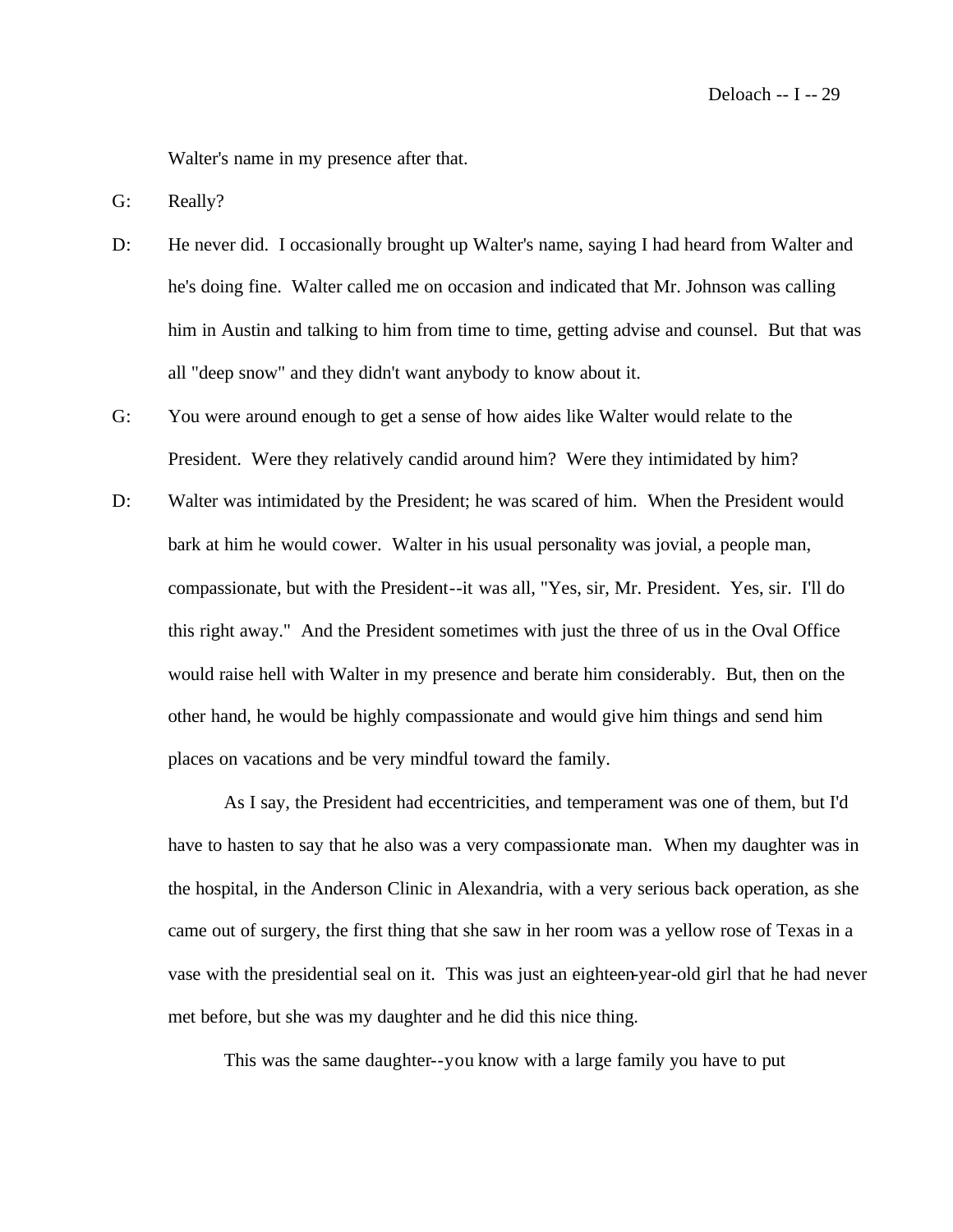restrictions on usage of the telephone because we had only one telephone line coming in the house. I was constantly getting calls from the Bureau and also from the White House. The President tried to get me for eighteen minutes one Saturday night and my daughter was on the telephone. She had violated the three-minute restriction that I put on for the kids, because she thought it was unnecessary and didn't agree with it, being an eighteen-year-old, so she kept on: yak, yak, yak, yak, yak. But the next morning we were going to church and two technicians showed up in our front yard. I wondered what they were there for and they said, "The President has instructed us to put a private telephone line in your house." I said, "Well, fine. That's indeed a privilege, so go ahead and put it in the kitchen." He said, "No, he told us to put it in your bedroom." (Laughter) So for the rest of his term and about two or three months into the Nixon Administration there was a White House phone in our bedroom.

- G: How often did he call?
- D: I could say quite frequently, but that wouldn't be altogether true. But I'd say three, four times a week; sometimes from *Air Force One*, sometimes from the LBJ Ranch, sometimes from the White House, sometimes he called from his bedroom. He'd just get to thinking about investigations and he would call and want to know the status. As a result, I had to be ready. He has called at two-thirty in the morning on occasions and other times it was late in the evening or during the day during the weekend. He'd always call FBI Headquarters during office hours.
- G: After Walter left, who did you work with at the White House?
- D: I worked with Marvin Watson and with Mildred Stegall. Later on I worked with Jim Jones. Marvin was a totally different personality than Walter, but we got along well together and we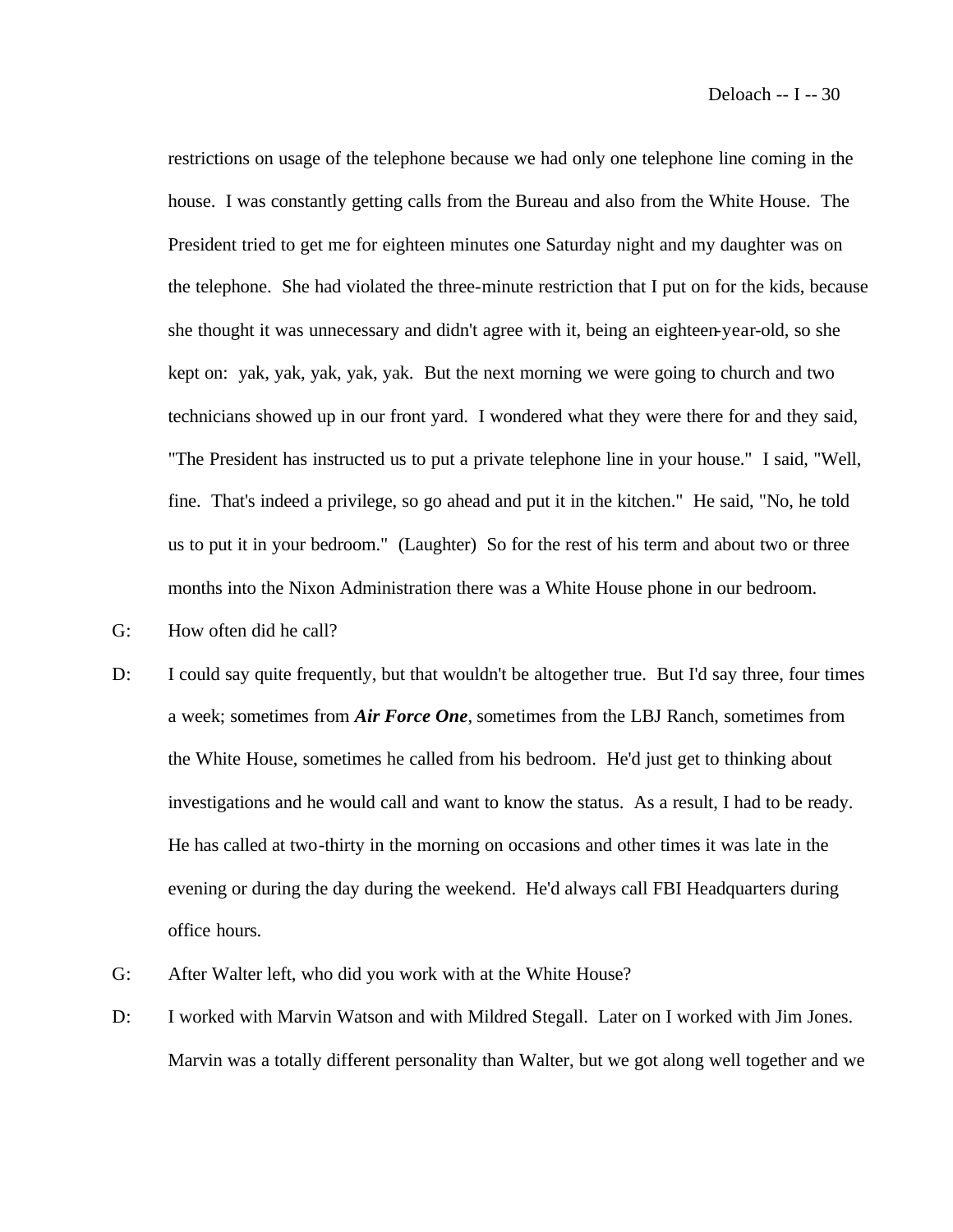visited back and forth in each other's homes. Marvin is a deeply religious individual of great integrity, as I think Walter was. But Marvin was much more so and was not the polished professional or politician that Walter was. But he learned fast.

I remember one time being in Marvin's office waiting to go in to see the President. The President came out, which he occasionally did, into Marvin's office and he shook hands and put his arms around me and Marvin stepped up and said, "Mr. President, you're going to see a famous athlete this afternoon, and the press has suggested that they might want to take a picture of you and that athlete arm wrestling." And the President looked at him with the stoniest, steely glance and said, "The President of the United States does not arm wrestle." Marvin says, "Yes, sir, Mr. President."

- G: Was Marvin intimidated by LBJ in the same sense that Walter had been?
- D: No. Marvin had great respect for the President, but he was not as--he jumped, but he was not--he didn't show the humility that Walter did.
- G: Not as nervous?
- D: No, not as nervous as Walter was.
- G: How about Bill Moyers? You must have seen the President with Bill.
- D: Bill Moyers was more of a bouncy-type personality than either Walter or Marvin. Bill was very respectful to the President. Bill was more of a politician-type individual, even though he was an ordained Baptist minister from Texas that the President brought out of oblivion and made something of. Nevertheless, Bill was not as deeply, in my opinion, a member of the Johnson inner circle as was Walter or Marvin. He would never have been a Walter Jenkins. Bill knew how to dodge, how to answer, how to play the game, but he was not as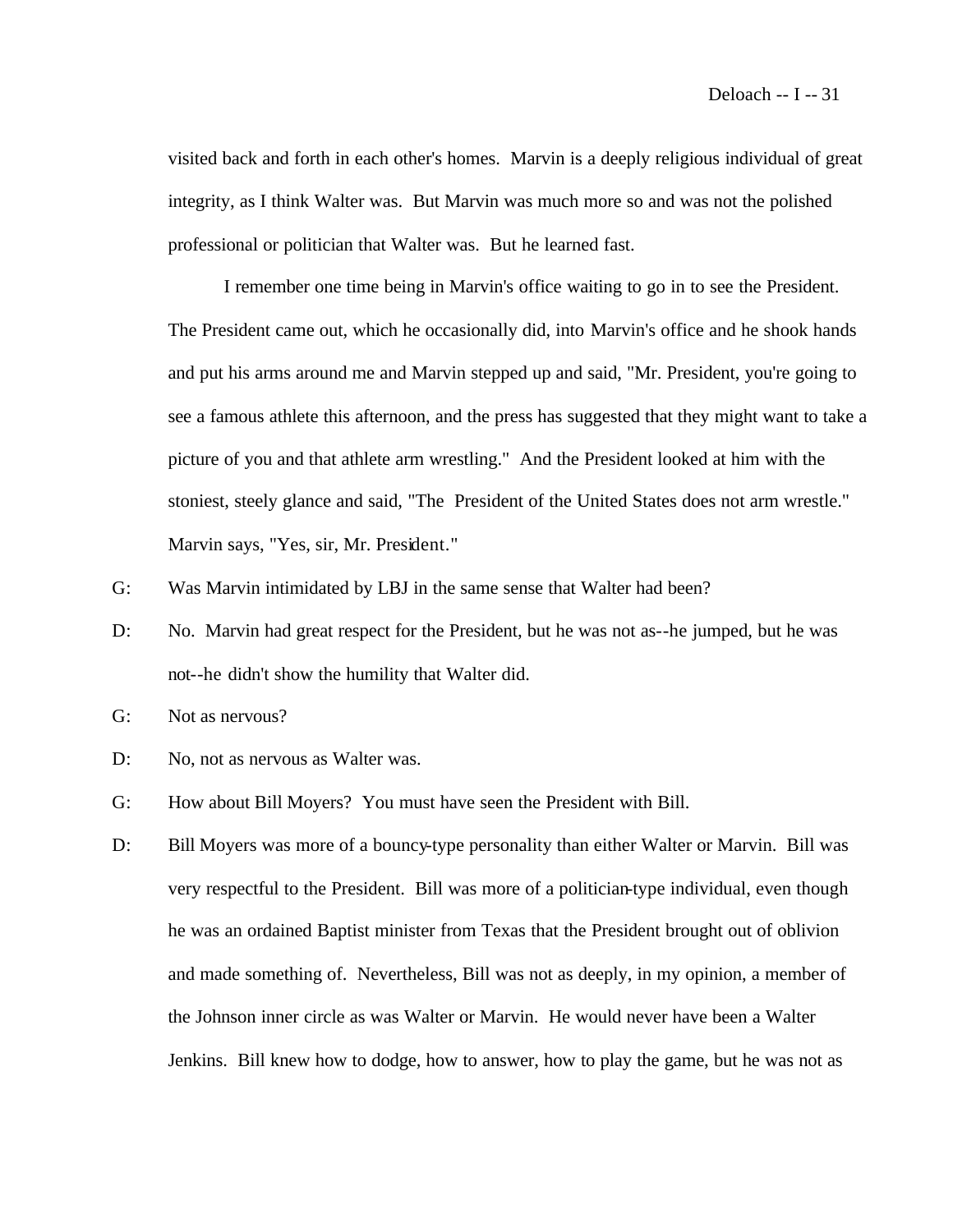close to the President as Walter was and later on as Marvin was. And I think events have proved accordingly.

I enjoyed my relationship with Bill. We got along very well together, and he recently showed up, or was asked to come to a social event where I was being honored by a large group on Hilton Head. And he came and made some very nice comments about me, which I deeply appreciated. During the time that he was at the White House, I was able to be of service to him as a friend, and particularly in one incident was able to help him in what could have been a very embarrassing situation.

- G: Was this a personal problem?
- D: It was a personal thing and I wouldn't want to comment on it.

G: Was there much rivalry of competition among the White House aides?

- D: No, not like there was in the Kennedy Administration or in previous--I don't know anything about administrations after the Johnson Administration. But the fact that Walter had been with the President for so many years; the fact that the President had an inner circle of friends--Jack Valenti, Barefoot Sanders, Jake Jacobsen, people like that--others in the White House recognized that they were not going to crack that inner circle, and as a result they accepted that fact and there wasn't the usual political gamesmanship. There was nobody questioning Walter Jenkins' judgment or decisions made because they knew they came from the President and the President trusted him. So there was very little of jealousy. He had his own inner circle and he kept his own inner circle.
- G: Tell me about Lyndon Johnson's relationship with Bobby Kennedy.
- D: Well, I think the President was distrustful of the Kennedys because he knew that they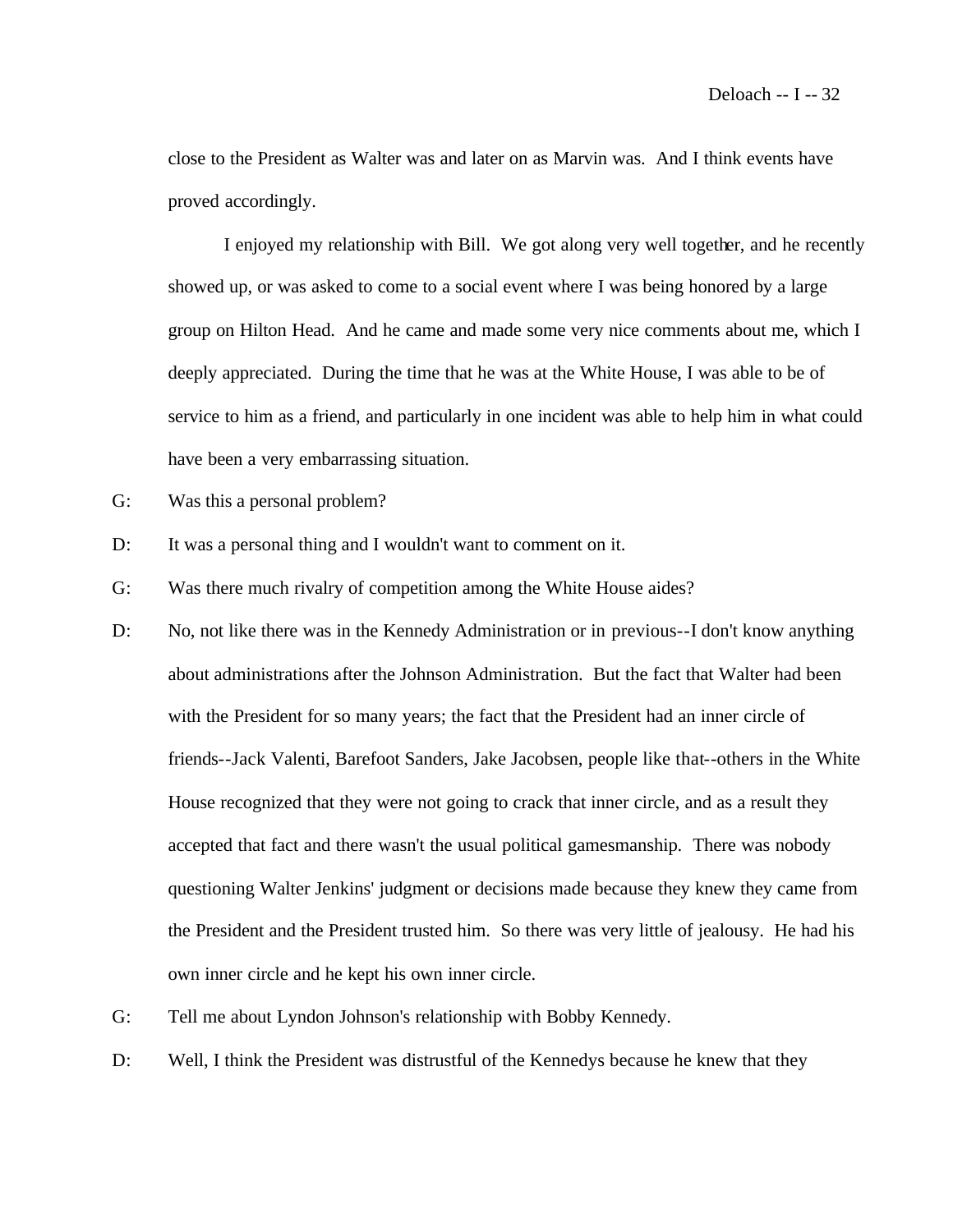disliked him intensely. He was hurt and humiliated by the taunts and the jibes and the sarcasm that the Kennedys pointed towards him as being a backwoods Texas hillbilly, the lack of culture, matters of that nature. There was a great difference in personalities as you know. I think that the sincerity of Mr. Johnson and his compassion for people somewhat rattled the Kennedys from time to time. He was very distrustful of Bobby because he knew Bobby wanted to be President. There are so many things that would explain that relationship, and it is very difficult at this stage of the game to remember them all.

There was the time that the President--and Walter told me this first-hand and so did the President later on. The President had to get rid of Bobby and did not want Bobby to be his running mate as Vice President in 1963. So, the President and Walter devised the idea, and I'm sure Abe Fortas had something to do with it too, of the President making a public statement to the effect that no one in his cabinet would be selected as the Vice President, which ruled out Kennedy, in as much as he was Attorney General at the time. Kennedy came over to see him and tried to talk him into revising the decision. They had a long conversation and Kennedy left the Oval Office going back into Walter Jenkins' office, and while standing stood at the door, stated, "We would have made such a great team." Well, the President didn't want him because of the way Bobby Kennedy and the entire Kennedy clan had treated him, mistrusted him and closed ranks against him.

I was out at the Sheraton Hotel that afternoon at a seminar after the announcement was made. Seventy-three telegrams were received by the President at the White House. He told Walter to call and have me come down to the White House, sit in there and read telegrams and give my opinion as to what the basis of the telegrams represented. I did; they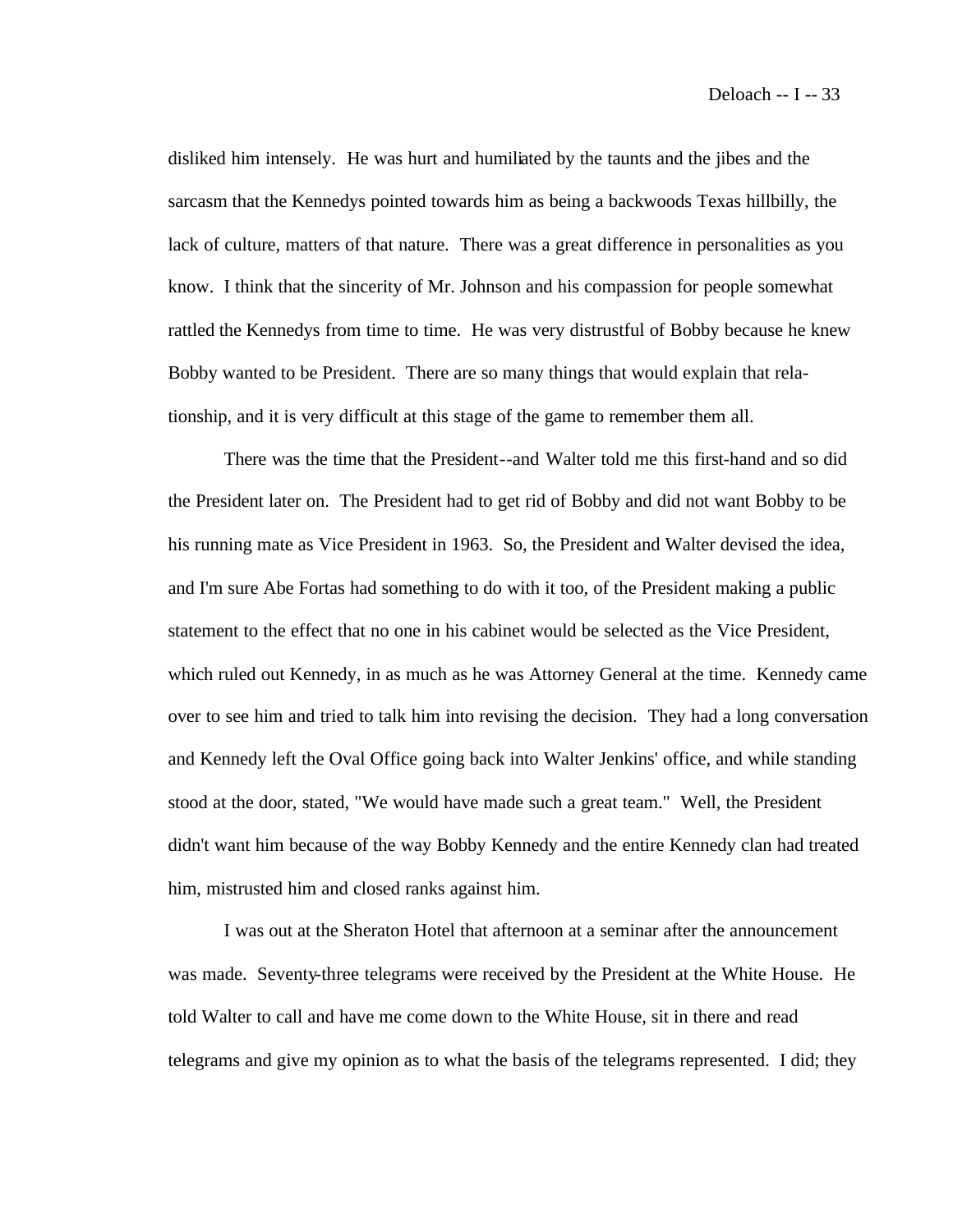proved to be from members of the Catholic faith from Massachusetts who had sent telegrams. Obviously, many of them were--because the phraseology was exactly the same, many of them had obviously been engineered by the Kennedys. I wrote the President a memorandum and gave him my opinion.

I think that--I'm trying to think of a number of other incidents.

- G: How about the Bobby Baker investigation? Did Lyndon Johnson feel that this was being propelled in order to embarrass him?
- D: Memoranda in FBI files reflect that I went to see Justice Fortas on one occasion and indicated to him that the FBI had received information that the Kennedy people were trying to stir this up in an effort to embarrass the President. And that the Supreme Court in considering this matter should be very careful in [view of] the fact that Kennedy had authorized the wiretap in writing, the FBI had not done it on its own, and the fact that Kennedys should not be allowed to embarrass either the FBI or the President. And Fortas fully recognized the matter and said that would be taken into consideration in studying the overall thing.

The President, on a number of occasions, mentioned to me that he was very leery of the Kennedys ever getting anything on him that could be used, which would knock him out of the presidency and put Bobby in. It was a very touchy time.

- G: Was there anything in particular that worried him or was it just--?
- D: He never did mention anything specifically. And the Department of Justice here again was just like the FBI, on a tightrope, a lot of stress and strain brought on because of hostility between the Department and the White House. The Justice Department was very, very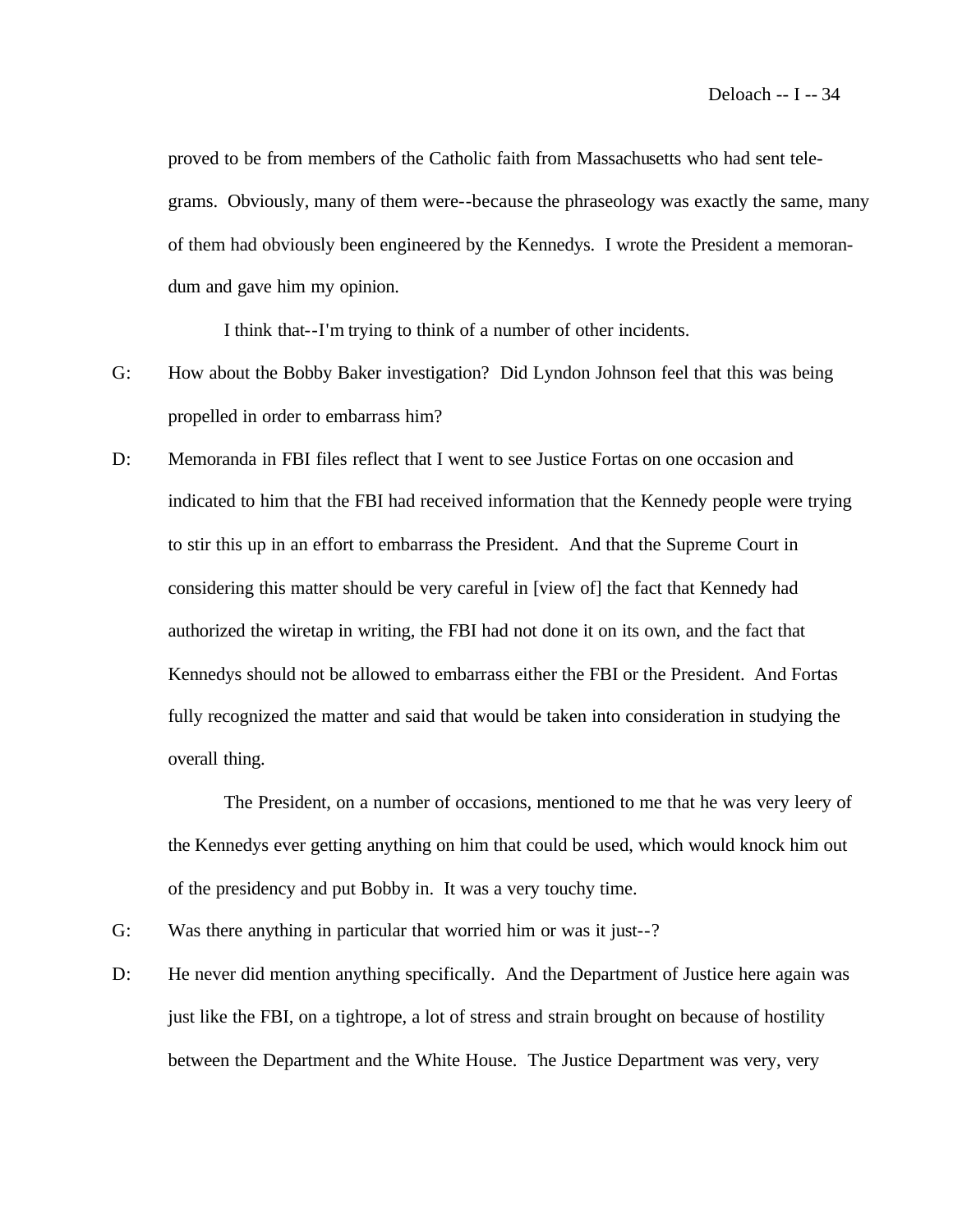suspicious of anything the FBI did which might react favorably to President Johnson.

For instance, Ed Guthman, who now is with the *Los Angeles Times,* or was at one time, called me one day and asked me to have lunch with him. I did, and we sat down and ordered. He then proceeded to tell me that the FBI had not waited until President Kennedy's body had become cold until we started favoring the President. And I said, "Now wait a minute. He is the Commander in Chief and anything that we have furnished him, we have also furnished the Attorney General." And he said, "That doesn't make any difference. You're doing a lot of favors for LBJ and he is favoring the FBI. The Attorney General doesn't know everything that you're doing and it's just not right, just not right." That explains the situation.

Bobby was an extremely difficult Attorney General to get along with. He wanted all the publicity possible and Mr. Hoover, of course, was anxious for the FBI to achieve any available publicity. It's hard to understand, but in order to make it clear, I often told agents classes when I was lecturing to them that you have got to have favorable relations with the public in order to make those doors swing open easier, and one of the best ways to do that is to get favorable publicity, and have favorable relations with the public.

For instance, when the [Joseph] Valachi papers came out--which were engineered by the FBI as a result of our taking signed statements from Valachi in the federal penitentiary, concerning the existence of a Mafia--we furnished all that information to the Attorney General's office. I took over a suggested article for *Reader's Digest* by Mr. Hoover which would expose the thing, and giving the FBI credit for breaking Valachi and getting all the valuable information. Guthman said, "No, you're not going to release this. The Attorney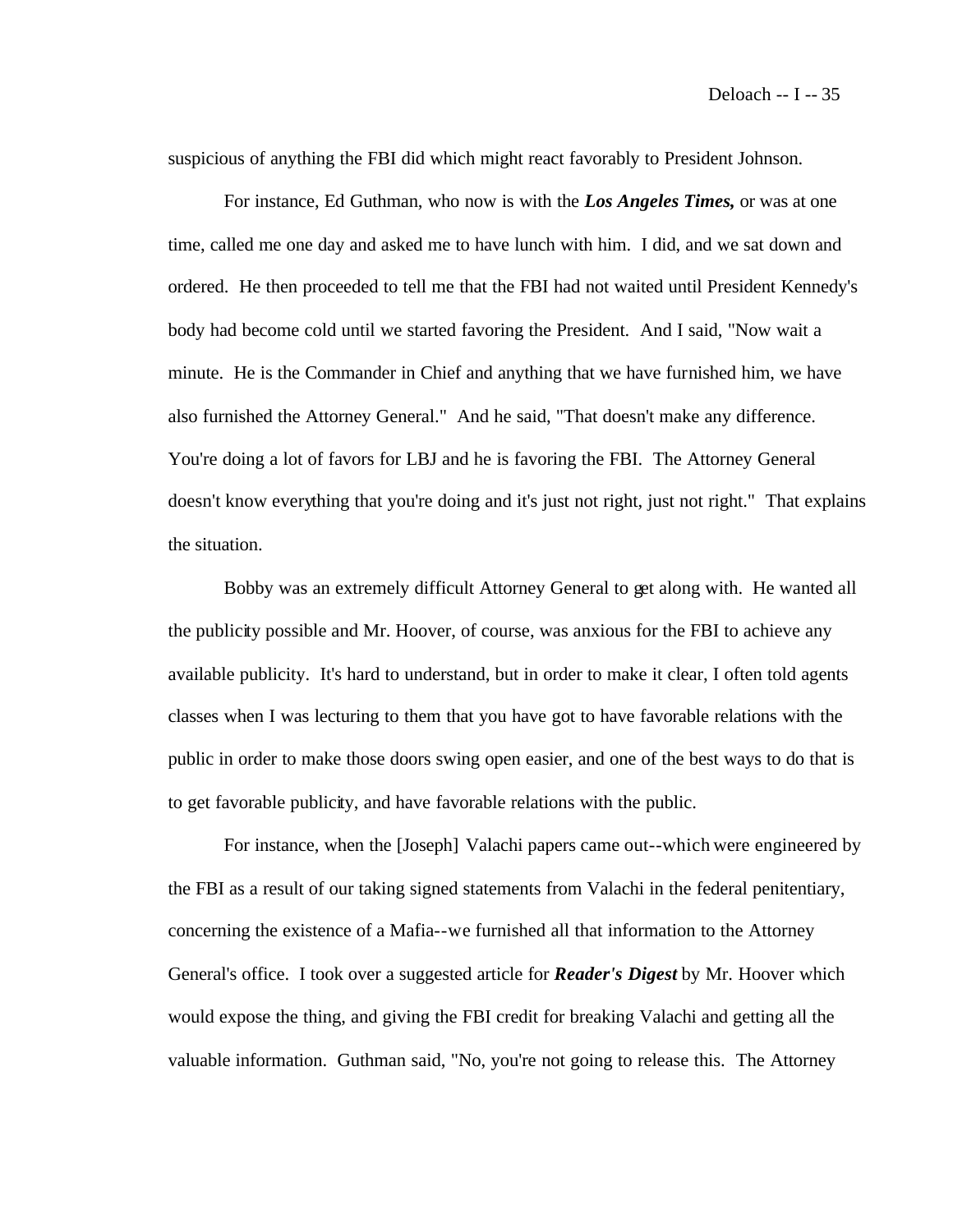General is going to do it to the *Saturday Evening Post*. And we won't allow you to do it." Well, I went back, and it made Mr. Hoover furious. As a result, I leaked it to the *Chicago Daily News* prior to Kennedy releasing it to the *Saturday Evening Post*. It burst their bubble and they weren't able to take credit for it.

But we had to operate like that. Bobby was trying to take over the FBI, and run the FBI, water down the FBI to his own liking. However, I enjoyed knowing him. I met his wife once or twice. I appreciate the fact that he asked my family to come over to his office on my twentieth anniversary in the FBI, at which time he swung my little daughter about and placed her on that stuffed tiger he had in his office. I enjoyed the favorable attention he showed me, but he did that to numerous FBI personnel and I think it was just his desire to get as much hold over the FBI as he could to do his bidding. You might say, well, he was the Attorney General and therefore we were answerable to him; that's true. No doubt about that. But there also was--you just don't interfere with a machine that's going very well. He was trying to re-do the whole machine to his own liking, and he didn't have the experience or respect to command things like that. I did appreciate his notes to me and presents of books. I did not like his over-ambition, arrogance or viciousness.

- G: There was a public debate about the extent to which he had authorized the surveillance of Martin Luther King.
- D: He authorized, in writing, the wiretaps on Dr. King. This was later denied. Katzenbach, Kennedy's successor, also authorized wiretaps on Dr. King. Katzenbach, in appearing before the Senate Select Committee on Intelligence, stated, "Well, that looks like my initials. It's where I put my initials in the margin, but I don't believe I would do such a thing." Well, of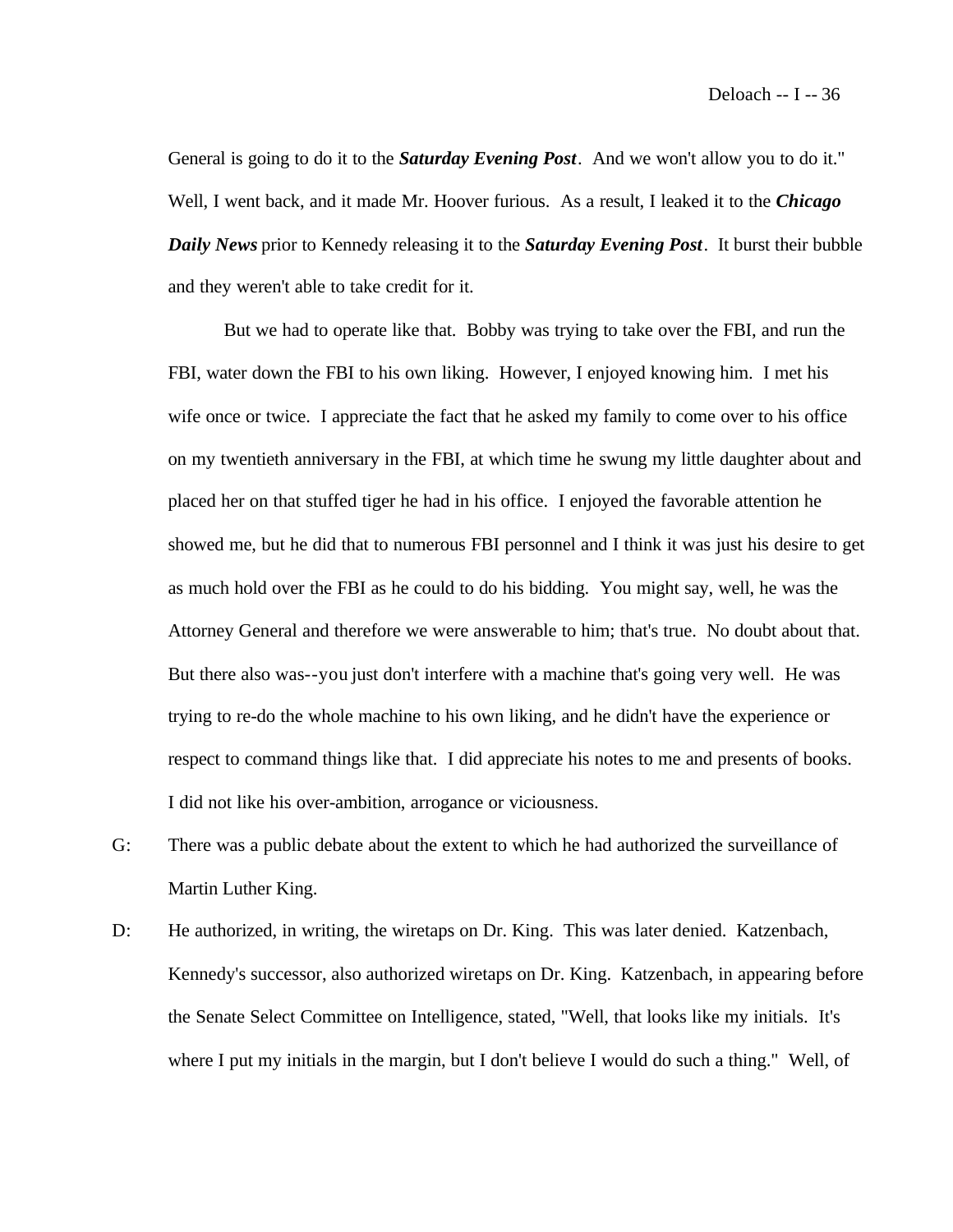course he did or we wouldn't have done it in the first place; and so did Kennedy. Katzenbach explained publicly to the press when it was brought to his attention that Kennedy's signature was on the paper authorizing the wiretap, that the Attorney General, Kennedy at the time, specifically wanted to find out the extent of communist infiltration insofar as Dr. King was concerned.

There were a lot of questions asked in that regard before the Church Committee. But Kennedy did authorize that wiretap, yet even today writers will shy away from blaming Kennedy for authorization. The truth of the matter is--and FBI files will reflect this if they haven't been sealed as a result of the court order of Judge John Lewis Smith--Kennedy asked for the wiretap on Dr. King and Mr. Hoover authorized or instructed Courtney Evans of the FBI, who was our liaison man with the Justice Department, to go over and tell Kennedy he felt this was the wrong thing to do and we shouldn't do it. A week later information came to the Bureau's attention, which was sent to the Attorney General and at that time Mr. Hoover had changed his mind and requested a wiretap on King, in writing, which the Attorney General approved. But it was at the Attorney General's instigation that the first request came over, which the FBI recommended against and caused the Attorney General to withdraw it.

- G: Why did Mr. Hoover change his mind?
- D: I strongly believe he wanted to be able to furnish the Attorney General and the White House with any information which would have an impact on the civil rights movement in the United States which would allow infiltration [sic] by some elements which he felt might be wrong for the civil rights movement and for the country as a whole. There might be considerable disruption and violence.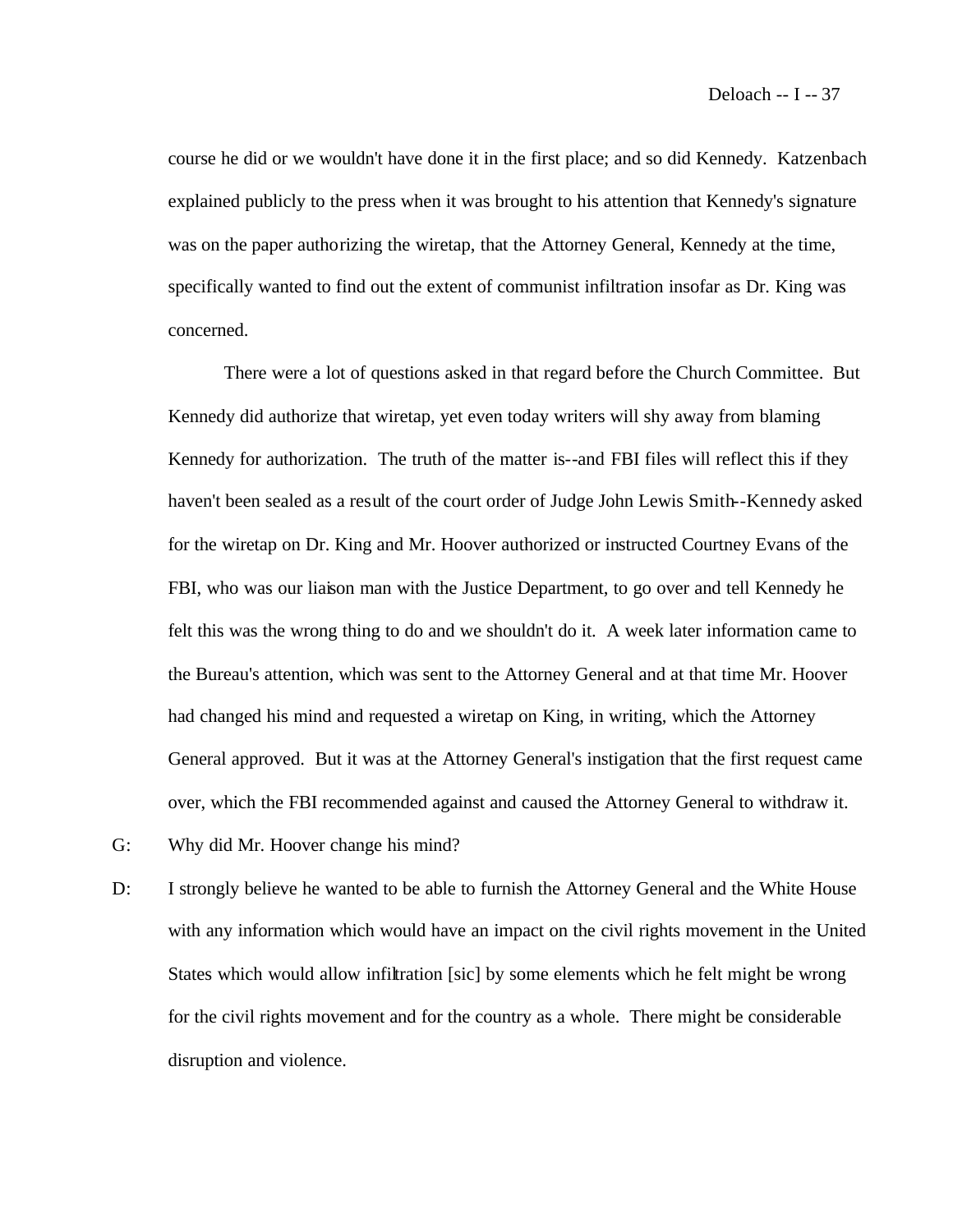Dr. King was not a member of the communist party; he was not a member. There was some association, as a result of information turned in by two informants who were brothers, with elements of the party who had been members or who were at that time members of the party. One person had been a member of the National Committee of the CPUSA.

- G: Going back to Katzenbach, I think at those hearings Katzenbach suggested that he may have signed a cover document that perhaps had been the cover document to something else rather than the actual order itself.
- D: The record is there for anyone to see.
- G: Really?
- D: Yes.
- G: Aside from the paper trail itself, was there anything that convinced you that these two individuals had actually favored the surveillance, the taps?
- D: You mean Kennedy or Katzenbach?
- G: Yes. Was there any oral communication or anything like that?
- D: I'm sure that Mr. Hoover and Kennedy and Mr. Hoover and Katzenbach possibly discussed it telephonically or in meetings, but as Katzenbach stated publicly, Kennedy wanted to find out the extent of communist infiltration. I would assume that he also [did] or else he wouldn't have authorized it.
- G: Any insights on LBJ's attitude toward this surveillance?
- D: He received the information as a result of the investigation and then ordered it returned to the FBI. He never made any comment to me, that I recall, concerning the matter. He never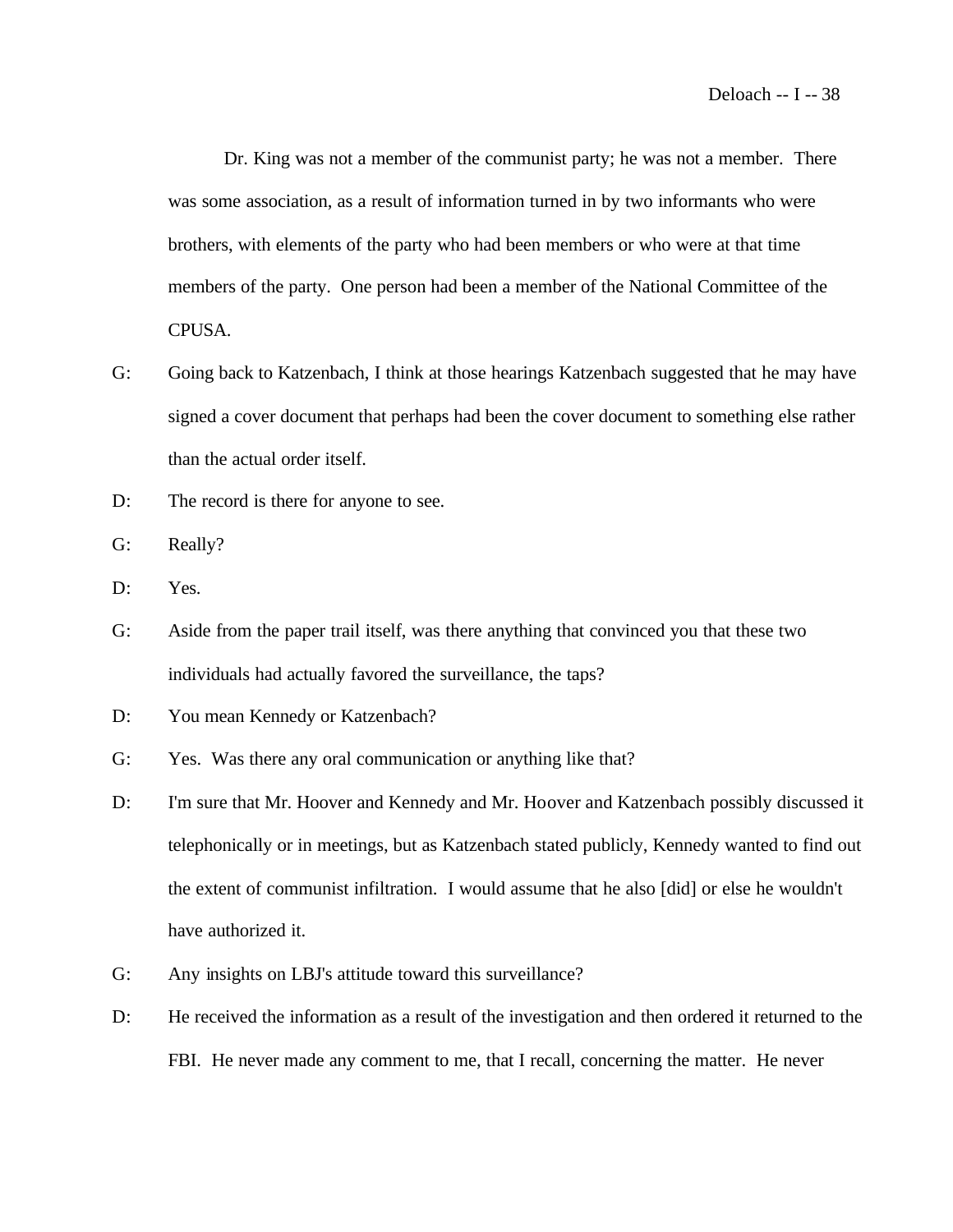made any comment to me personally on the matter.

- G: One has an image of Lyndon Johnson on the one hand being fascinated by the yield that all of the intelligence gathering came up with and, on the other hand, being disturbed about the intrusion into people's private lives. Was there this dual sense in his own attitude?
- D: I think basically Mr. Johnson was always against electronic surveillance, and it stemmed from his beliefs concerning the invasion of privacy.
- G: Can you elaborate? Can you tell me what those beliefs were?
- D: Well, I know he instructed the Attorney General on either one or two occasions that he didn't feel that a wiretap law should be passed unless it was severely restricted in nature. I think that he was not against uses of electronic surveillance in matters of kidnapping or total espionage, sabotage, matters of grave internal security nature. But, I do think that he probably was against using electronic surveillance, most definitely not in criminal cases which are not major in nature, because he felt it was an invasion of privacy. I never did discuss the matter with him.
- G: And yet he did seem to be very interested in the FBI reports. There are all these accounts that he would read them, that he would study them, that--
- D: The only thing I know in that regard is that I would take them over to Walter; Walter would read them, he would either brief the President or send them in to the President to read, and then at the President's instructions would give some of them back to me. On one occasion he did indicate the FBI should be very careful in its distribution of such reports. There were allegations, and I hear them today sometimes--

Tape 2 of 2, Side 1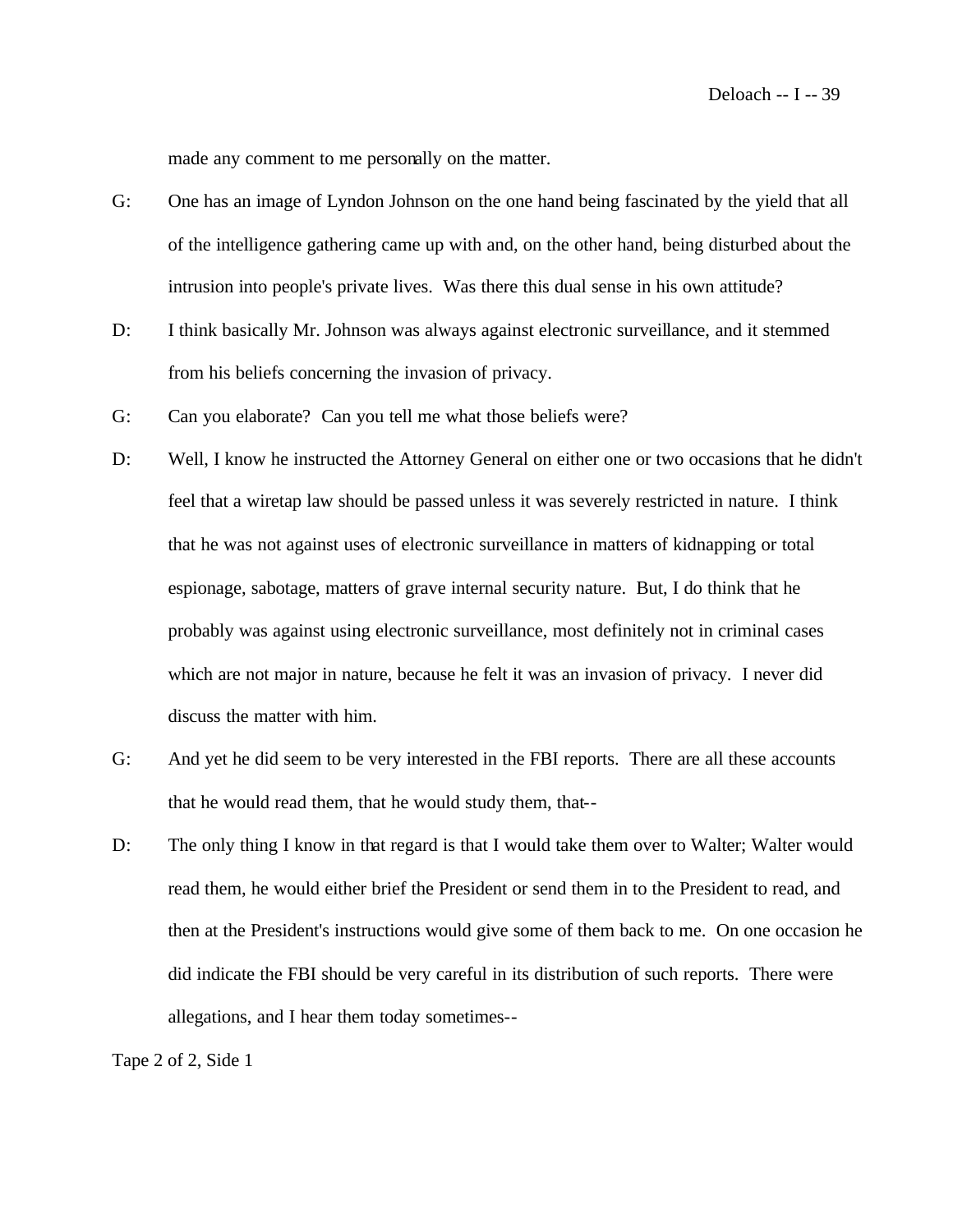- G: You were saying that there have been allegations or charges to this day--you didn't complete the--
- D: About some member of the FBI, or I, had volunteered to have the King tapes played for the press. That's a base lie; in the first place, I was never in possession of any of the tapes. I heard only one tape on one occasion for approximately twenty minutes and asked the Assistant Director of the Domestic Intelligence Division, who brought it to my office, to turn it off and take it back. They were retained in possession of William C. Sullivan of the Domestic Intelligence Division and I never had anything to do with them, and most certainly could not have played them for a member of the press. I never showed any member of the press any of the memoranda concerning the investigation. So, consequently, it was just a base lie that the FBI--and I can't think of anyone else who would have done it; it was such a delicate matter and consequently it just wasn't done. When it's heard today that we had done that, it's just absolutely false.
- G: Well, do you think anyone else in the Bureau could have done that?
- D: I don't know of anyone.
- G: Reporters did say, and editors, that they were invited to listen to these [tapes].
- D: But when you ask them who heard them, they can't provide any names. It's just like allegations made concerning the FBI's shirking civil rights investigations. But when you pin them down and say, "Okay, what investigation was incomplete? What investigation was mishandled?" they can't name one. They make the basest of allegations yet they can never back it up.
- G: Was there a concern that Martin Luther King's behavior would affect the civil rights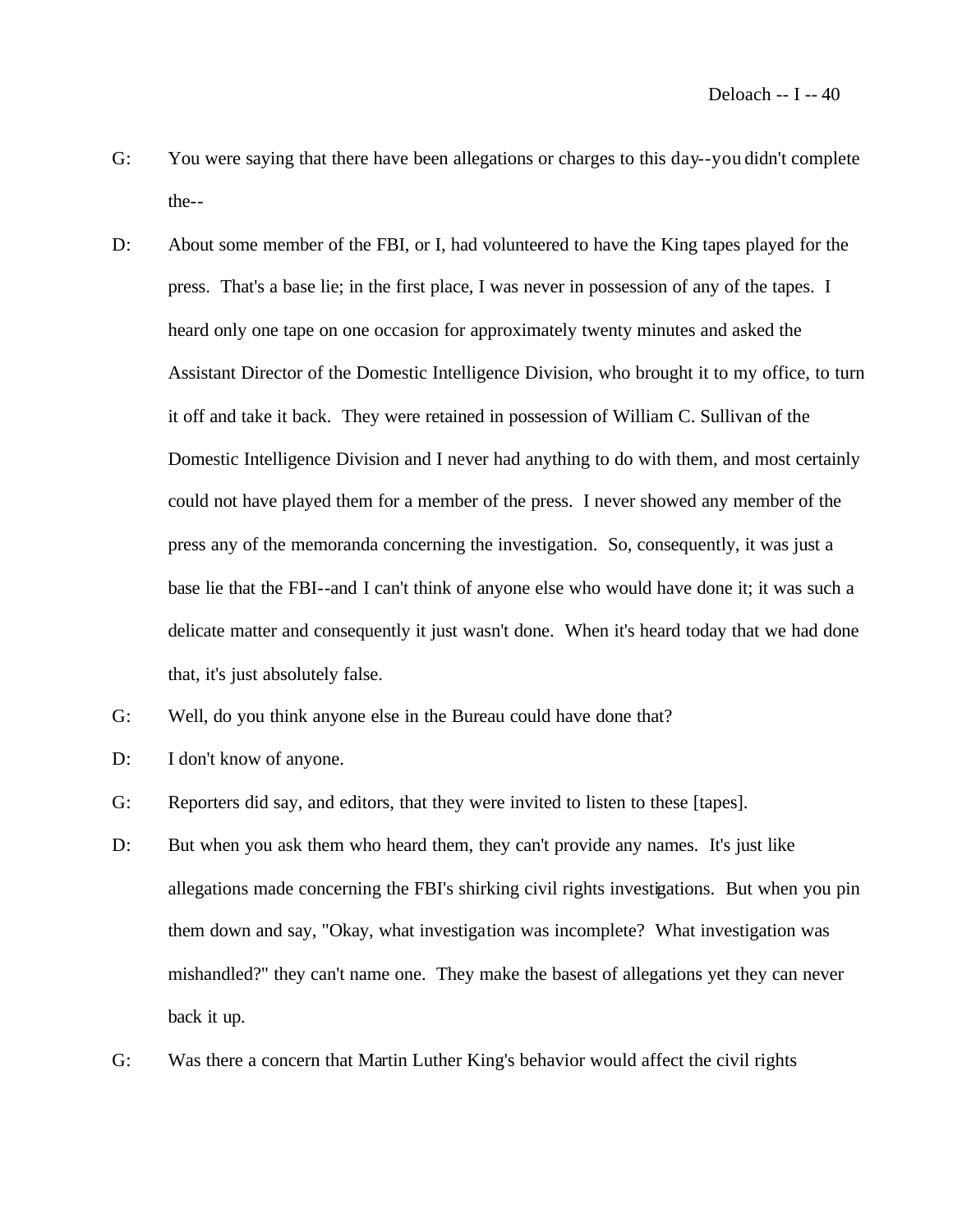movement? Did the FBI--?

- D: I can't read the minds of the Attorney General or any of them at that time insofar as that specific question is concerned. Here again, I was the Assistant Director of the Crime Records Division. I had nothing to do with internal security, and I don't know whether there was genuine concern in that regard or not.
- G: One of the published reports was that perhaps you or another FBI official met with Roy Wilkins to discuss the problems with Martin Luther King and the potential harm that these problems could do to the civil rights movement. Any insights on that?
- D: The record will reflect that Mr. Wilkins did come to see me and that I received him. I had met him beforehand. As a matter of fact, the head of the American Civil Liberties Union at one time in Washington was a good friend of mine and I often had lunch or dinner with him. He was the one that brought Wilkins to my office, and Wilkins and I talked in private, and Mr. Wilkins told me at that time that he knew of the rumors floating around and that he hoped that we had no intentions of exposing any such information.
- G: Did you meet with anybody else? James Farmer?
- D: I knew James Farmer well. In fact, I had lunch with him occasionally in Washington when he was Assistant Secretary of Health, Education and Welfare. I don't recall that we had any specific talk concerning Dr. King or the civil rights movement, but I knew him well, I liked him and, as I said, we had lunch together occasionally.
- G: You attended the meeting with Director Hoover and Dr. King, and I think Andrew Young and Ralph Abernathy in December, 1964. Tell me about that meeting. There have been such varying accounts of what happened there, just the nature of the meeting. This was after Mr.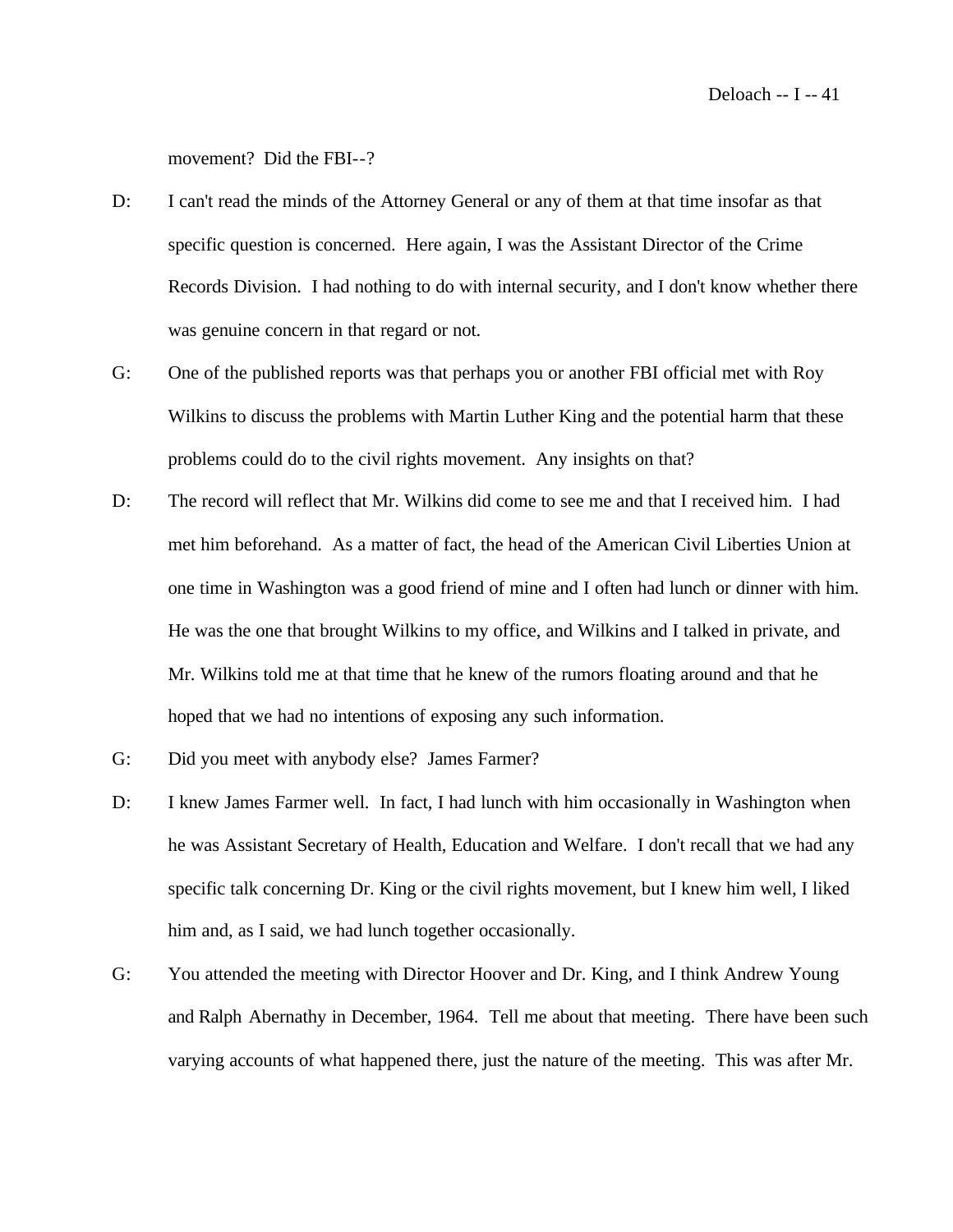Hoover had made the statement about King, and King I guess had at first said some critical things about the Bureau.

D: Well, you know, society has changed considerably, but back at that time there was considerable stress and strain insofar as society was concerned, not only brought on by the Vietnam War situation, but by the civil rights movement. The FBI needed to have as many friends as possible in order to adequately obtain facts in civil rights investigations, and Dr. King made the statement publicly in Albany, Georgia, that all FBI agents handling investigations in this area are southern-born, reared and educated and therefore their reports were biased and prejudiced; that blacks therefore could not get a fair investigation.

At that time four out of five agents assigned to the area were northern-born, reared and educated. Mr. Hoover felt very strongly that Dr. King's statements had damaged our chances of getting information from individuals, particularly blacks at the time, and therefore he was very upset about Dr. King's statement. Shortly thereafter he allowed a press conference with the Women's National Press Club. They had previously requested to see J. Edgar Hoover, and he had always turned them down, but this time he agreed to see them. I was sitting with him at the time. One of the twenty-two women present asked him about Dr. King's statement in Albany, Georgia, and Mr. Hoover explained the circumstances. He told them, "Dr. King is the most notorious liar in the United States." I passed him a little note saying, "Don't you want to say this off the record?" He didn't pay any attention; he threw the note in the trash. I sent him a note on two other occasions, and he threw both of those in the trash. On the occasion of the third note, he said, "DeLoach tells me I should say this off the record; I will not say it off the record, it's on the record." Well, with that all those women left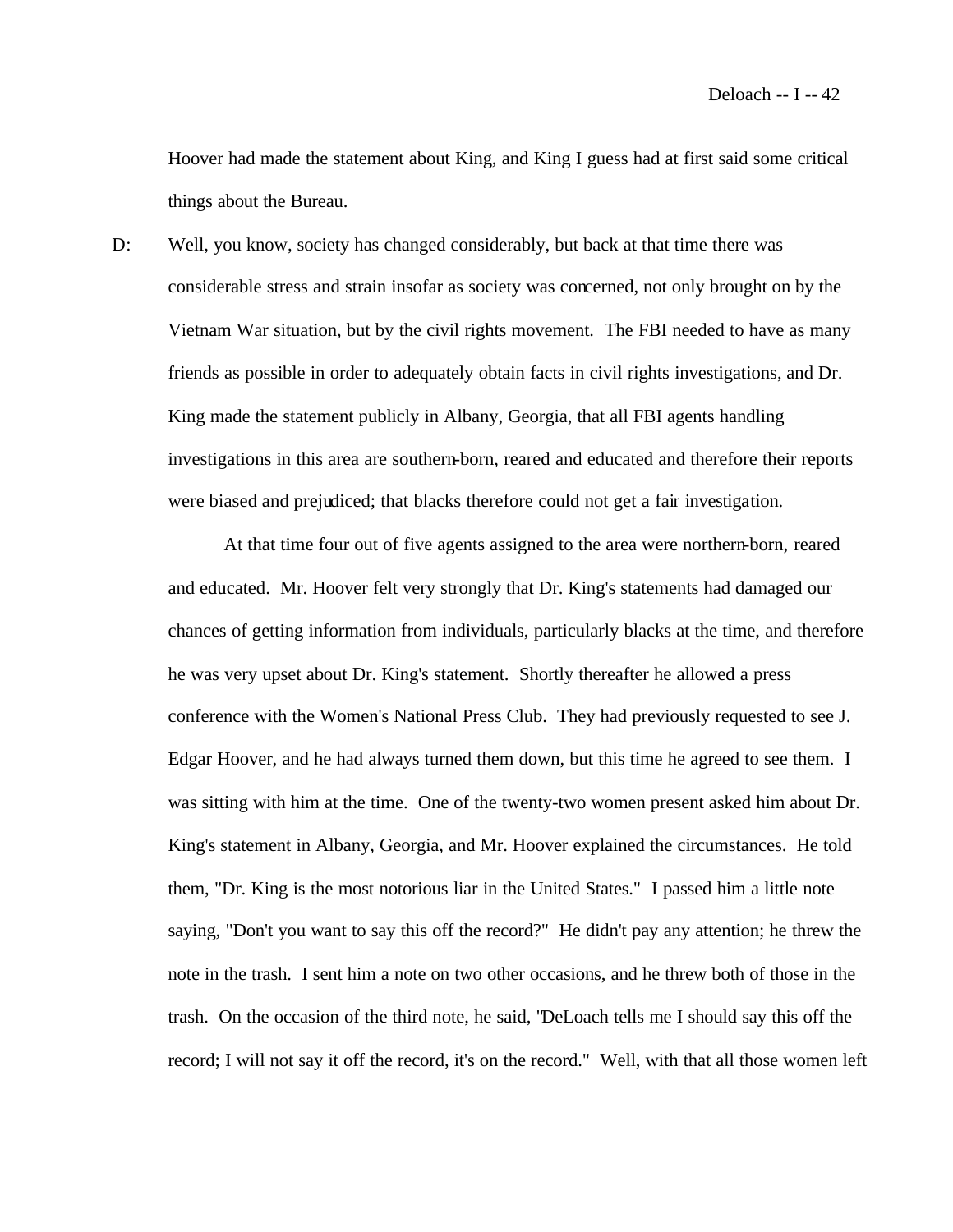there like a covey of hens and went straight to the telephone and the story broke.

There followed a long telegram from Dr. King and a public statement by him saying that Mr. Hoover had obviously bowed under the weight of the affairs of his office and was therefore not rational. The stuff hit the fan. I always felt while Mr. Hoover was courageous in standing up for the FBI, that it was somewhat unnecessary to incur a fight at that particular time between two public figures, because no one could win, neither King nor Mr. Hoover. But, nevertheless, it happened and I was Mr. Hoover's assistant, and therefore I worked for him. Later, I suggested that Mr. Hoover meet with King or we interview King--first we interview him--and King refused to return my call. I later suggested that Mr. Hoover meet with him and just iron out any differences. At that time Abernathy--not Abernathy but the former mayor of Atlanta--

- G: Andrew Young?
- D: Andy Young, whom I got to know quite favorably. He called me and said that Dr. King would be in Washington on such and such a date and suggested a meeting at, I believe it was, either three or four o'clock in the afternoon. Mr. Hoover instructed me to be with him during the meeting, and I met Dr. King outside Mr. Hoover's office and took him in to see Mr. Hoover. Dr. King had Reverend Abernathy, Andy Young and one other individual with him. There were four men.
- G: Walter Fauntroy?
- D: Fauntroy, that's right, who later on was a member of the House Assassinations Committee, who subpoenaed me to appear before them.

The meeting lasted for approximately an hour and forty-seven minutes, I believe,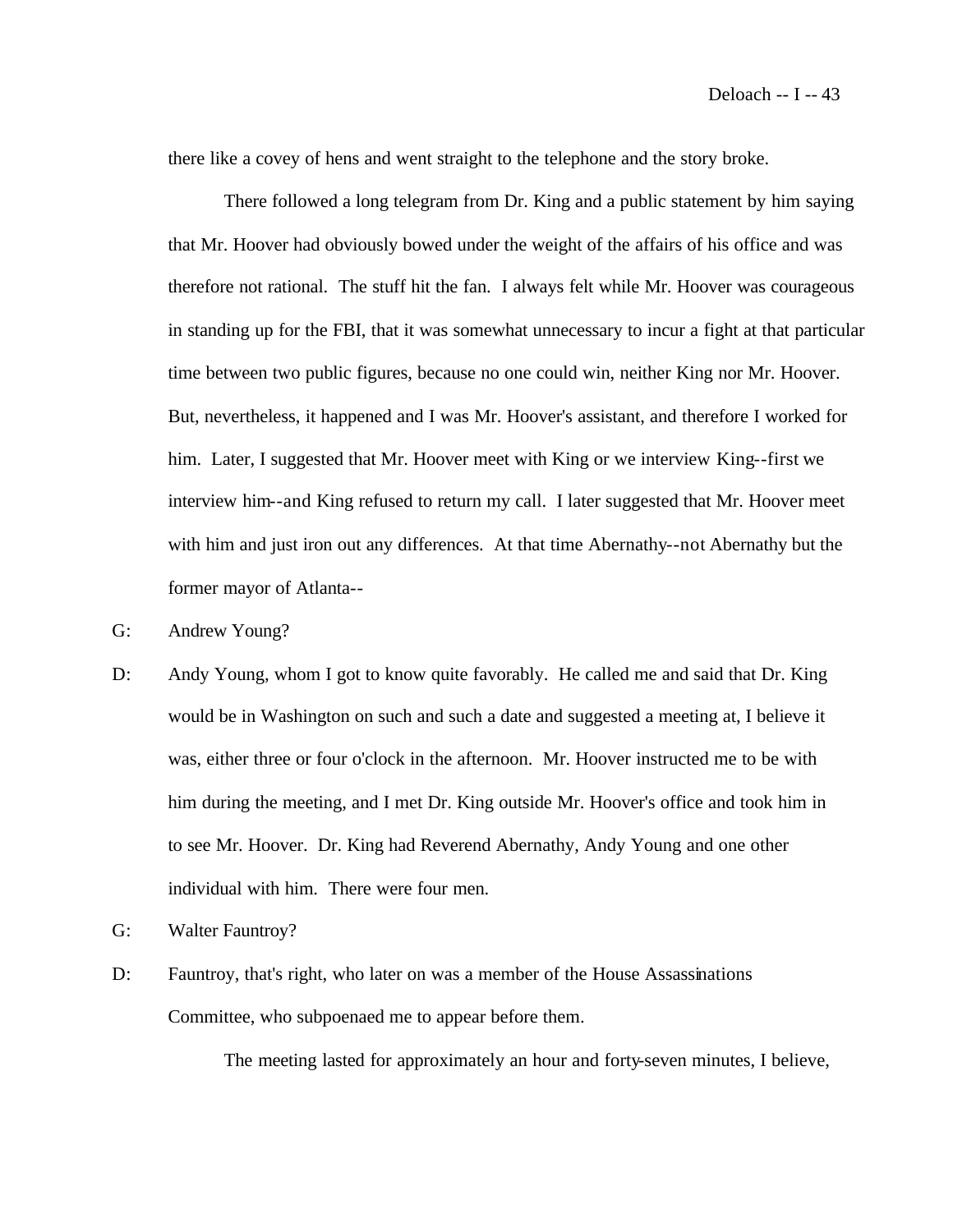and I later wrote a seven-page memorandum covering the entire meeting. Mr. Hoover talked the majority of the time because he was a very powerful talker and conversationalist. During the time he stressed to Dr. King that Dr. King be very careful of his associates because he was a leader in the civil rights movement, and be very careful concerning any personal escapades that might be made. Dr. King assured Mr. Hoover that he would; that [he] was against communism; that he was not a communist himself; that he wanted to cooperate with the FBI because he felt that that was the best way the people of his community, the blacks, could withstand attacks by the Ku Klux Klan and other elements against the civil rights movement. It was a very peaceful meeting. Later on I called it a "love feast" because that's exactly what it was.

When they got up to leave, Dr. King suggested that they issue a joint press release and Mr. Hoover said, no, he didn't think that was necessary. Dr. King then went out to Mr. Hoover's reception room--I accompanied him--and pulled a previously prepared press release, that had been prepared prior to his arrival, and read it to the reporters present. There was not much to it, just that he'd had a nice meeting with Mr. Hoover, and that they'd had a meeting of the minds and something of that nature or indicating that, and he left.

- G: Did he have any requests of Mr. Hoover or any recommendations?
- D: None whatsoever. He assured Mr. Hoover that he would cooperate with the FBI and ask his people to cooperate with the FBI.
- G: Was there any discussion of the Albany, Georgia, statement?
- D: No, except Dr. King denied making the statement.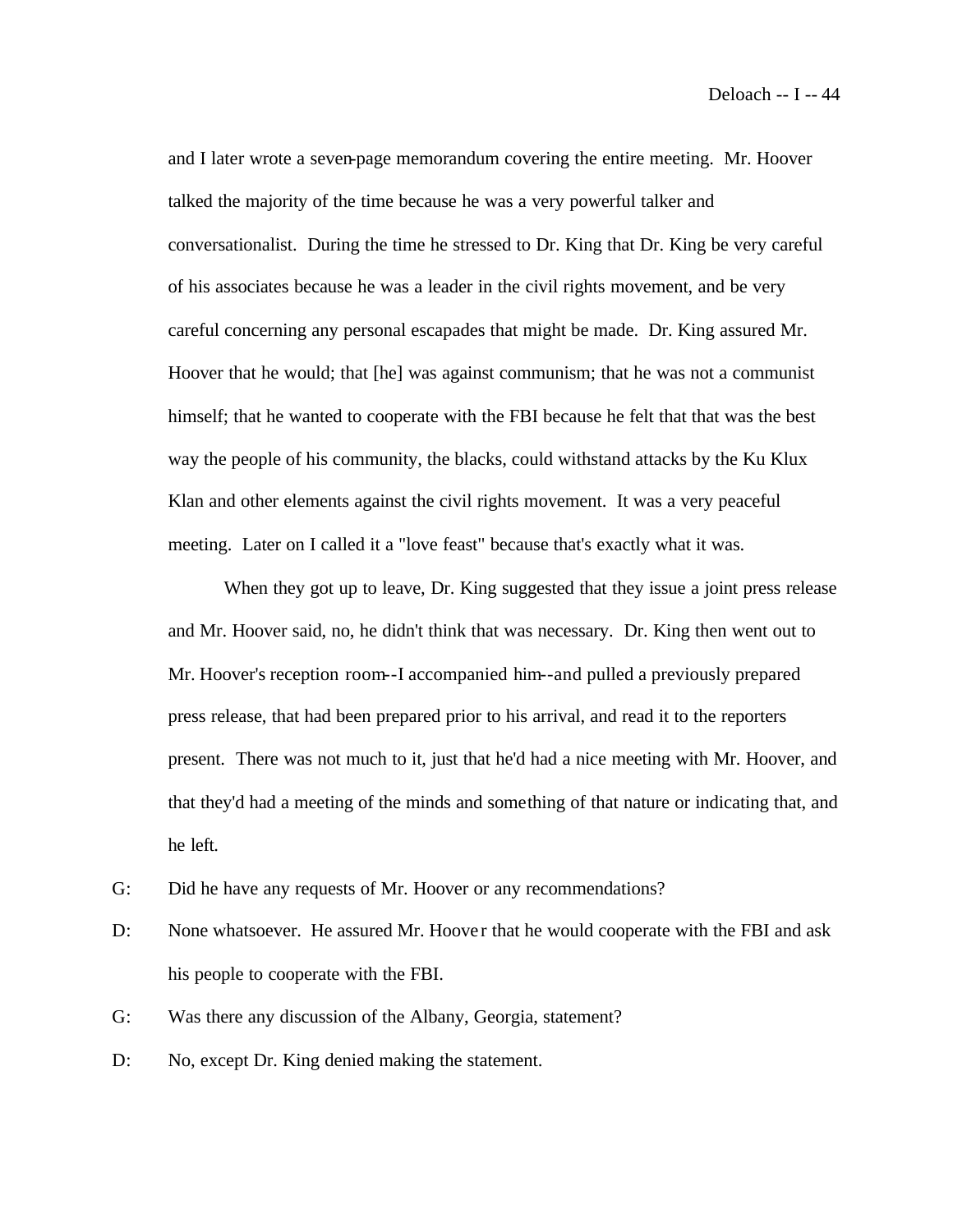G: Really?

- D: He denied making any statements derogatory of the FBI or taking any actions which would be inimical to the best interests of the FBI.
- G: The writers who have researched and written about the FBI during this period have stated that in the wake of the murder of the three civil rights workers in Mississippi--[Andrew] Goodman, [James Earl] Chaney, [Michael H.] Schwerner--that the Bureau really changed in terms of how actively it pursued or addressed civil rights areas. Is this the case? Did you notice a change in the wake of that incident?
- D: No. There was no change. The FBI was intense in its desire to follow the letter of the law and conduct thorough investigations. We had an excellent agent by the name of Clem McGowan, who is now dead, but he was in charge of the Civil Rights Unit within the General Investigative Division of the FBI. He was such a thorough man. All the agents that worked for him were very experienced. They supervised the investigations at FBI Headquarters. There was no change in intensity whatsoever. The FBI already had civil rights schools for the agents, teaching them how to conduct the investigations on a constant basis, even before and after the murder of the three civil rights victims.

There was--I don't know whether you want me to go into that or not but--

- G: That particular investigation and your own role in that, vis-a-vis the White House.
- D: Well, there was intense pressure on the part of the press and the general public for the FBI to solve that case, just as there was intense pressure on the investigation involving the assassination of Dr. King, which I personally supervised. The President would call over almost every day and ask me what the latest status was, as would the Attorney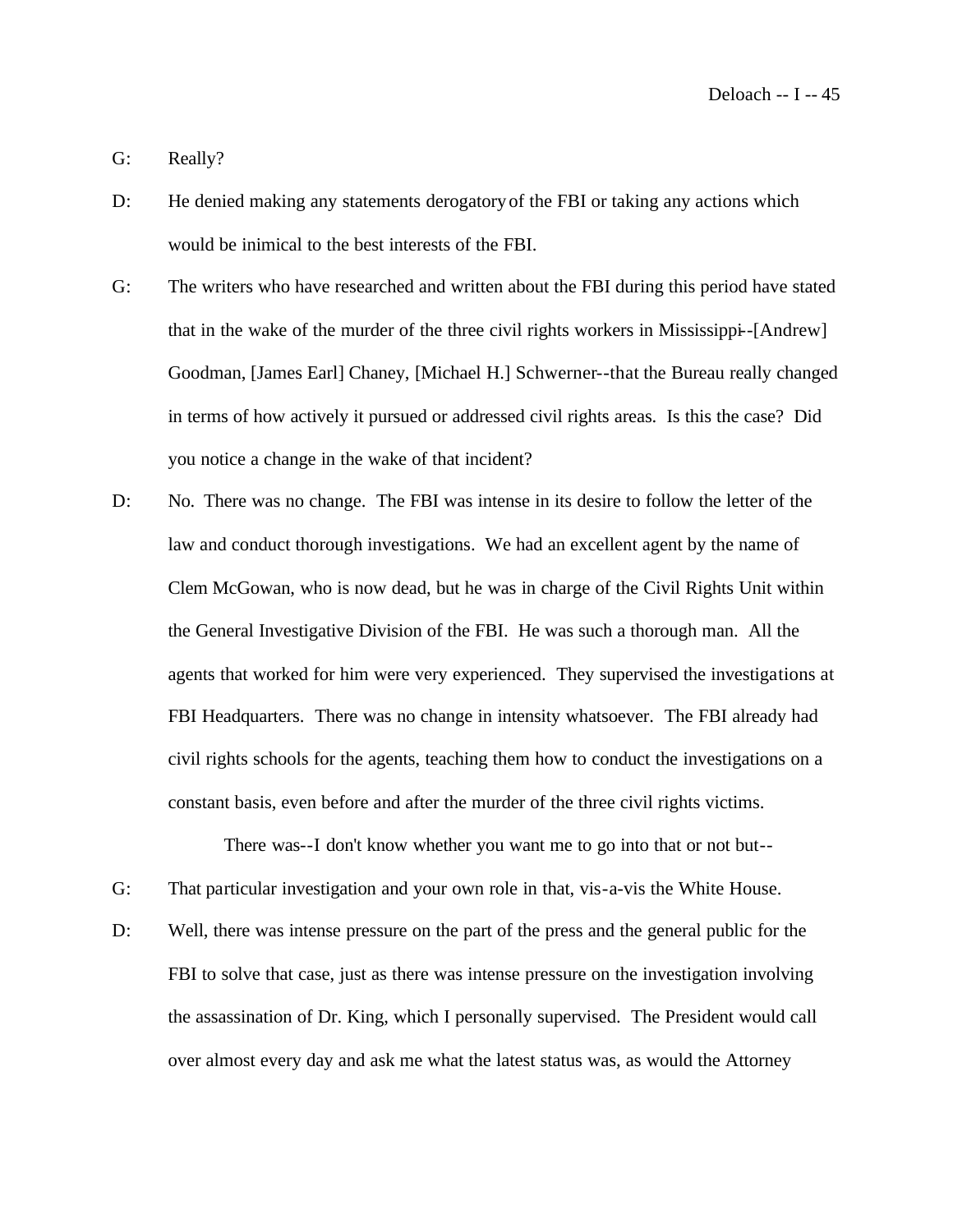General. We had numerous agents working on this case in Jackson and Philadelphia, Mississippi, and those small towns in the area the incident occurred. We also at one time had as many as three thousand navy men and marines assisting us in wading through the swamps. It was a tough, tough, tough investigation.

I was down there from time to time, and I went down the day before Mr. Hoover came down, and set up all the things for him to do the day that he was there. I was in constant touch with Roy Moore, who was the agent in charge in Jackson, and also Al Rosen, who was the Assistant Director in charge of the General Investigative Division in handling the matter on the scene.

- G: What do you think happened in that case in terms of the actual events of the--if you would call it a kidnapping and murder? Did you ever piece together in your own mind the story or an accurate outline?
- D: I don't understand your question.
- G: In terms of how those three young men were apprehended by whatever local group it was, whether it was the Klan or whatever--
- D: It was the Klan.
- G: --and the circumstances of their being killed. Was there anything that precipitated it?
- D: Yes, I think the general feeling down there at the time was people had forgotten rationalization. FBI agents were shouldered off the sidewalk, refused food in restaurants; a Klansman put rattlesnakes down on the floor of the driver's seat of an agent's car; four Klansmen walked up to the door of an agent's home carrying a black, wooden, crude coffin, knocked on the door; his wife came to the door and they told her that her husband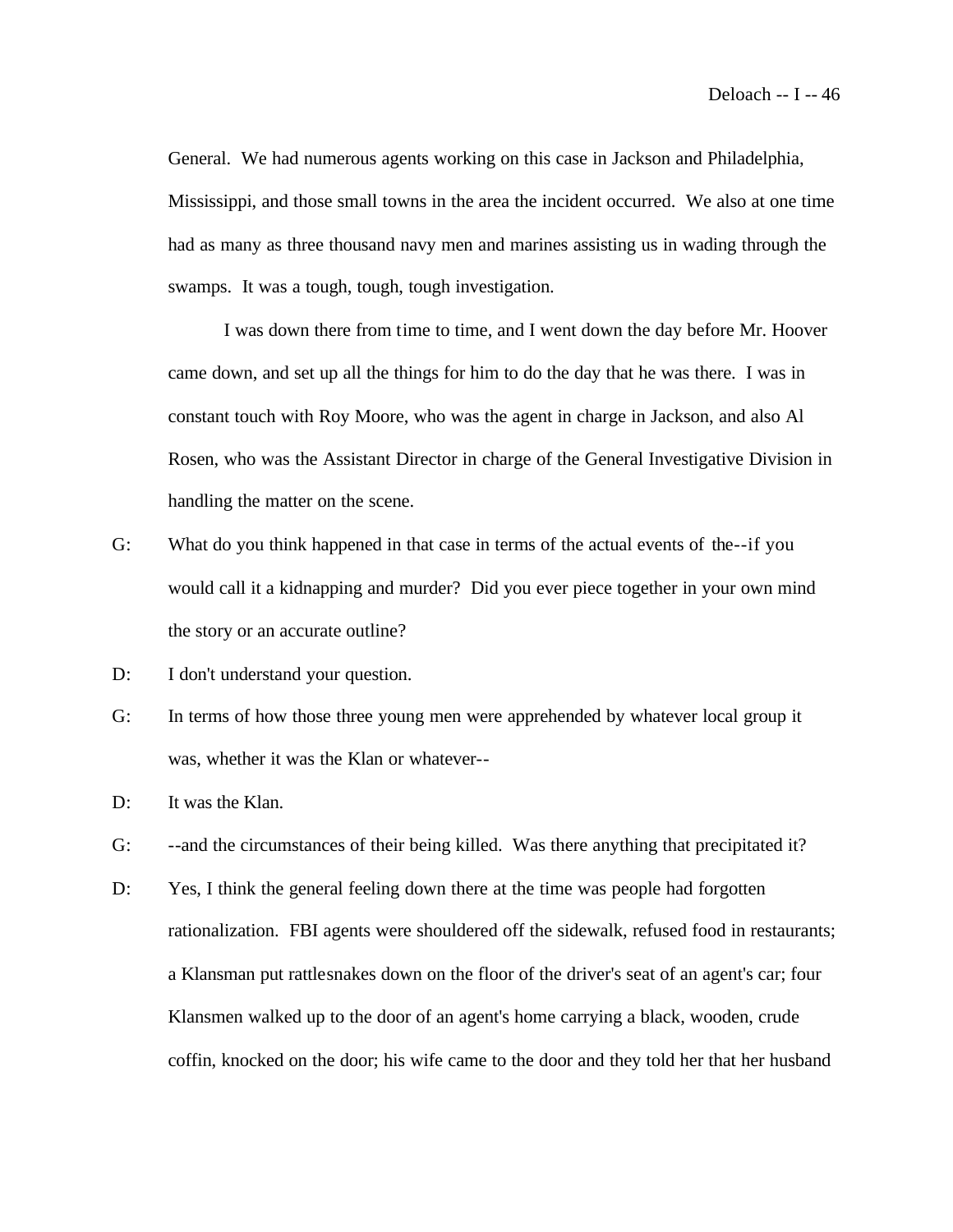was dead and buried in that coffin and dropped it and left; where Klansmen we knew to be Klansmen would taunt the FBI publicly saying, "If you step foot on my property, I'll kill you." That was the general demeanor of the public, not the entire population, but a segment of the public at that time, and that caused bigotry, ignorance, violence and caused the deaths of the three civil rights workers.

To my knowledge there was no evidence that those civil rights workers were doing anything other than what they intended to do, and that was to cause the blacks to register to vote so there could be additional strength on the part of the blacks in the State of Mississippi through democratic effort. That was resented; their presence was resented. The fact that they were more or less "foreigners" or out of state at that particular time when feelings were running high, that caused the murders of Chaney and Schwerner and the other victim. The FBI took a lot of abuse; they worked ungodly amounts of overtime. I was with them down there part of the time; I know.

- G: Were you ever threatened in that kind of situation down there?
- D: Only one night when--as a matter of fact, it was the night that Mr. Hoover spent the night down there. He and Clyde Tolson were housed at the Sun and Sand Motel, or something like that. And I had a double room next to them [with] Special Agent Bill Gunn, whom I had assigned to go with me to take notes, all for the record during the entire time. He was to set up meetings with press and all the media. At midnight--I was so tired that I told him to take any calls that came in during the night. About midnight I turned over and here he was--I woke up and he was saying, "Yes, ma'am. Yes, ma'am. All right, ma'am. Yes, ma'am. I agree with you, ma'am. Yes, ma'am. All right, ma'am," and he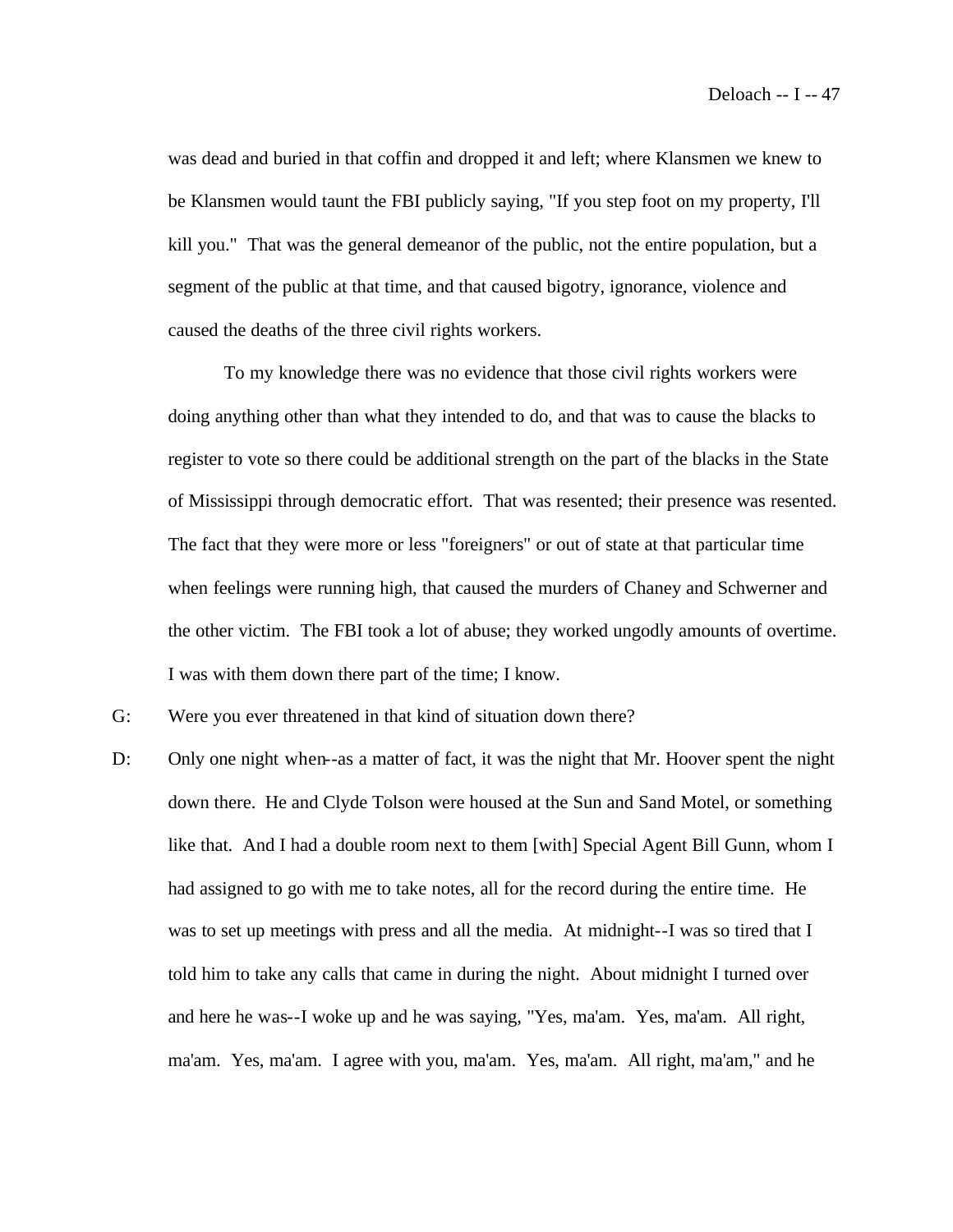hung up. I said, "Bill, who the hell was that?" He said, "Well, just some old biddy, the wife of the local head of the Ku Klux Klan." And I said, "Well, what did she say?" "She said that you and J. Edgar Hoover were nothing but a bunch of LBJ nigger-loving sons of bitches." And I said, "Why did you agree with her?" He said, "I thought that would be the best way to shut the old biddy up, and get her off the telephone [without] waking you up." I said, "Well, don't ever say anything to anybody like that."

Bill Gunn later became an editor of *Reader's Digest*. He was a very excellent agent, a good man.

Why was Mr. Hoover down there? He was down there because the President called and told me he wanted an office set up in Jackson, Mississippi. And I said, "Well, I don't know whether the case load would warrant the expense of setting it up or not." And he said, "I want it done and I want you to tell Edgar I want it done immediately." I told Mr. Hoover and there was the usual grumbling on Mr. Hoover's part about having to do it. He would grumble to me but not to the President, of course. But he issued instructions that it be done, and that it be done immediately. And the President also said for Mr. Hoover and me to go down there when the office was finished and to hold a press conference and to assure the people in that area that we would conduct thorough and fair investigations. So we gave orders that the office was to be set up immediately.

We had an agent by the name of C. Q. Smith who was excellent at handling matters with the General Services Administration and was somewhat of a technician himself when it came to building. We put him in charge down there and he would call me every day and report to me the progress of setting up the new office. Actually, we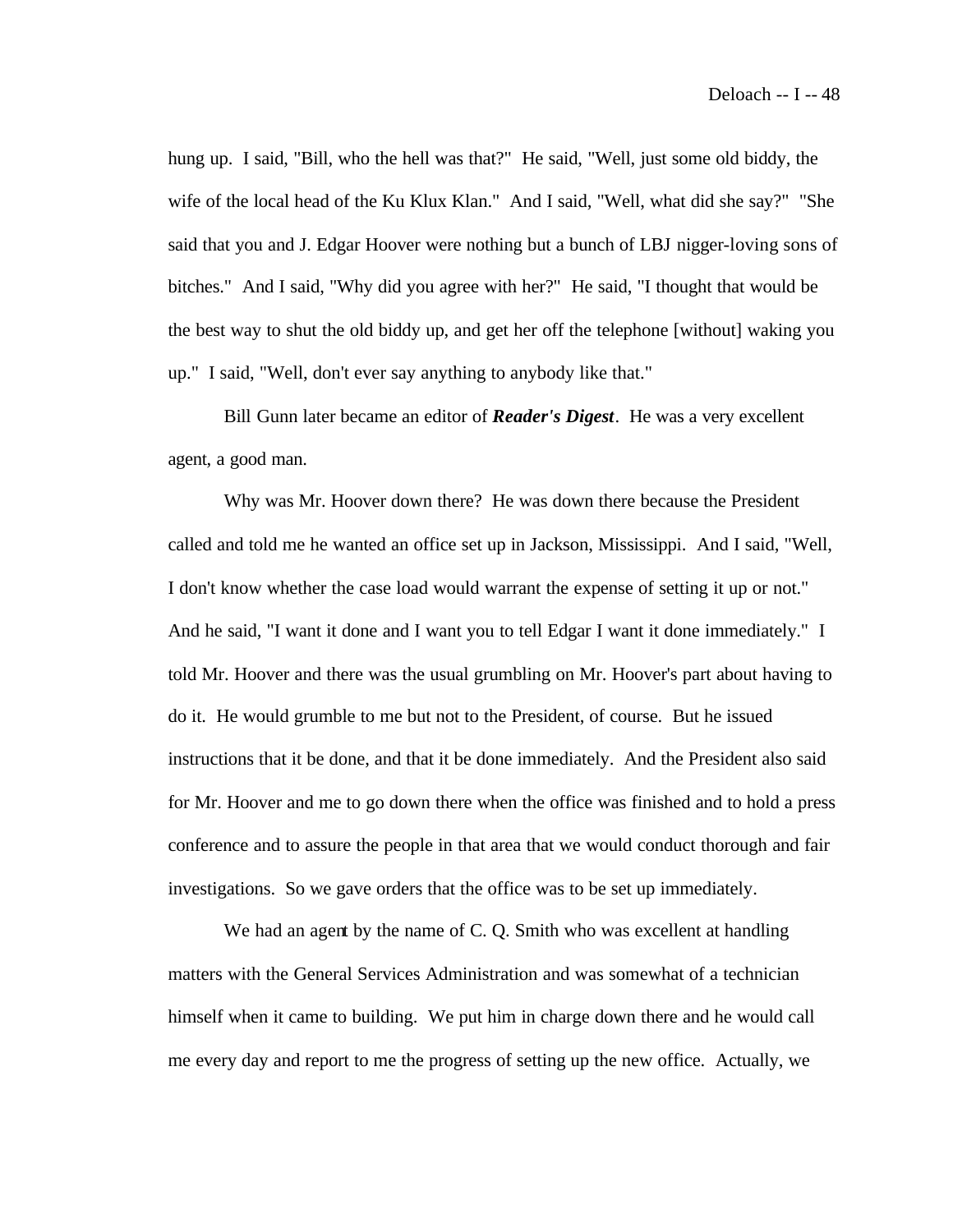were given such little time by the President to do it that we only had a small reception room, an office for the Assistant Special Agent in charge to the right of that, and to the left of it, the office of the Special Agent in charge. When you left the area you were supposed to open a door and go into the agent's room, where you would supposedly have desks, et cetera. Actually, it was an empty warehouse. We had only those three rooms. We were told not to lean against the walls because they might fall down. We were afraid that a reporter might accidently lean against the walls.

Anyhow, in one of the calls that C. Q. Smith made to me, I asked the usual, "How you doing?" And he said, "Well, Mr. DeLoach, I want to let you know that a few minutes ago we were hammering so fast that an agent got in the way and was nailed to the wall. We haven't found him yet." (Laughter)

But the President's order had to be carried out. I went down a day ahead of time, set up an appointment with the Governor, who was Paul Johnson at the time, and a very, very cooperative man. I also set up appointments at television stations, radio stations, arranged for the newspapers and so on to come to the press conference. Mr. Hoover came in the following day. I met him at the airport. A fence had been set up of rope; the reporters broke through the fence and ran toward his car. I stopped them and stated that there would be a conference later on and that he didn't have time to talk then.

The head of the Highway State Patrol went with me to the airport to meet Mr. Hoover. We went first to the Governor's residence and met with Governor Johnson. The head of the Highway Patrol did not go in with us. Mr. Hoover turned over to the Governor the name of one individual who was a member of the Ku Klux Klan who also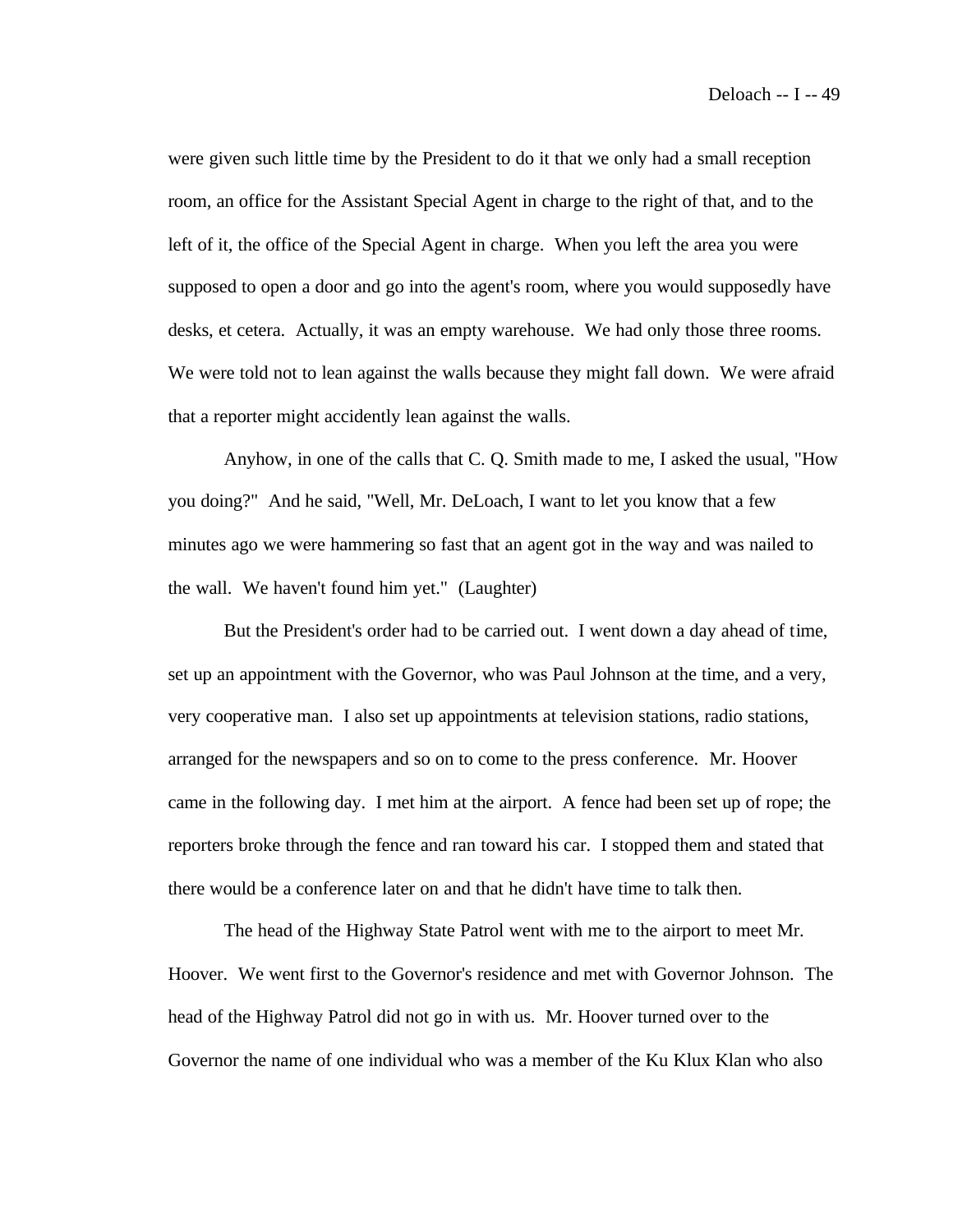was a member of the Highway Patrol. He got a firm agreement from the Governor that the Governor would do everything possible to put down the burning of churches, lynchings, further violations of both federal and local law. It was a good meeting.

In turn, the Governor asked Mr. Hoover to take additional personnel from law enforcement in Mississippi to the FBI Academy. Mr. Hoover agreed to that and instructed me to set that in force right away. We did. Instead of taking one or two a year from Mississippi, we started taking twelve a year in order to give them additional training and education in law enforcement. After the conference, Mr. Hoover wanted to go to Philadelphia, where the incident had occurred in Mississippi. I recommended against it, and he decided not to.

- G: Why did you recommend against it?
- D: I thought it would be dangerous at that time for him to be there, just as the Secret Service would recommend against the President going somewhere where he might be exposed. The feelings were running so high. And another call that we got at this motel where we were staying was--you asked before, was I threatened any time I was down there--the caller had said, "When you and J. Edgar Hoover stick your heads out of your rooms tomorrow morning, you're going to get them blown off." I had agents with submachine guns in the vicinity when we stepped out the next morning. It proved to be just an idle threat, but I had to be careful. But, because of that and because of the feelings running high, I recommended against going to the small town of Philadelphia.
- G: Did the Governor help with the investigation of the civil rights workers?
- D: He issued instructions to the State Patrol, that they be of assistance to the FBI, and we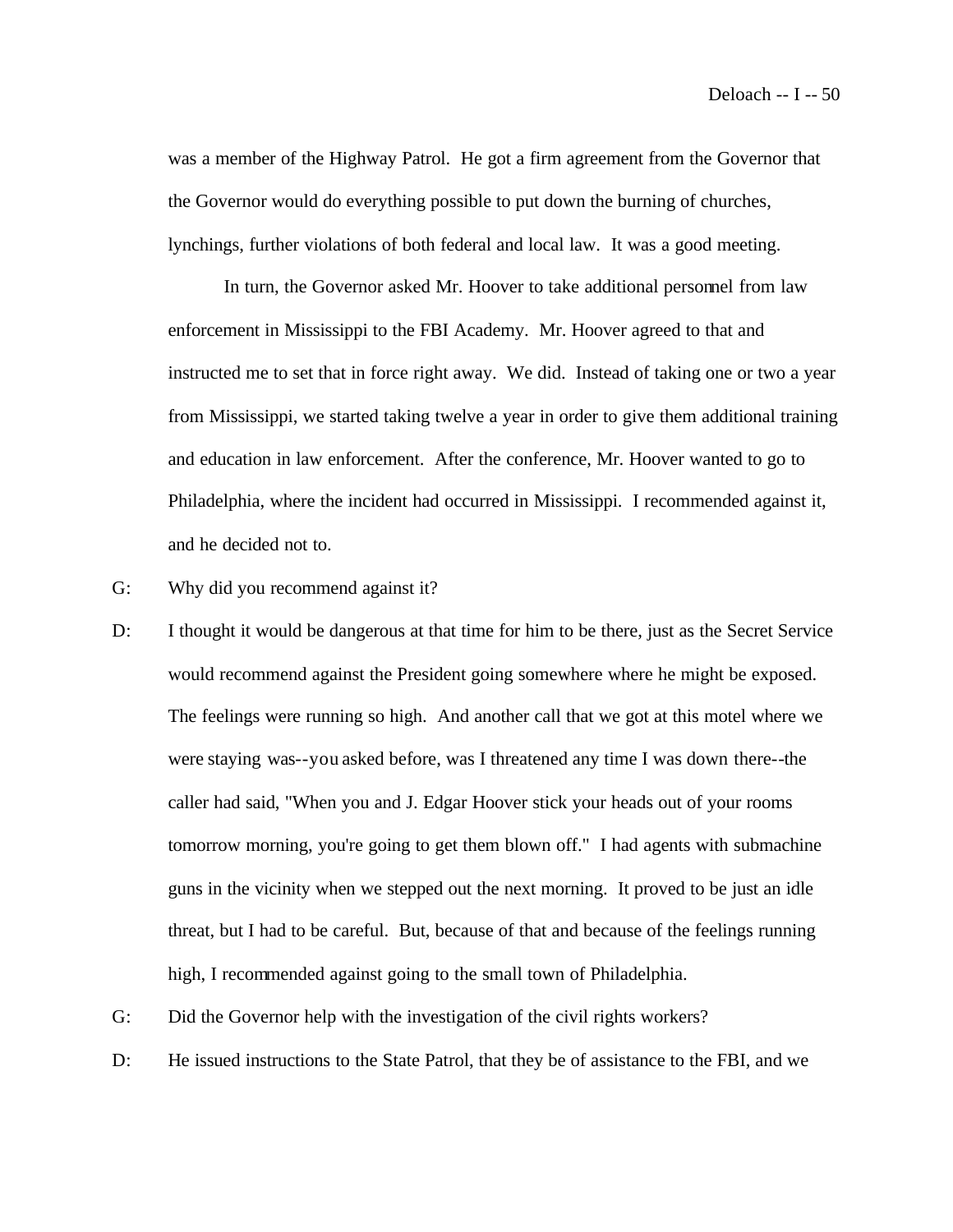had no difficulty with the Patrol as a result of the Governor's feelings. The situation has totally changed down there now. You don't have hostility like this. But it was so bad at the time, that when I went back to Washington, shortly before the bodies were found, a minister had been paid money--who also was a member of the Klan and knew where the bodies were buried. I told SAC [Special Agent-in-Charge] Roy Moore, "Look, we knew that the Klan has been wiretapping our phones, when you call me in Washington to report the finding of those bodies, you just say that an oil well has been uncapped." So he called me a few days after that to report on finding one of the bodies. Mr. Hoover told me to let him know as soon as I found out, and he would go to the White House at the President's instructions. I was to come over there too after the first body had been found. And then the second and third bodies [were found] and he reported those "oil wells" had been uncapped. When the third "oil well" had been uncapped, meaning the third body had been found, and they had been identified through various forms of identification by the agents on the scene--and the smell was unbearable, of the dead bodies--the President first called the families of the victims. Then he and Mr. Hoover went on television--I still have a picture of Director Hoover and me standing in the back while the President was talking on network television indicating that the bodies had been found and the victim's parents had been notified. The investigation, however, just wore on and on and on.

G: Did LBJ talk to you about that episode?

D: Yes.

G: Tell me what he said about it.

D: He was very intense about this case. He was very intense about the disruptive acts of the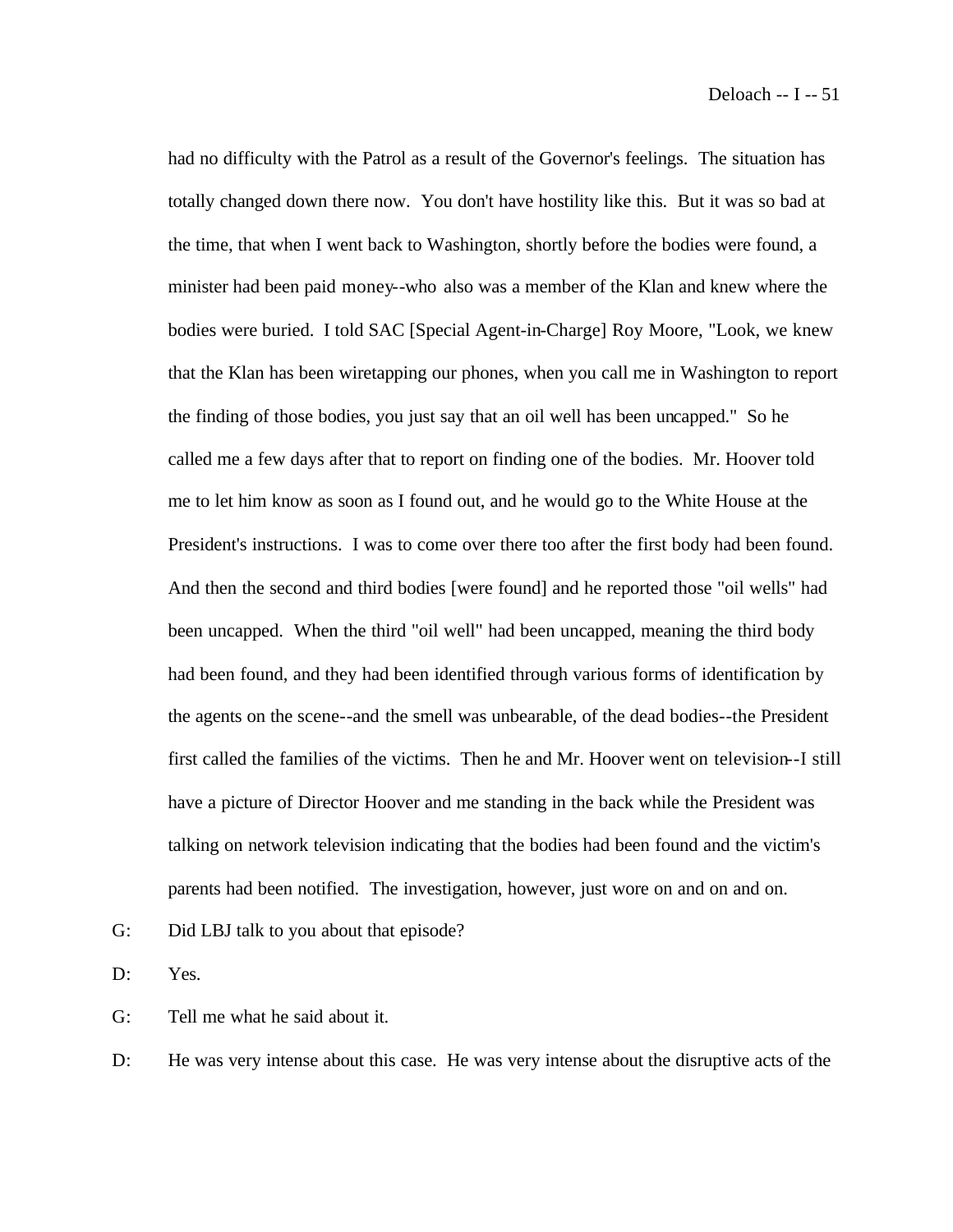sixties. He was very upset. He told me repeatedly, "You've got to find the people who did it." And he put considerable pressure on the FBI and on me to do that. I was constantly dictating little notes to send across to Mr. Hoover about the President calling and wanting to find out the status and what we were accomplishing.

He had a fifth sense [sic] about what to do on such occasions and the idea that I said previously of our putting an office was warranted there, I'll have to admit. The caseload was sufficient to warrant the [office], especially in civil rights matters. And we've had an office there ever since then. But that was his idea to put it there to let the public know that he was concerned, the federal government was concerned, the FBI was concerned enough to put a large group of agents in that office and to investigate those matters. But the agents had a hell of a rough time handling their responsibilities. Nobody ever gives the FBI credit for the tough times that they have in handling things like that when society has problems at such a fever pitch. But they sure as hell will be quick to criticize you if anything turns up wrong, or later on with distortions of history, as has been often done.

- G: I wonder if there weren't occasions during this time when the FBI prevented other acts of racial violence and never got credit for having done so.
- D: They may have been given temporary credit as a result of the FBI press releases and there have been numerous editorials through the years where the FBI has been given credit. But, here again, you have to go back to signs of the times. I had a very dear, old friend who was publisher of the *South Carolina State*, South Carolina's largest newspaper, in Columbia. His name was Sam Latimer. I got to know him first because he wrote a nasty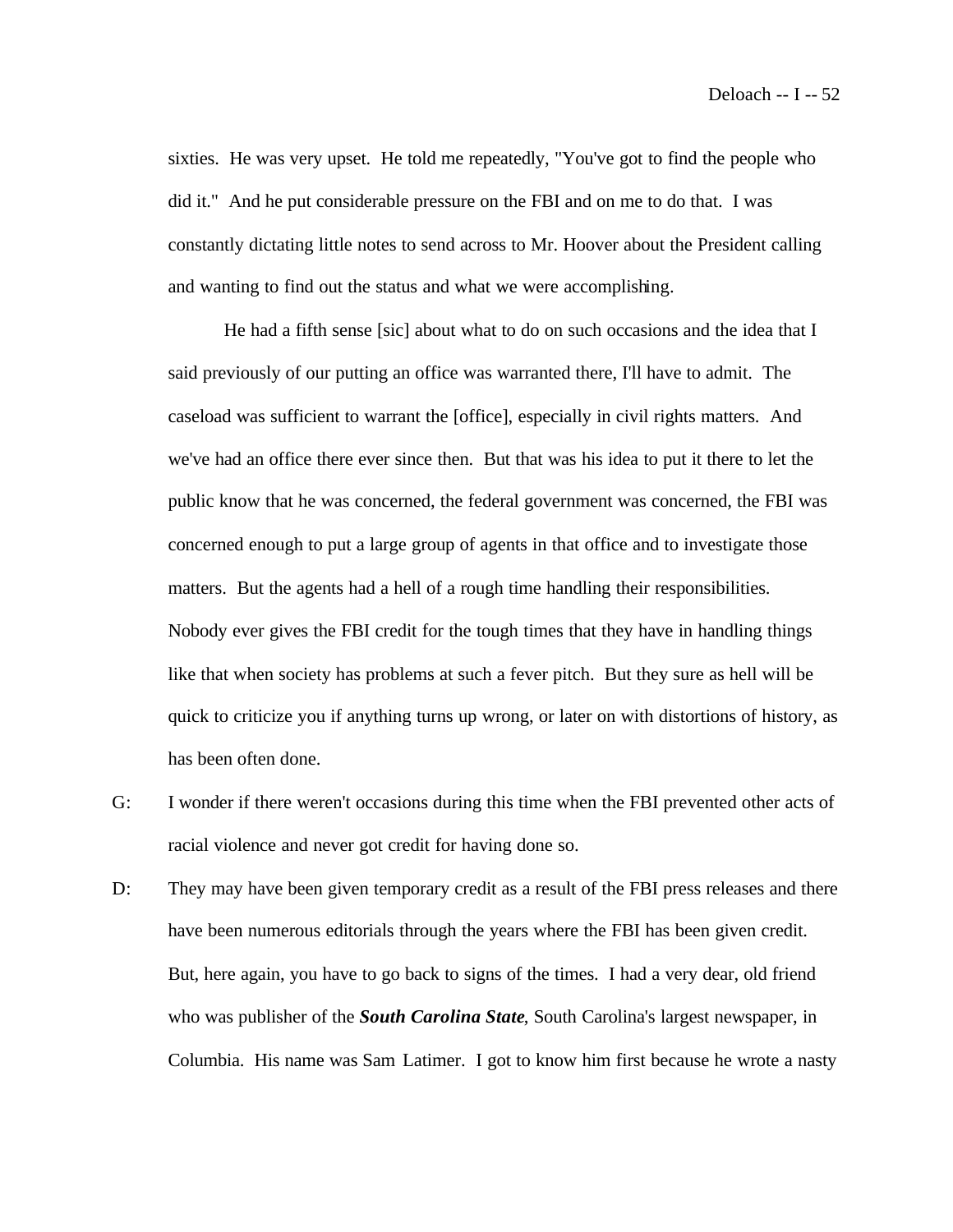editorial concerning the FBI's investigation of civil rights, indicating in effect that the FBI had no right to be mingling in local affairs and so on. I flew out to Indianapolis to see him where he was attending a business meeting and we had a long talk. As a result of my standing up to him and him voicing his reasons and my voicing my reasons, we became good friends and respected each other. But here was a man who was well educated, a graduate of the University of South Carolina with honors, a leading citizen of the town, on the Board of Trustees of the University, that was complaining about the FBI's investigation of civil rights cases. That's what many people believed at the time, it was local interference stemming over from the old Civil War days and that the federal government had no right to intercede in matters. So it was a tough time. We were more or less "damned if you do, and damned if you don't."

- G: But were you aware of instances where the FBI, acting in this role in the South, actually prevented bombings or prevented attacks on blacks or things of this nature?
- D: In many instances, yes. In many instances where the FBI was given little or no credit but had performed a very stellar job.
- G: Are there any that stay in your mind as being especially significant?
- D: It's been so long ago I can't remember all of them, but I do recall bitterness in some instances over the fact that the FBI did such a splendid job, yet got little or no credit. I had a friend that was the General Counsel for the NAACP and we talked frequently with each other. His name was Clarence Mitchell. We would have dinner together occasionally. I learned--well, I didn't learn; the General Investigative Division of the FBI advised me that the Klan was going to burn a cross in front of his home and possibly burn his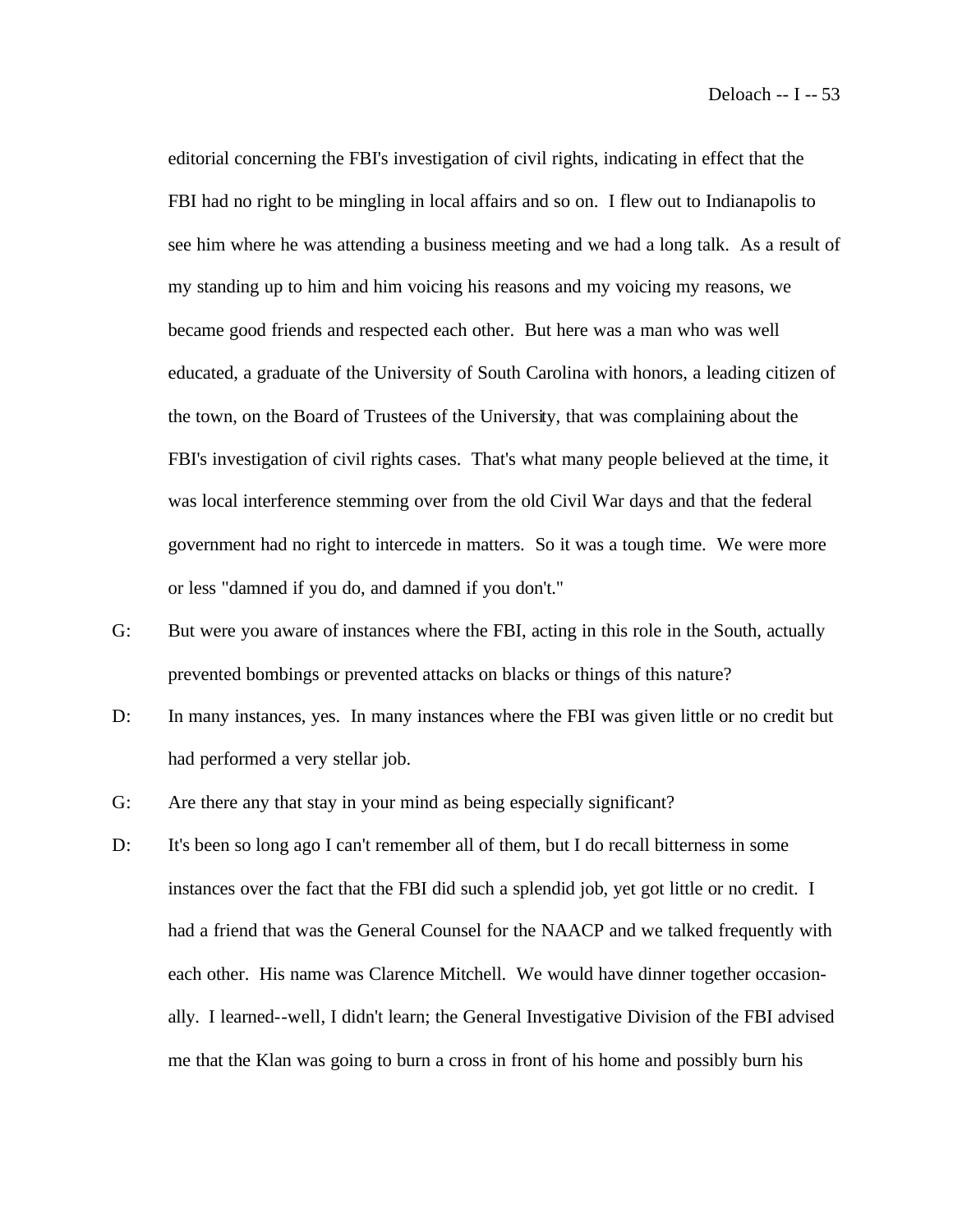home. I sent agents out there, along with local police. When the Klan showed up, they scared the hell out of them. Clarence was very appreciative of that.

But these are things that the public never knows about, and we never issued any press release. The public today, unless they read a book by Don Whitehead, former Bureau Chief of the Associated Press in Washington, called *Attack on Terror*--that was the most factual accounting of the murder of the three civil rights victims that has ever been written. There is not a single word of falseness in there. But you see something like *Mississippi Burning*, the movie, and it's very misleading. Or you see trash put out by some of the networks today where they have completely distorted history and make the FBI out to be ogres, uncaring. And exactly the reverse is true. It gets trite to say, "I was there; I know." But it's true; like many other FBI agents, I have sacrificed so much of my family and my own personal life in trying to do things in setting the record straight, and yet history is so completely distorted that it's pitiful.

Mr. Johnson, I think, is a good example of knowing and understanding the full role of the FBI and what it can do to preserve the Constitution. Now admittedly, if you get right down to a fine-tooth comb, you'll find that Mr. Johnson probably tried to use the FBI from time to time in instances wherein we had no jurisdiction. It would be hard put for me to explain those things to you except the one incident I mentioned. But Mr. Johnson was not the President who used the FBI more than any other President; Franklin D. Roosevelt, who was regarded as a great liberal, used the FBI far more than did Lyndon Johnson. But today, you take the Democratic National Convention, the murder of the three civil rights victims, many other incidents, you'd think that Lyndon Johnson was the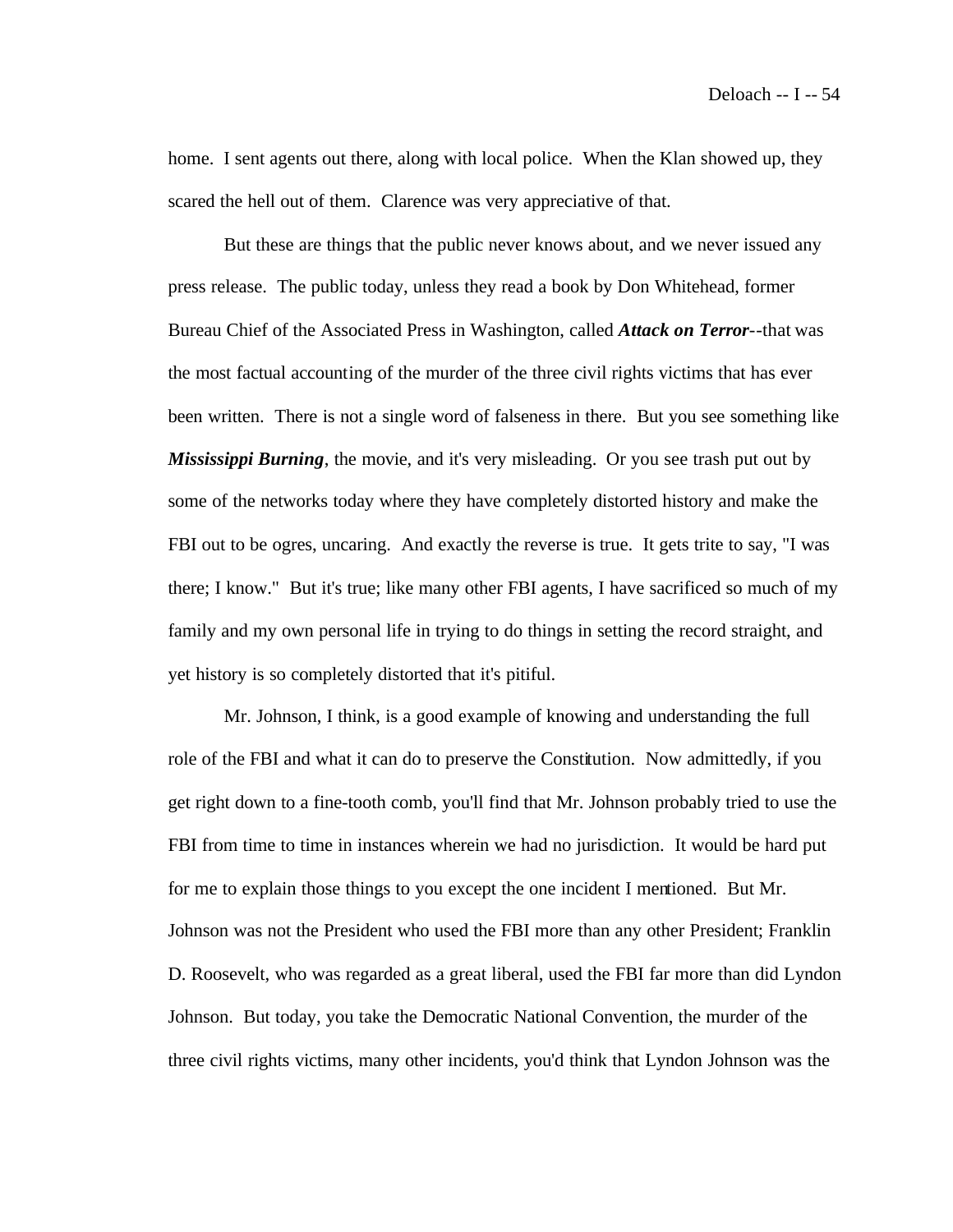one that really used the FBI more than anyone else. It's not true.

- G: Tell me about the FBI's role in the 1965 voting rights march at Selma and the activities surrounding it.
- D: That immediately brings to mind, of course, the old allegation made by numerous individuals that the FBI stood by while blacks were beaten, et cetera. The FBI has a very specific area of jurisdiction, as given to them by the Congress of the United States. The FBI does not offer protection to anyone unless ordered to do so by the President and the Attorney General. As a result, the FBI did not go around with blacks, whites, anyone else in the civil rights movement, protecting them from a personal standpoint, one on one. In the first place, you didn't have enough manpower. You couldn't conduct all the investigations assigned to the FBI in the fields of espionage, sabotage, kidnapping, fraud against the government and so on, if you're going to assign agents to matters outside our jurisdiction. So the hue and cry that agents did not protect blacks is a false one, a terribly false one. We had no jurisdiction and did not do it. We were never ordered to do so by the President or the Attorney General.
- G: Did LBJ understand?
- D: Yes, he did.
- G: He didn't expect--?
- D: Not at any time did he expect us to protect individual blacks or whites, but he expected thorough investigations and he would read the reports himself. He often commented to me about investigative reports. But that's not the answer to your specific question; your question concerned 1965, I believe, and the--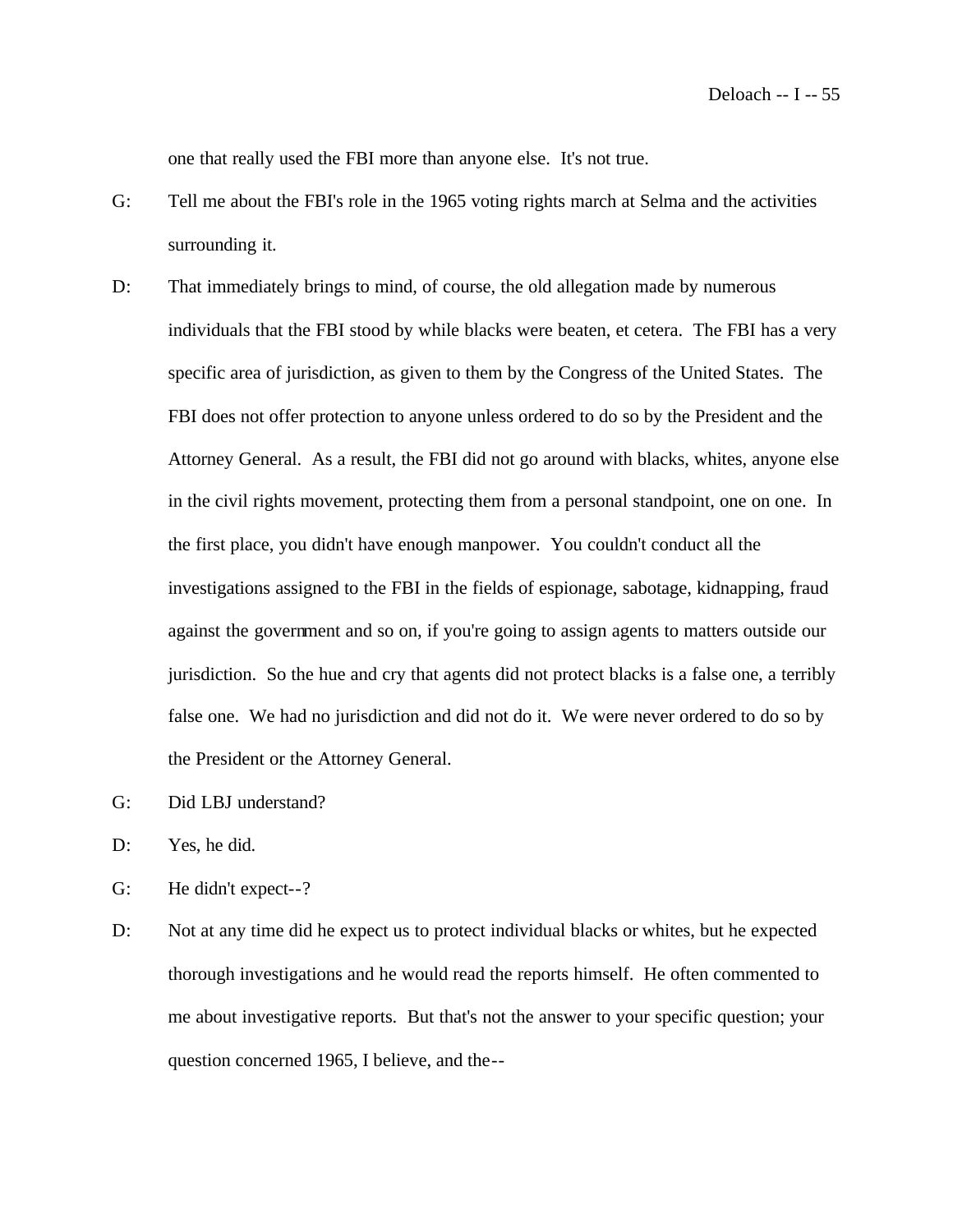Deloach -- I -- 56

#### G: Selma march.

D: --Selma march. We had no jurisdictional responsibility to do anything other than to report on it, to investigate it thoroughly, to investigate any civil rights violations in connection with that march wherein blacks were beaten as they stepped off the bus, and arrest those that perpetrated the beatings if the Department of Justice so ruled.

Now there's something else that should be understood here too, and it's vastly misunderstood in American society today. The FBI does not make a determination as to prosecution; the FBI has the authority to investigate matters, but in any civil rights violation, after the basic facts have been obtained, a memorandum for the record is sent to the Department of Justice, the Civil Rights Division of the Department, saying, "This allegedly occurred. Do you want us to investigate it? Should it be a preliminary investigation or should it be a full field investigation?" And as a result, when the Department wrote back and said, "No, we don't want you to investigate that; it does or does not appear to be a violation of federal law," we had no recourse but to stop the investigation. But the FBI then, and possibly today, is blamed for the fact that something occurs which individuals think may be a civil rights violation under federal law and the FBI doesn't investigate it. It's not the FBI; it's the Department of Justice which makes that determination. But you know, you can explain it until you're blue in the face, but people will not understand it. It's the great FBI that's fallen on its rear end once again, in their opinion. The "butchery of history" is amazing, done mostly for sensationalism and bias.

G: Did the FBI have a role in the Selma march that has not been publicized?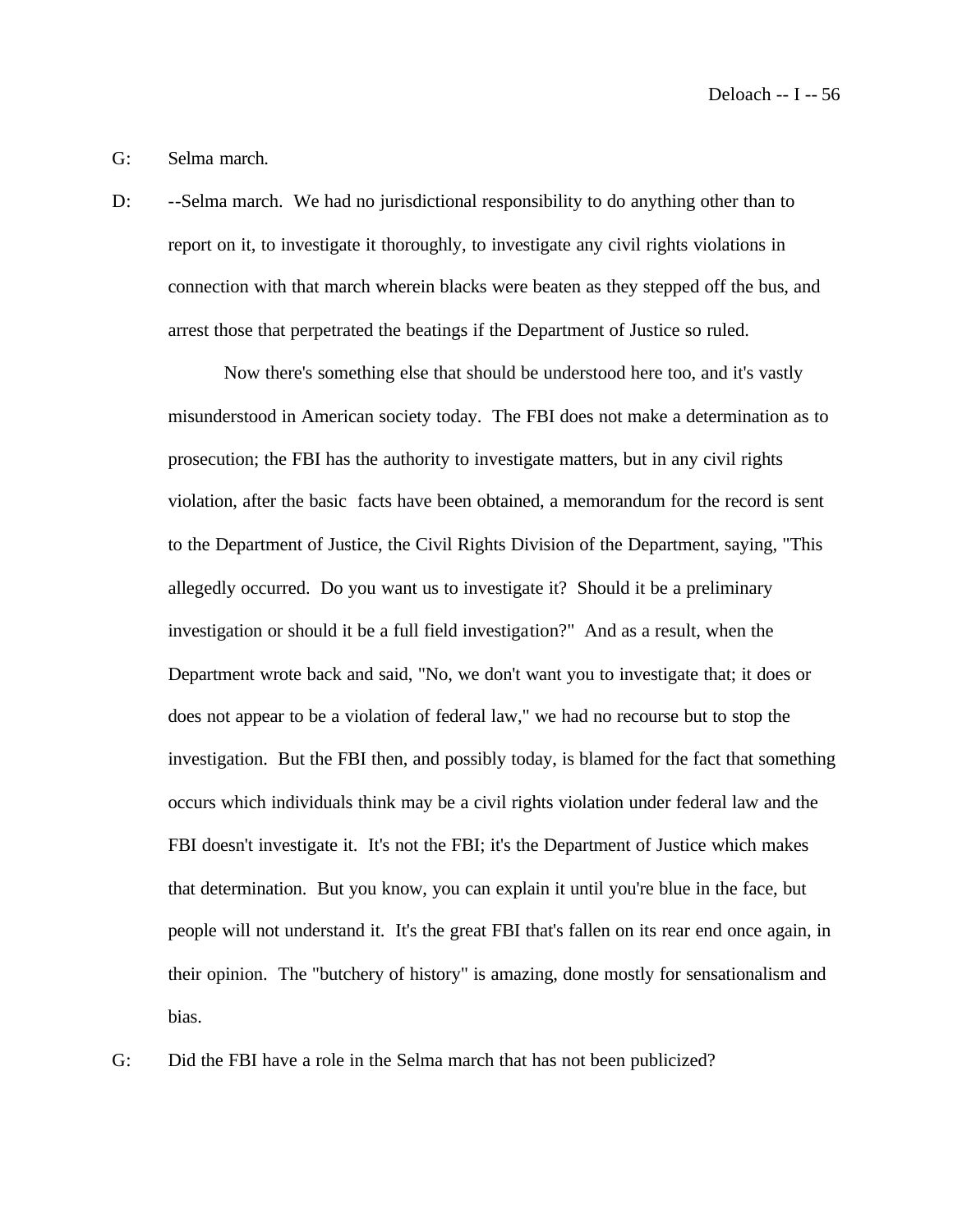- D: Well, only what I've said about the careful taking of notes and the investigations concerning the apparent violations of civil rights, and the referral of all of those matters to the Department of Justice to determine whether or not prosecution should be entertained. That was very intense.
- G: One criticism was that an FBI informer was actually in the car with the people that murdered Viola Liuzzo and that he should have prevented the murder from taking place.
- D: I don't recall that specific matter in detail. I know we did have an informant in the case; I know that the informer gave us information as to who perpetrated Mrs. Liuzzo's murder. Mr. Hoover and I were en route from Jackson, Mississippi, in one of the White House planes, a small Jetstar, and the plane dropped him off in New York, and I went back to Washington. We were advised at the time that the murder had occurred; he turned to me and told me to get to Washington as soon as possible, and I should serve as the Acting Director while he was out of town. I was told to keep him advised concerning the matter. I issued immediate instructions, sent an inspector down to the scene of the crime. A thorough investigation was made and that matter was solved in a very short time. As to whether or not the informant was in the car, I'm not certain.
- G: Thomas Gary Rowe, I think was his name.
- D: I believe so. As to how he could have prevented it, I don't know. But as I say, my memory is very vague concerning that matter.
- G: Anything on President Johnson's involvement in this episode or the investigation of it?
- D: Well, here again, he was very incensed and he gave us very specific instructions that a thorough investigation be conducted. He knew it would be anyhow, but he wanted to be